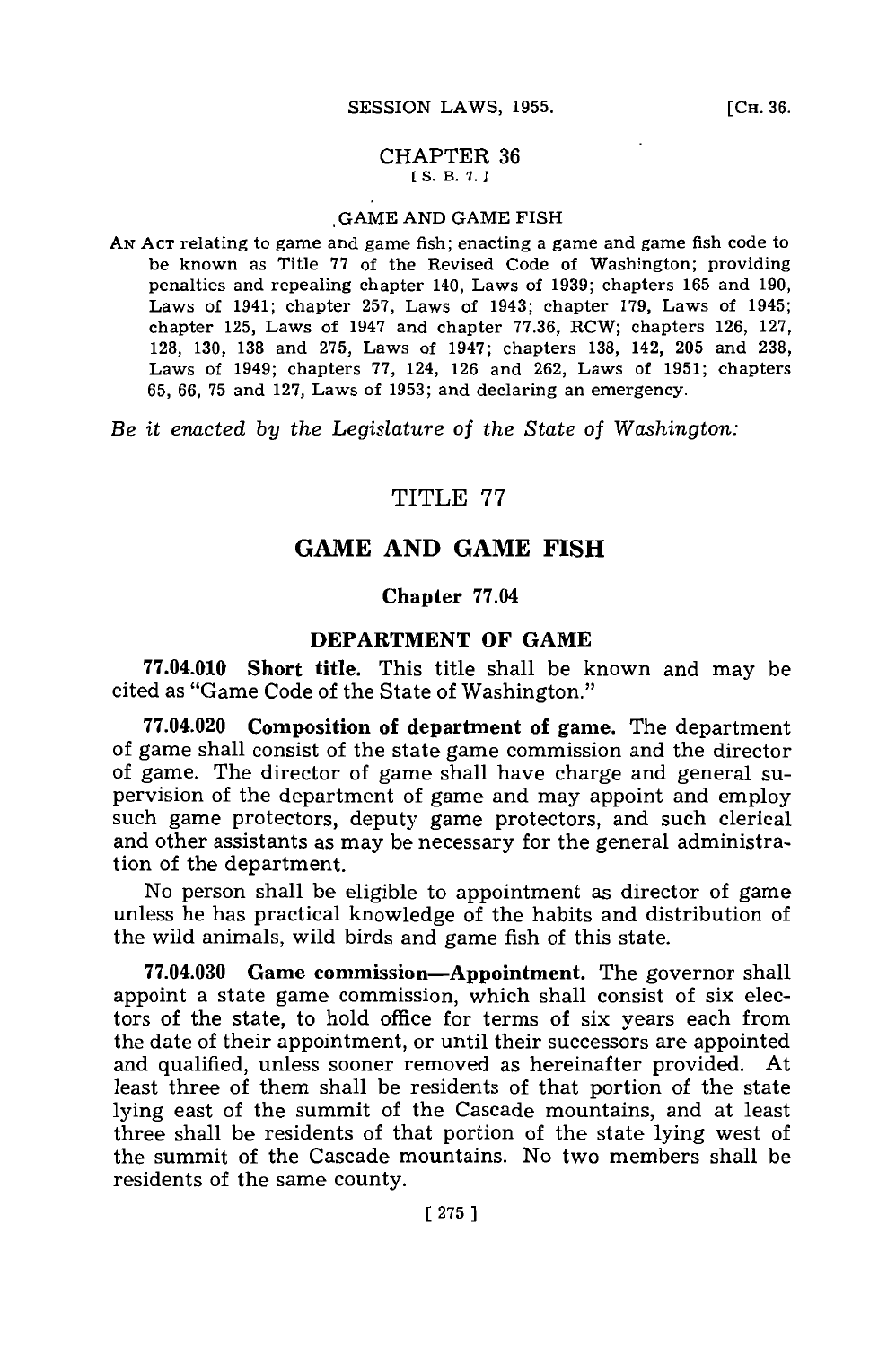**Of** the members of the commission first appointed, two, one of whom resides east of the summit of the Cascade mountains and one of whom resides west of the summit of the Cascade mountains, shall be appointed for a term of six years each; two, one of whom resides east of the summit of the Cascade mountains, and one of whom resides west of the summit of the Cascade mountains, shall be appointed for a term of four years each; and two, one of whom resides east of the summit of the Cascade mountains and one of whom resides west of the summit of the Cascade mountains, shall be appointed for a term of two years each.

**77.04.040 Qualifications of members.** No person shall be eligible to appointment as a member of the state game commission unless he has general knowledge of the habits and distribution of wild animals, wild birds and game fish in the state, or who holds any other state, county, or municipal elective or appointive office.

**77.04.050 Removal of members.** The governor may remove any game commissioner for inefficiency, neglect of duty, or misconduct in office, giving him a copy of the charges against him, and an opportunity of being publicly heard in person, or **by** counsel in his own defense, upon not less than ten days' notice. If such commissioner is removed, the governor shall file in the office of the secretary of state a complete statement of all charges made against the commissioner and his findings thereon, together with a complete record of the proceedings, and there shall be no right of review in any court whatsoever.

**77.04.060 Meetings-Officers-Selection of director - Compensation-Report-Office. The** state game commission shall hold **regu**lar meetings on the first Mondays of January, April, July, **and** October of each year, and special meetings at such times as may be called **by** the chairman or **by** two-thirds majority of the members.

The commission at its first regular meeting after the appointment and qualification of its membership, shall meet at the state capitol and organize **by** electing one of its members as chairman to serve for a term of two years, and until his successor is elected and qualified, and biennially thereafter the commission shall meet at its office and elect one of its members as chairman, who shall serve for a term of two years and until his successor is elected and qualified.

At such meeting, and at any other meeting after a vacancy in the office of the director of game has occurred, the commission shall elect a director of game **by** a two-thirds vote of its membership, who shall hold office at the pleasure of the commission. The director shall receive such salary as shall be fixed **by** the commission. The said director shall be ex officio secretary of the state game com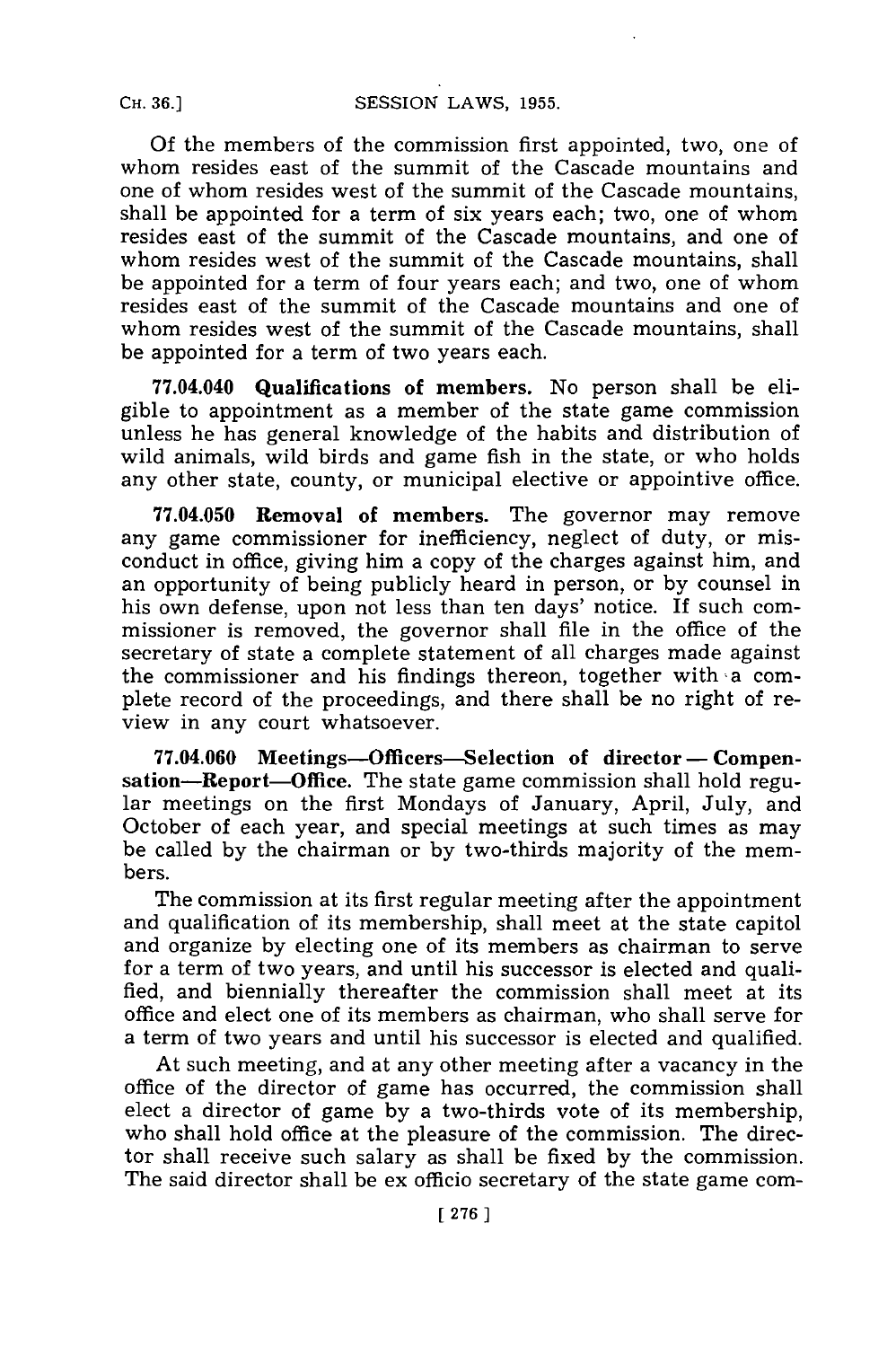mission, attend its meetings, keep a record of the business transacted **by** it, and perform such other duties as the commission may direct.

Each member of the commission shall receive ten dollars for each day actually spent in the performance of his duties and his actual necessary travelling and other expenses in connection therewith, including all expenses in going to, attending, and returning from meetings of the commission.

The commission shall, on or before the last Monday of October in each odd-numbered year, make a full and complete report of the official business transacted **by** it, which report shall be published in pamphlet form.

The commission shall maintain its office in the principal office of the department of game. **This Section amended by Sec. 1, Chap. 352, Laws of 1955.**

**77.04.070 Official bond-Oaths.** The director, all appointees and employees of the game department who have the power of arrest, and such other employees or classes of employees as the director shall designate, shall give bond with good and sufficient surety, in amounts fixed and to be approved **by** the director of game, conditioned for the faithful discharge of their respective duties and to account for all funds and property coming into their possession, and shall take, subscribe, and file the oath required of state officers, such bonds and oaths to be filed with the state auditor. The cost of such bonds shall be paid from the state game fund.

**77.04.080 Powers of director.** The director of game shall exercise all powers and perform all duties prescribed **by** law, and rules and regulations of the commission.

#### **Chapter 77.08**

# **DEFINITIONS**

**77.08.010 General terms defined.** As used in this title or in any rule or regulation of the state game commission:

"Director" means the director of game.

"Department" means the department of game.

"Commission" means the state game commission.

"Person" means and includes any individual, any corporation, or any group of two or more individuals acting together to forward a common purpose whether acting in an individual, representative, or official capacity.

"Hunt" and its derivatives, "hunting," "hunted," etc., and "trap" and its derivatives, "trapping," "trapped," etc., means any effort to kill, injure, capture, or disturb a wild animal or wild bird.

"Fish" and its derivatives, "fishing," *"fished,"* etc., means any effort made to kill, injure, disturb, capture, or catch a game fish.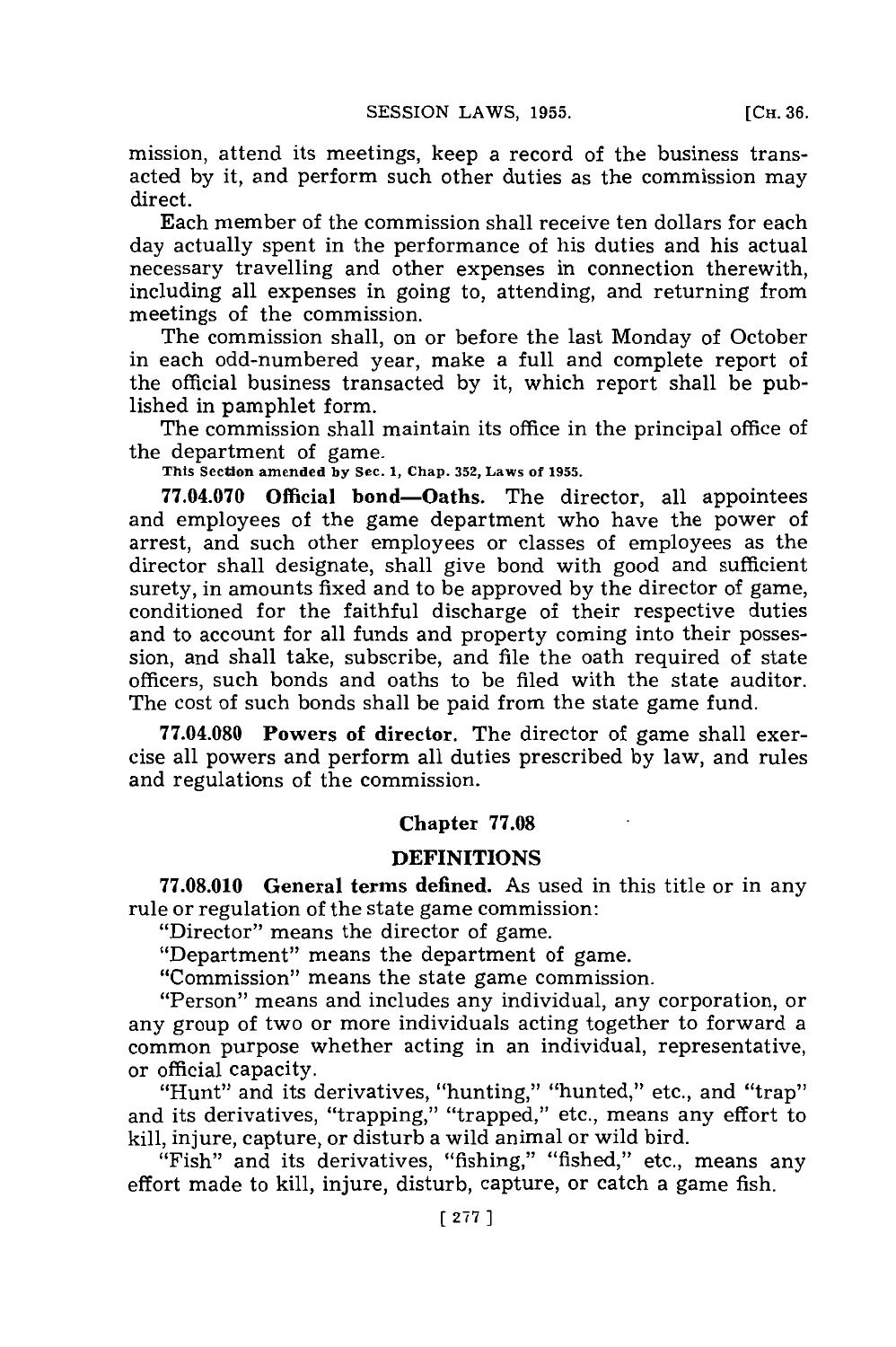"Closed season" means all of the time during the entire year excepting the "open season" as specified **by** rule and regulation of the commission.

''Open season"~ means the time specified **by** rule and regulation of the commission when it shall be lawful to hunt, trap, or fish for any game animals, fur-bearing animals, game birds, or game fish. Each period of time specified as an open season shall include the first and last days thereof.

"Closed area" means any place in the state described or designated **by** rule and regulation of the commission wherein it shall be unlawful to hunt or trap for game animals, fur-bearing animals, or game birds.

"Closed waters" means any lake, river, stream, body of water, or any part thereof within this state described or designated **by** rule and regulation of the commission wherein it shall be unlawful to fish for any game fish.

"Game reserve" means any "closed area" designated **by** the commission as a game reserve.

''Game fish reserve"~ means any ''closed waters'' designated **by** the commission as a game fish reserve.

"Bag limit" means the maximum number of game animals, game birds, fur-bearing animals, or game fish which may be taken, caught, killed, or possessed **by** any licensee, specified and fixed **by** rule and regulation of the commission for any particular period of time, or so specified and fixed as to size, sex, or species.

**77.08.020 "Game fish" defined.** As used in this title or in any rule or regulation of the commission, "game fish" include any Salmo irideus commonly known as rainbow trout, Salmo clarkii commonly known as cutthroat trout (coastal), Salmo gairdnerii commonly known as steelhead, Salvelinus fontinalis commonly known as Eastern brook trout, Oncorhynchus nerka (kennerly) commonly known as silver trout, Cristivomer namaycush commonly known as mackinaw trout, Micropterus salmoides commonly known as large-mouth black bass, Micropterus dolomieu commonly known as small-mouth black bass, Prosopium williamsoni commonly known as white fish, Perca fiavescens commonly known as yellow perch, Pomoxis annularis commonly known as white crappie, Pomoxis sparoides commonly known as black crappie, Helioperca incisor commonly known as bluegill sunfish, Eupomotis gibbosus commonly known as Pumpkinseed sunfish, Ameiurus nebulosus commonly known as catfish, Thymallus montanus commonly known as Montana grayling, Salvelinus malma spectibilis commonly known as Dolly Varden trout or Western charr or bull trout, Salmo clarkii lewisi commonly known as cutthroat trout, or Montana blackspotted trout, Salmo gairdnerii kamloops commonly known as Kam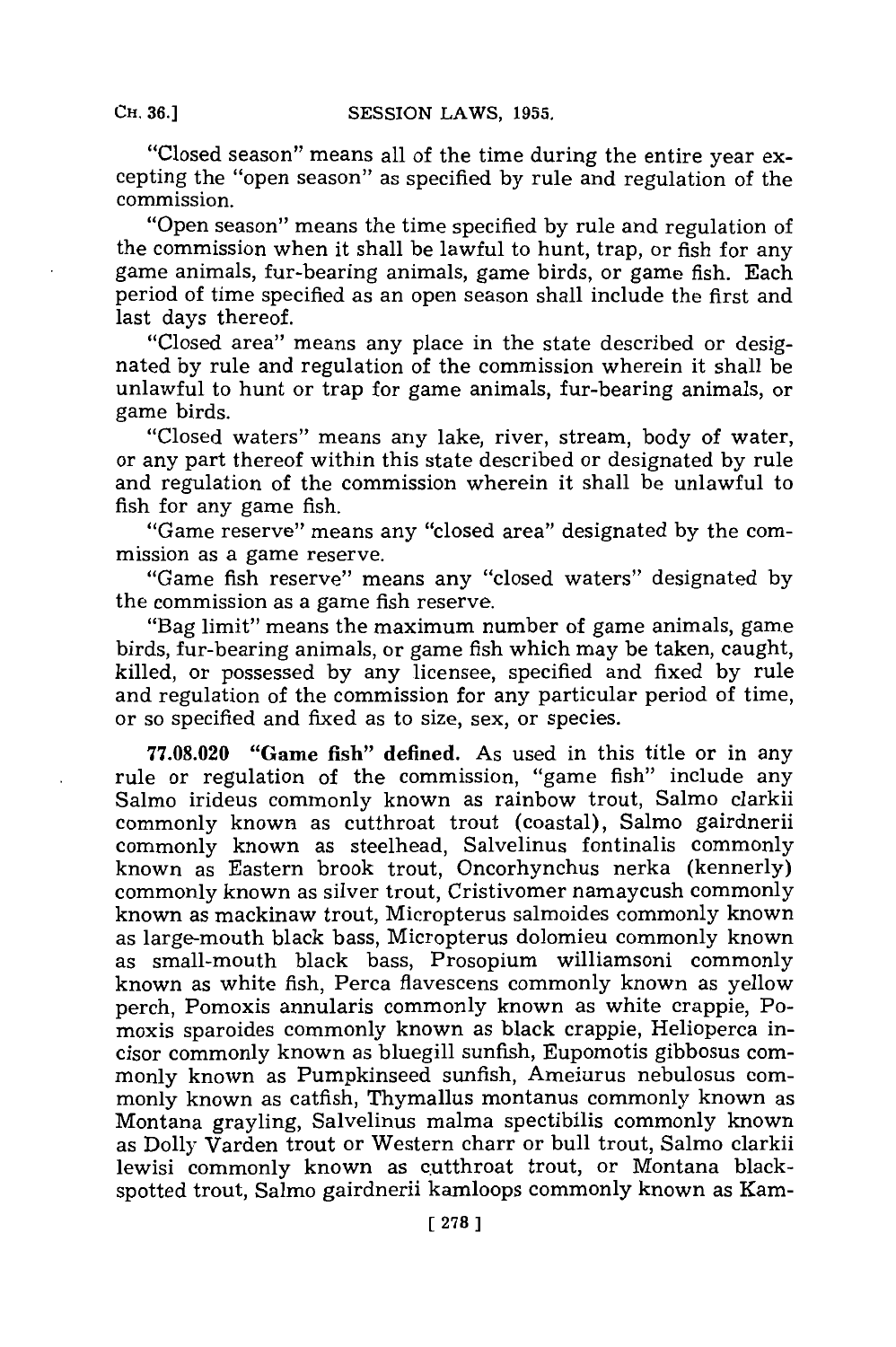loops trout or rainbow trout, Salmo trutta commonly known as brown trout, Ambloplites rupestris commonly known as Northern rock bass, Ameiurus melas commonly known as black catfish and Golden trout.

### **Chapter 77.12**

# **POWERS AND DUTIES OF COMMISSION**

**77.12.010 Policy of protection enunciated. The** wild animals and wild birds in the state of Washington and the game fish in the waters thereof are the property of the state. The game animals, fur-bearing animals, game birds, nongame birds, harmless or song birds, and game fish shall be preserved, protected, and perpetuated, and to that end such game animals, fur-bearing animals, game birds, nongame birds, harmless or song birds, and game fish shall not be taken at such times or places, **by** such means, in such manner, or in such quantities as will impair the supply thereof.

**77.12.020** Wild life to be classified. The commission shall, from time to time, investigate and determine the habits and distribution of the various species of wild animals, wild birds, and game fish native to or capable of being adapted to the climatic conditions of the state, and classify the wild animals as game animals, predatory animals, and fur-bearing animals, and classify the wild birds as game birds including migratory game birds and upland game birds, predatory birds, nongame birds, and harmless or song birds.

**77.12.030 Propagation and protection, commission to regulate.** The commission may regulate the propagation and preservation of all game animals, fur-bearing animals, game birds, nongame birds, harmless or song birds, and game fish, and the collection of game fish spawn, and the distribution thereof, and the distribution of fry and adult game fish in any of the rivers, lakes, and streams of the state, and may import such spawn, fry, and adult fish as may be deemed advisable, and, when so propagated, taken, or imported, distribute the same to the various counties as necessities and adaptabilities may require.

The commission may authorize or prohibit the importation of wild animals, wild birds and game fish, and regulate and license the sale and transportation thereof within the state.

**77.12.040** Rules **and regulations.** The commission shall, from time to time, adopt, promulgate, amend, or repeal, and enforce, reasonable rules and regulations governing the time, place and manner, or prohibiting the taking of the various classes of game animals, fur-bearing animals, and predatory animals, game birds, predatory birds, nongame birds, and harmless or song birds, and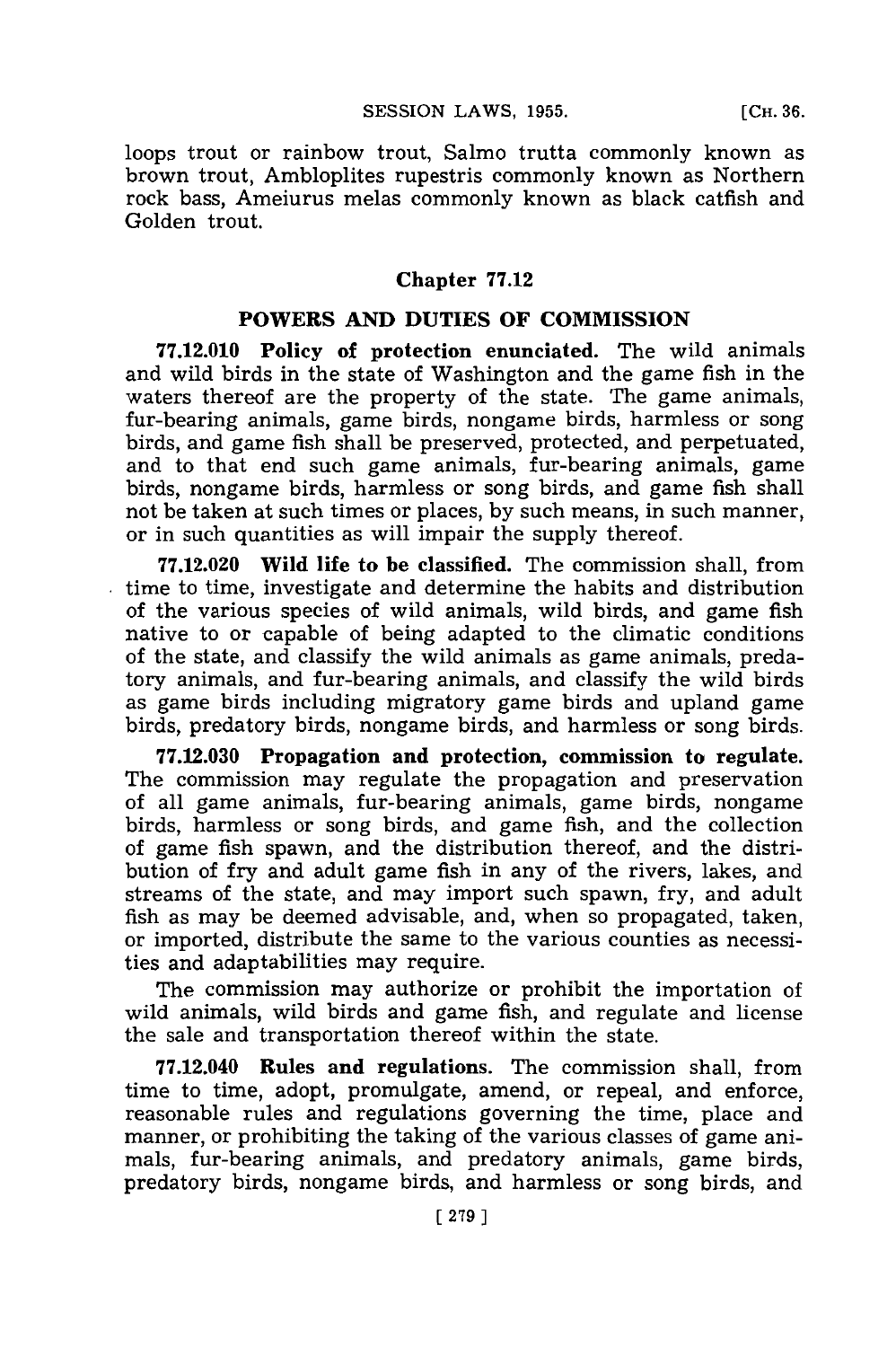game fish in the respective areas and throughout the state and the quantities, species, sex and size of such animals, birds and fish that may be taken.

The commission may establish within the state **by** rule and regulation game reserves and closed areas wherein all hunting and trapping for game animals, game birds and fur-bearing animals, may be prohibited and game fish reserves and closed waters wherein all fishing for game fish may be prohibited.

**77.12.050 Rules and regulations-How promulgated-Certified copy as evidence. All** rules **and** regulations adopted **by** the commission and all amendments to, modifications **or** repeals of existing rules and regulations, shall be adopted **by** a vote of two-thirds of the entire membership of the commission at any meeting **by** resolution, entered and recorded in the minutes of the commission, and shall be published at the state capital. The commission, in its discretion, may direct the publication of any such rules and regulations in other newspapers of the state **by** providing therefor in such resolution.

Any copy of such resolution, certified as a true copy **by** any member of the commission or the director, or the assistant director, or **by** any person authorized in writing **by** the director to make such. certification, shall be admissible in any court as prima facie evidence of the adoption, promulgation, and validity of any such rule or regulation.

**77.12.060 Service of process by game officials.** The director, all game protectors, **and** all deputy game protectors may serve and execute all warrants and process issued **by** the courts in enforcing the provisions of law and all rules and regulations of the commission pertaining to wild animals, wild birds, and game fish.

For the purpose of enforcing any such law or rule or regulation, they may call to their aid any sheriff, deputy sheriff, constable, police officer, or citizen and any such person shall render such aid.

**77.12.070 Duties of game protectors and other police officers.** Every game protector, deputy game protector, sheriff, constable, marshal, and police officer within his respective jurisdiction, shall enforce all laws and rules and regulations adopted **by** the commission for the protection of game animals, fur-bearing animals, game birds, nongame birds, harmless or song birds, and game fish, and the police officers specified, and United States game wardens, any forest officer, appointed **by** the United States government, state forest wardens and rangers, and each of them, **by** virtue of their election or appointment, are constituted ex officio deputy game protectors within their respective jurisdictions.

**CH. 36.]**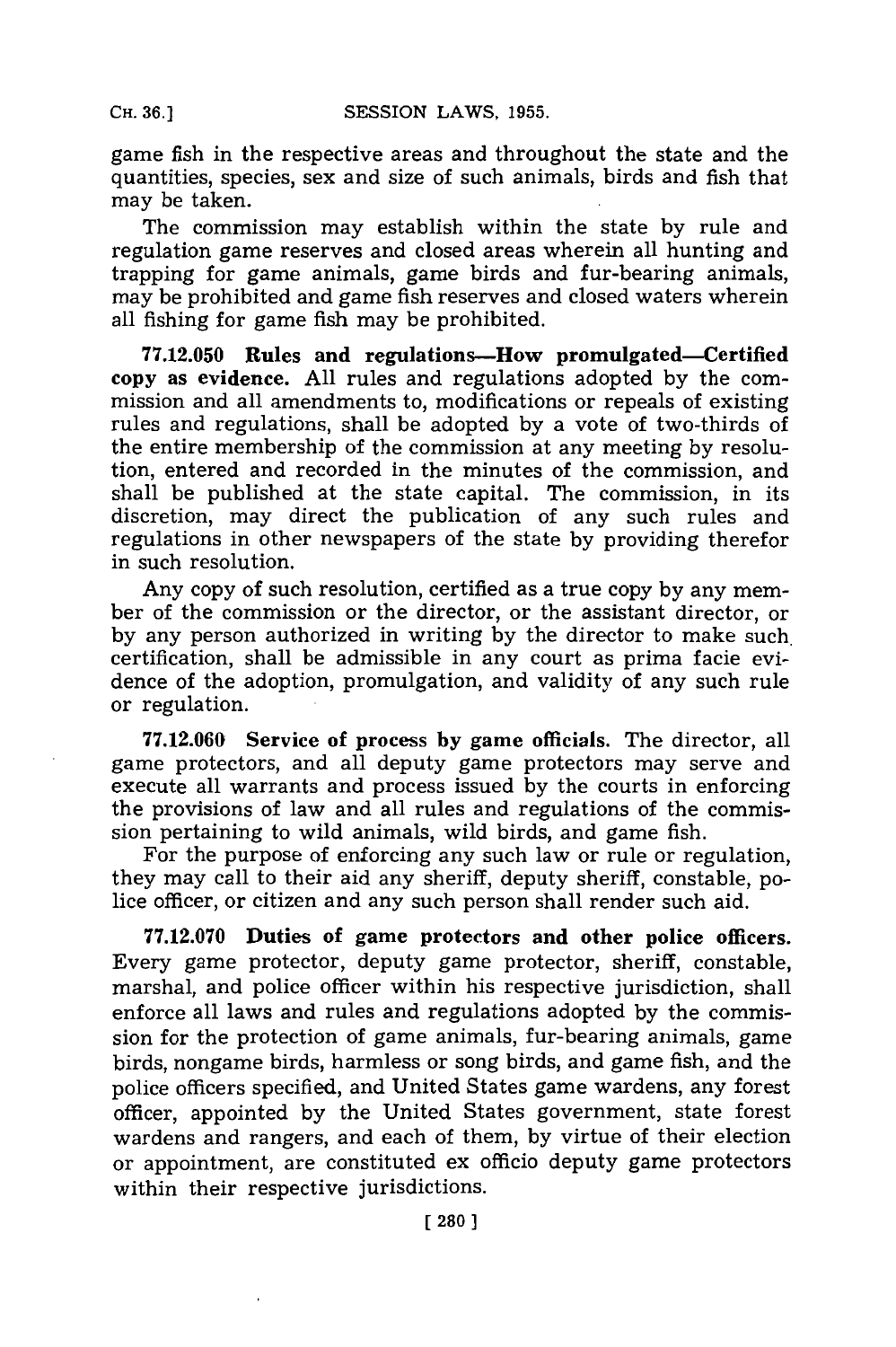**77.12.080 Arrest without warrant.** Any game protector, deputy game protector, or **ex:** officio game protector may, without warrant, arrest any person found violating any law enacted, or any rule or regulation adopted and promulgated **by** the commission, pertaining to wild animals, wild birds and game fish.

**77.12.090** Search of vehicles, game bags, receptacles, etc. Any member of the commission, the director, and any game protector, deputy game protector, or ex officio game protector may search without warrant, any conveyance, vehicle, game bag, game basket, game coat or other receptacle for game animals, game birds, or game fish, or any package, box, tent, camp, or other similar place which he has reason to believe contains evidence of violations of law or rules and regulations of the commission.

**77.12.100** Seizure of contraband game **and devices-Forfeiture.** Any member of the commission, the director, and all game protectors, deputy game protectors, and ex officio game protectors, may seize without warrant all wild birds, wild animals, game fish, or parts thereof, taken, killed, transported, or possessed contrary to law, or rule or regulation of the commission, and any dog, gun, trap, net, seine, decoy, bait, boat, light, fishing tackle, or other device unlawfully used in hunting, fishing, or trapping, or held with intent to use unlawfully in hunting, fishing, or trapping. The justice of the peace in either of the two nearest incorporated cities or towns nearest the place the seizure is made shall have power and jurisdiction in any prosecution for unlawfully hunting, fishing, or trapping, in addition to any other penalty provided **by** law, to forfeit for the use of the commission, any wild animal, wild bird, or game fish, and any article or dog so seized and proved to have been unlawfully used or held with intent unlawfully to use. In case it appears upon the sworn complaint of the officer making the seizure that any articles seized were not in the possession of any person, and that the owner thereof is unknown, the court shall have power and jurisdiction to forfeit such articles so seized upon a hearing duly had after service of summons, describing the articles seized, upon the unknown owner **by** publication in the manner provided **by** law for the service of summons **by** publication in civil actions. **All** dogs, guns, traps, nets, seines, decoys, baits, boats, lights, fishing tackle, or other devices seized under the provisions of this title unless forfeited **by** order of the court, shall be returned, after the completion .of the case, and the fines, if any, have been paid.

**77.12.110** Disposition of forfeited articles. In the event of the seizure and forfeiture of any articles as provided in RCW **77.12.100,** the commission may sell all or any of such articles at public auction. The time, place and manner of holding such sale shall be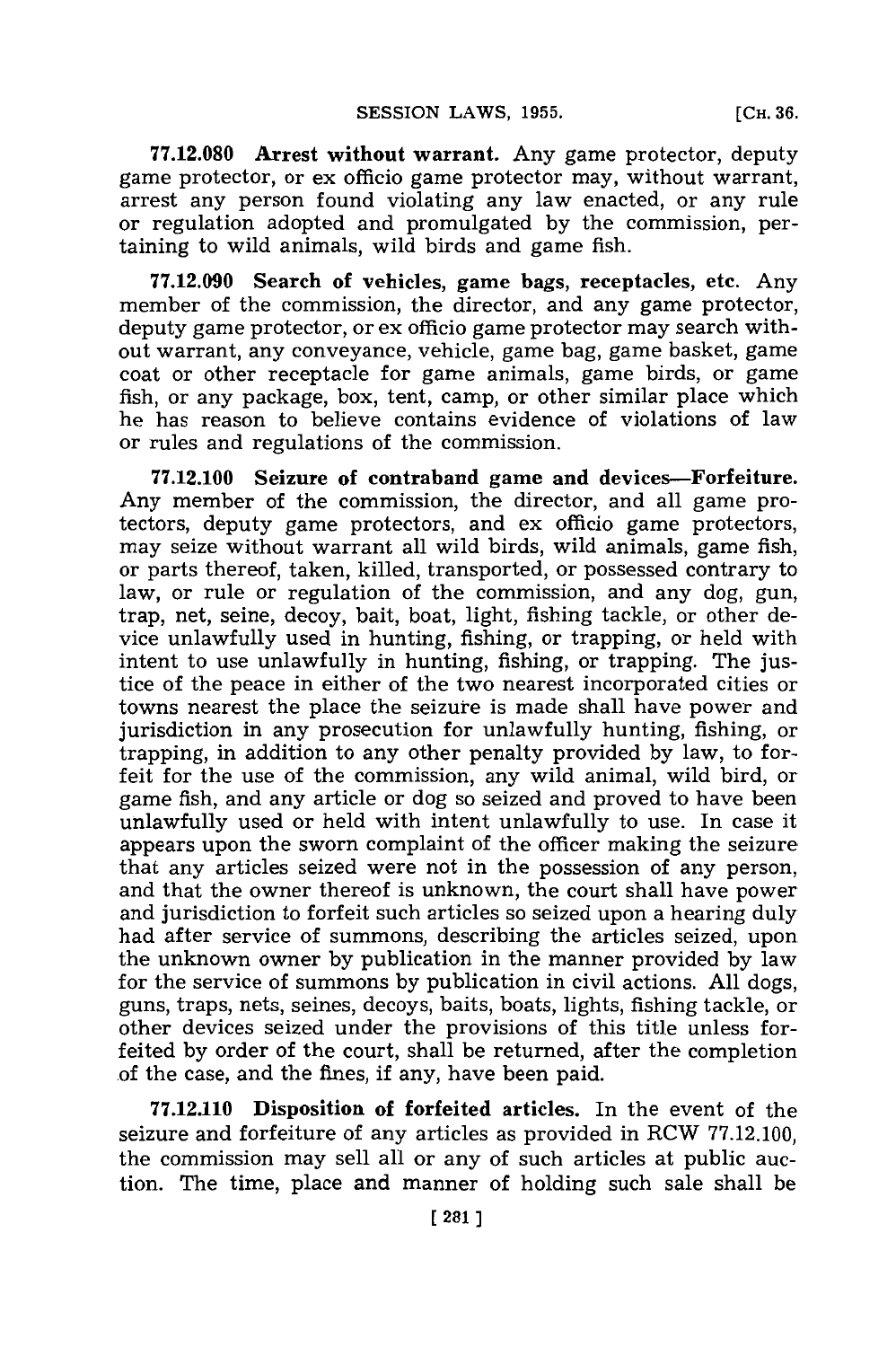within the discretion of the commission: *Provided,* That notice of the time and place of any such sale shall be published once a week for at least two consecutive weeks in advance of such sale, in at least one newspaper of general circulation in the county wherein the sale is to be held. The proceeds from all such sales shall be deposited with the state treasurer to the credit of the state game fund.

**77.12,120** Seizure of contraband game-Search warrant. Any court having jurisdiction shall, upon complaint showing probable cause for believing that any wild bird, wild animal, game fish, or any part thereof, caught, taken, killed, or had in possession, or under control **by** any person, or shipped or transported contrary to law or rule or regulation of the commission, is concealed or illegally kept in any game bag, game basket, game coat, or in any other receptacle for game animals, game birds or game fish, or in any package, box, cold-storage locker or plant, warehouse, market, tavern, boarding house, restaurant, club, hotel, eating house, fur store, tannery, tent, camp, building, vehicle, or other place, issue a search warrant and cause a search to be made in any such place for any wild birds, wild animals, game fish, or any part thereof, and may cause any buildings, enclosure, or vehicle to be entered and any apartment, chest, box, locker, crate, basket, package, or other receptacle, to be broken open, and the contents thereof examined.

**77.12.130 Certain devices declared public** nuisances. **All** nets, seines, lanterns, snares, devices, contrivances, and materials while in use, or had and maintained, for the purpose of catching, taking, or killing, or attracting, or decoying any wild bird, wild animal, or game fish, contrary to law or rule or regulation of the commission, are public nuisances. The director and all game protectors, deputy game protectors, ex officio game protectors, and all police officers, shall without warrant or process, take, seize, abate, or destroy them while being used, had, or maintained for such purpose.

**77.12.140** Acquisition of specimens for propagation. The'commission and the director may secure **by** purchase, gift, or exchange with the proper authorities of other countries, states, and territories, wild birds, their nests and eggs, wild animals, and game fish, fry or spawn, for stocking or propagating purposes and may sell or otherwise dispose of birds, animals, and fish, fry or spawn, so obtained. No game protector or deputy game protector shall sell or give away any game bird, game animal, or game fish, eggs, fry or spawn, to any person without the written consent of the director.

**77.12.150** Seasons-Opening **and Closing-Bag limits. The director, with the** approval in writing of the commission, may entirely close, or shorten the open season fixed **by** any rule or regulation of the commission for game animals, fur-bearing animals, game

**CH. 36.1**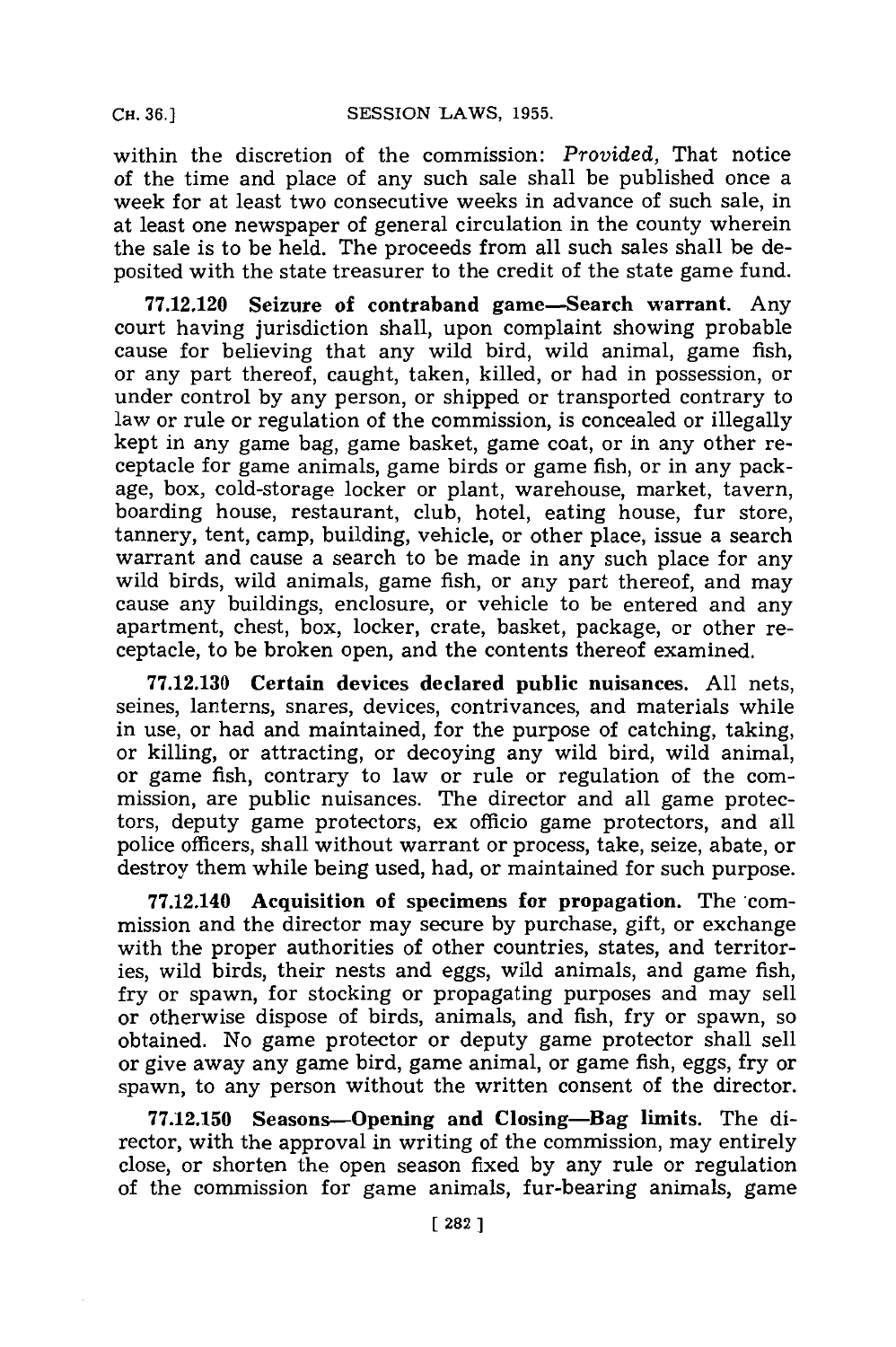**[CH. 36.**

birds, or game fish within the respective game areas, and after a season has been closed or shortened, he may reopen it for all or any portion of the time fixed **by** rule or regulation of the commission, and he may also fix daily, weekly, or season bag limits on game animals, fur-bearing animals, game birds, or game fish within any game area.

Whenever the director finds that game animals have increased in numbers in any locality of the state to such an extent that they are damaging public or private property, or over-grazing their range, the commission may establish a special hunting season, designate the area and the number and sex of the animals that may be killed **by** a licensed hunter therein, promulgate necessary rules and regulations, and determine **by** lot the number of hunters that may hunt within such area and the conditions and requirements incident thereto. The drawing shall take place at the city hall of the town nearest the area to be opened. Notice of the establishing of such special hunting season and of the drawing shall be given in the manner provided for the publishing of orders opening or closing seasons.

The exercise of power herein granted to close or reopen regular or special seasons, or fix bag limits, shall be by a written order signed **by** the director and filed in the office of the commission, and in the office of the auditor of any county affected **by** the order.

**77.12.160** Notice of seasons and **bag** limits-Publication. The director shall publish the order closing, shortening, or reopening any season, or fixing any bag limit, in a newspaper of general circulation in each county affected, not less than three days prior to the effective date of such order.

**77.12.170** State game fund-Composition. There is established in the state treasury a fund to be known as the state game fund which shall consist of all moneys received from fees for the sale of licenses and permits, and from fines, forfeitures, and costs collected for violations of this title, or any other statute for the protection of wild animals and birds and game fish, or any rule or regulation of the commission relating thereto: *Provided,* That fifty percent of all fines and bail forfeitures shall not become part of the state game fund and shall be retained **by** the county in which collected.

**All** state and county officers receiving any moneys in payment of fees for licenses under this title, or in payment of fines, penalties, or costs imposed for violations of this title, or any other statute for the protection of wild animals and birds and game fish, or any rule or regulation of the commission; from rentals or concessions, and from the sale of real or personal property held for game department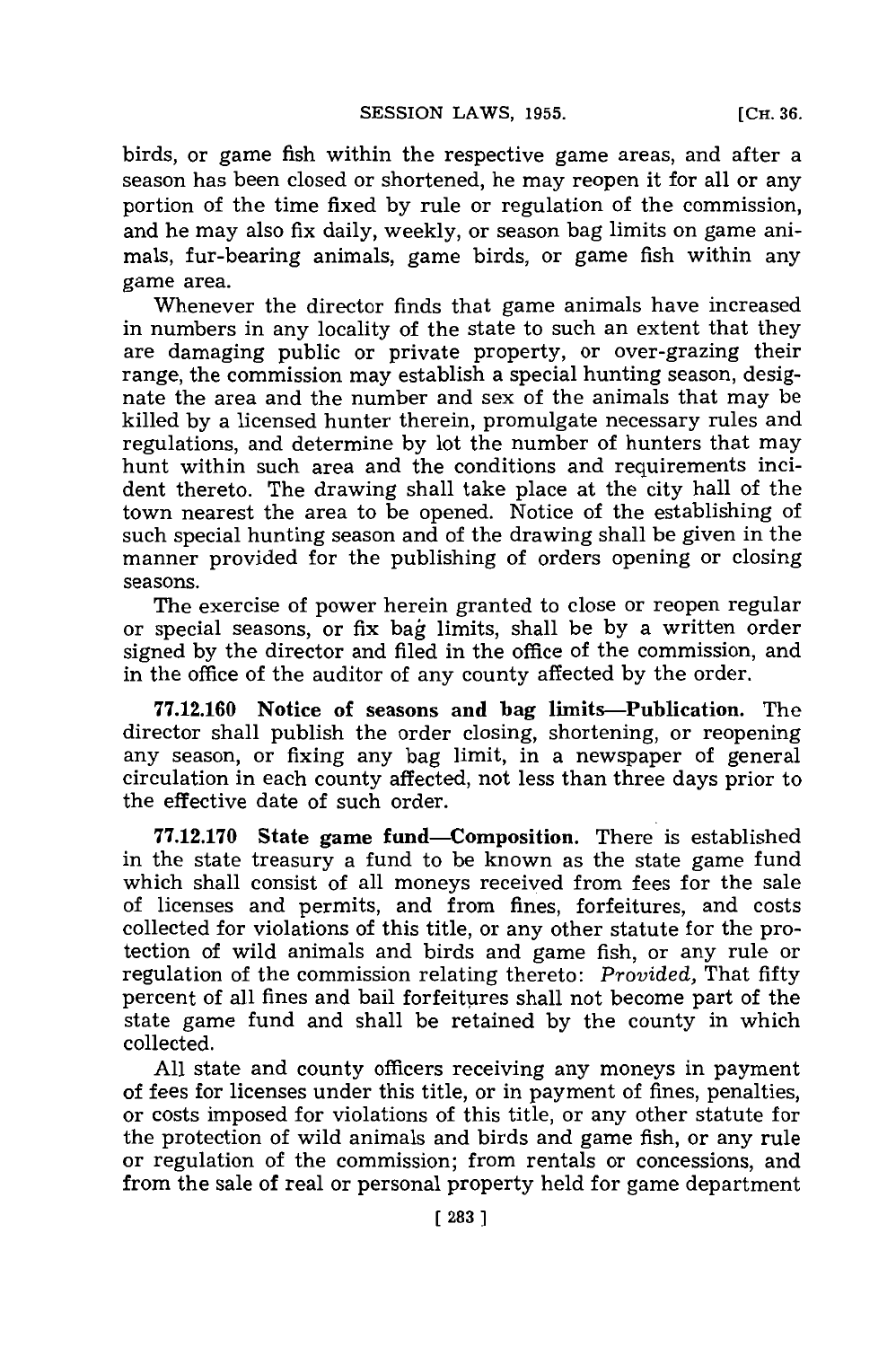purposes, shall pay them into the state treasury to be placed to the credit of the state game fund: *Provided,* That county officers shall remit only fifty percent of all fines and bail forfeitures.

**77.12.180** Operating revolving fund-Purposes-Deposit-Accounting. Authority is granted to the director to create from the game fund, a permanent operating revolving fund of fifteen thousand dollars to be used in the purchase of setting hens at game farms and other incidental expenses of the department, and there is here**by** appropriated from the game fund to the game department revolving fund the sum of fifteen thousand dollars for the purpose of carrying out the provisions of this section. **All** moneys hereby appropriated and received **by** the game department operating fund shall be deposited in the game department revolving fund. The department shall keep separate books of account for the game department revolving fund. If there shall be in said fund at the end of any year unobligated money in excess **of** fifteen thousand dollars, then the excess shall be placed in the game fund.

**77.12.190 Diversion of license fees prohibited.** No funds accruing to the state from hunting and fishing license fees shall be diverted to any other purpose than the protection, propagation, and restoration of wildlife and game and the expenses of administration of the department.

**77.12.200 Acquisition of property for hatcheries, game farms, etc.-Reimbursement to county and state. The** director, with the **approval** of the commission, may acquire **by** gift, purchase, lease or condemnation, lands, buildings, waters, or other necessary property for hatchery sites, eyeing stations, rearing ponds, brood ponds, trap sites, game animal, fur-bearing animal, game bird, nongame bird and game fish farms, habitats and sanctuaries and public hunting and fishing areas together with rights of way for access to any and all such lands, buildings, or waters so acquired, in the manner provided **by** law for acquiring property for public use: *Provided, however,* That excepting for purposes of clearing title and acquiring access rights of way the power of condemnation may be exercised **by** the director hereunder only when an appropriation has been specifically made **by** the legislature for that purpose.

The director shall, on or before the tenth day of January of each year, prepare and transmit a voucher to the auditor of each county wherein the department owns any such lands, which voucher shall describe the lands situate within the county and state the number of acres in each parcel thereof and shall authorize the drawing of a warrant to the county in a sum equal to three cents for each acre shown on the voucher. Each county auditor receiving such a voucher shall execute the same and return it to the director who

**CH. 36.]**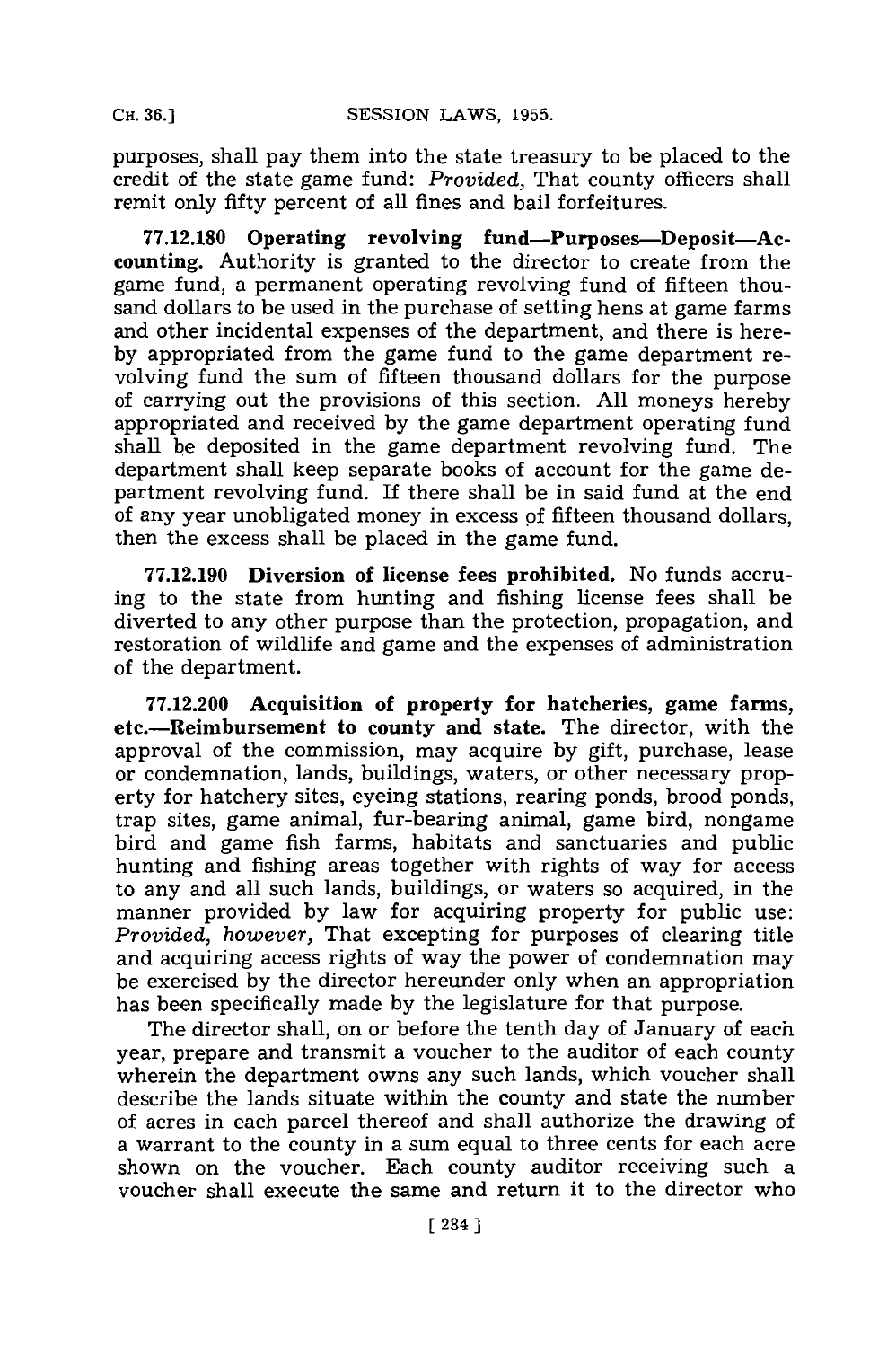shall approve it and transmit it to the state auditor. The state auditor shall draw a warrant in the amount shown on each voucher, payable to each county, and shall transmit said warrant to the county treasurer thereof. Such warrants shall be payable out of any funds appropriated to the department: *Provided,* That no voucher shall include and no payment shall be made to any county wherein the department owns less than one hundred acres, and no voucher shall include and no payment shall be made to any county for any tidelands or any lands owned by the department for game bird farm or fish hatchery purposes.

On or before the tenth day of January of each year, the director shall also prepare and transmit a voucher to the superintendent of public instruction, which voucher shall indicate the total number of acres of land owned **by** the department within the state, but need not describe the land and shall authorize the drawing of a warrant **in** favor of the permanent school fund in an amount equal to two cents for each acre shown on the voucher. The superintendent of public instruction shall execute such voucher and return it to the director, who shall approve it and transmit it to the state auditor. The state auditor shall issue a warrant to the permanent school fund in the amount shown on the voucher and shall transmit such warrant to the state treasurer for credit to the permanent school fund. Such warrant shall be payable out of any funds appropriated to the department: *Provided,* That no voucher shall include, and no payment shall be made to the permanent school fund for any tidelands or any lands owned **by** the department for game bird farm or fish hatchery purposes.

**77.12.210 Control of hatcheries, game farms, etc.-Disposal of property-Procedure. The commission, acting by and through the** director, shall have full control of the maintenance and management of all hatcheries, eyeing stations, rearing ponds, brood ponds, trap sites, game animal, fur-bearing animal, game bird, nongame bird, and game fish farms, habitats and sanctuaries, public hunting and fishing areas, and of the access to any and all of the foregoing and of any and all other real or personal property in any wise owned, leased, or held **by** the state for game department purposes, and shall have full control of the construction of all buildings and structures of any kind and all improvements of every nature in or upon all such property. The commission may make rules and regulations in relation to the operation, maintenance and use of any such property and the conduct of all persons who are in or on the same.

The commission, acting **by** and through the director, may, from time to time, sell timber, gravel, sand and other materials or products from real property belonging to the state and held for game department purposes and may sell or lease any such real or like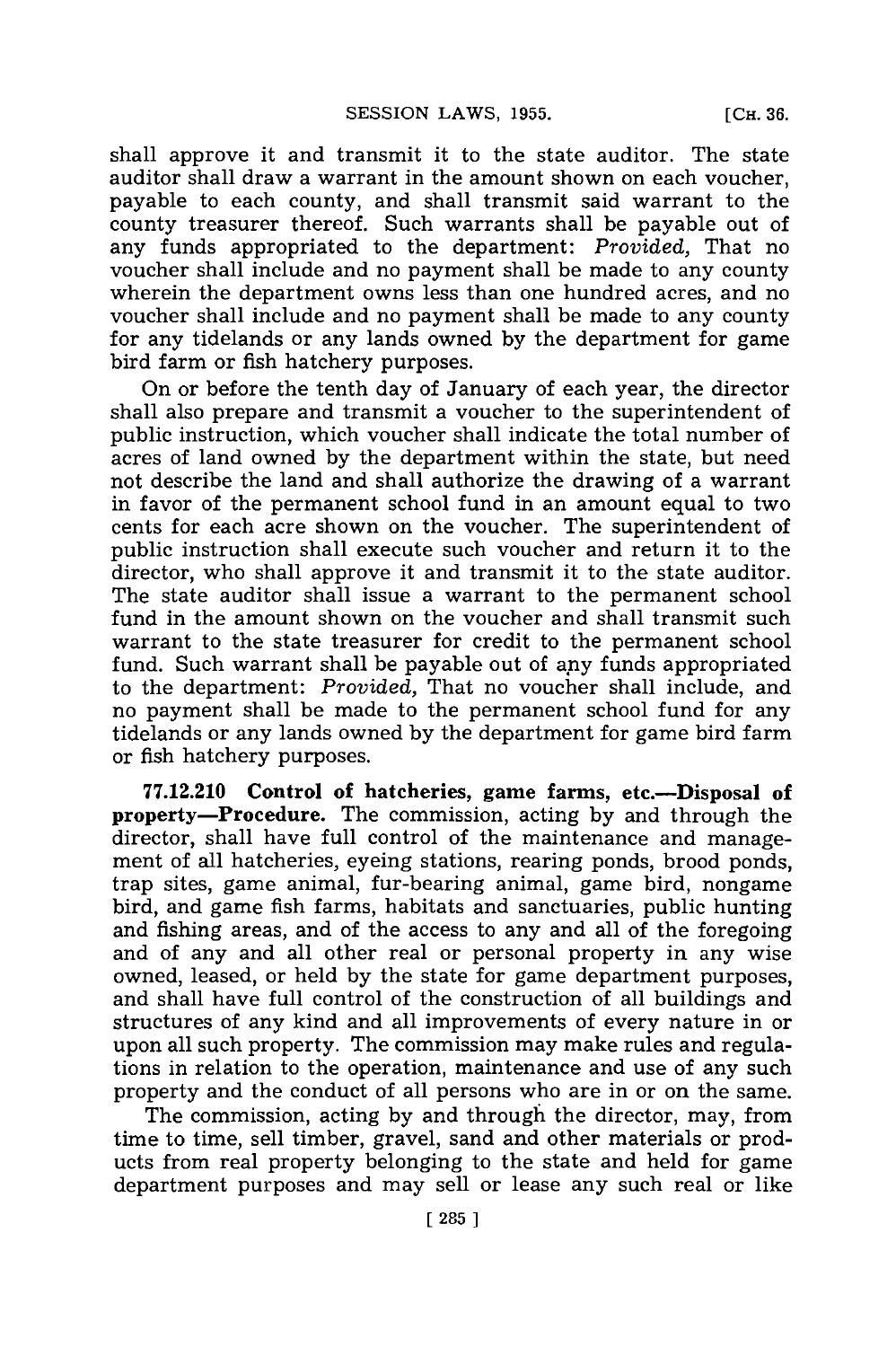personal property or grant concessions in or upon the same when in its judgment such action is advantageous to the state. If the commission shall determine to sell or lease any real property, the director shall file with the state land commissioner a certificate containing the following: The legal description of the real property to be sold or leased; a statement that the property is not then necessary for the purposes for which it was acquired; whether such real property is to be sold or leased; and the minimum sale price or rental to be received **by** the state land commissioner therefor. Upon the filing of such certificate, the state land commissioner shall proceed to appraise and lease or sell such real property in accordance with the statutes relative to lease or sale of public lands of this state: *Provided,* That such lands shall not be sold or leased for less than the amount fixed in the certificate as aforesaid.

**All** proceeds from such leases or sales shall be transmitted **by** the state land commissioner **to** the state treasurer and **by** him credited to the state game fund.

**77.12.220 Acquisition of additional land by exchange.** Whenever it may become necessary in order to obtain additional lands for hatchery sites, eyeing stations, rearing ponds, brood traps, trap sites, game animal, fur-bearing animal, game bird, nongame bird, and game fish farms, habitats and sanctuaries and public hunting or fishing areas or for rights of way for access to any and all such lands, to transfer or convey lands held **by** the state to the United States, its agencies or instrumentalities, to any municipal subdivision of this state, or to any public utility company, or to any person, and in the judgment of the commission and the attorney general such transfer and conveyance is consistent with public interest, the commission, acting **by** and through the director, may enter into agreements accordingly. Whenever the commission shall make any such agreement for any such transfer or conveyance and together with the attorney general certifies to the governor that such agreement has been made setting forth in such certification a description of the land or premises involved, the governor may execute and the secretary of state shall attest and deliver unto the United States or its agencies or instrumentalities, unto any municipal subdivision of the state, or unto any public utility company, or unto any person a deed of conveyance, easement or other instrument necessary to fulfill the terms of the aforesaid agreement.

**77.12.230 Local assessments against game property. The director** is hereby authorized to cause to be paid **by** state voucher currently when due any lawful local improvement district assessments made against lands held **by** the state for game purposes. Such payments may be made out of any money appropriated from the state game

**CH. 36.]**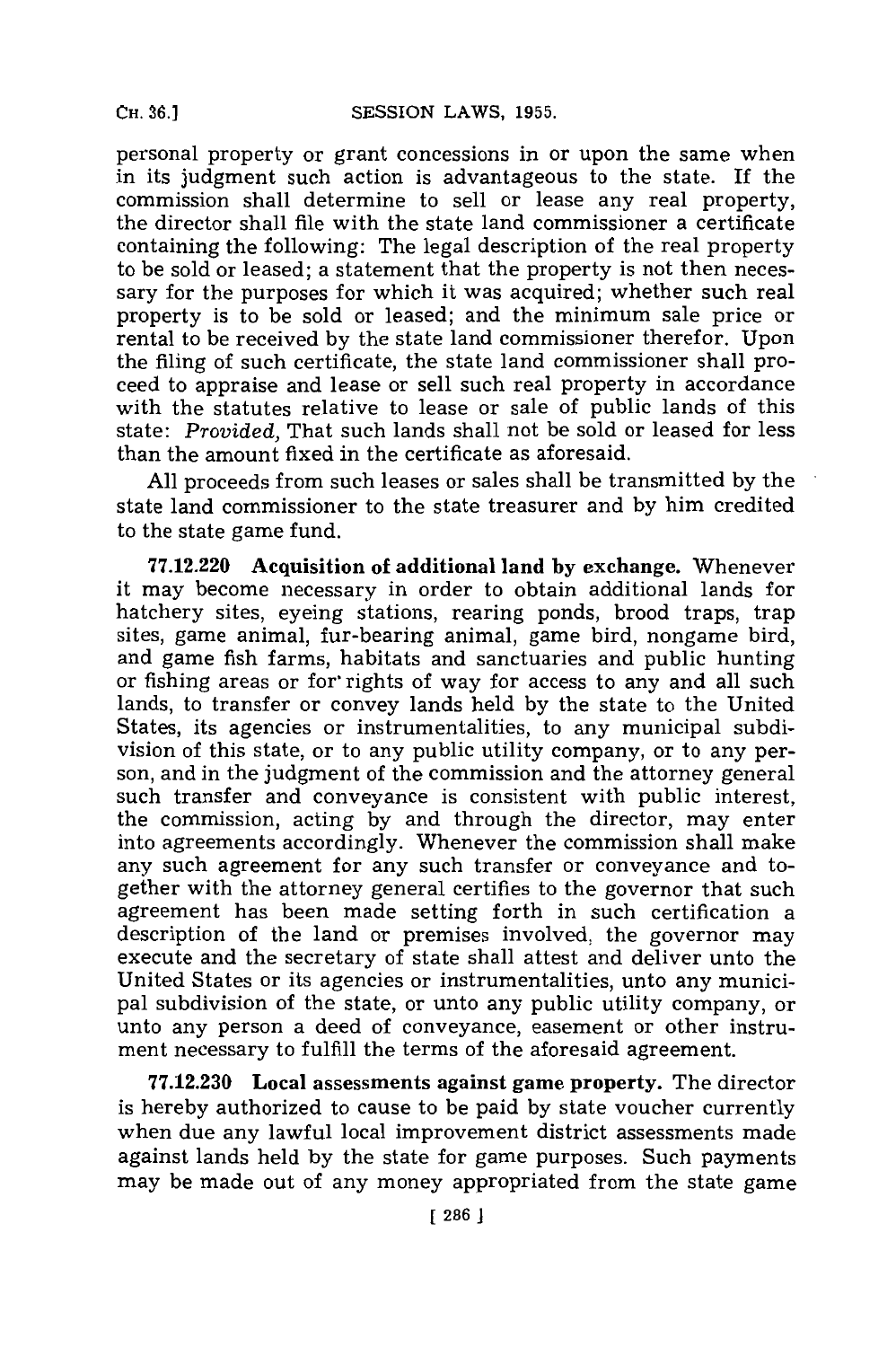fund to the department for capital outlay, maintenance or operations during the biennium for which such appropriation is made.

**77.12.240** Director may kill game in certain circumstances. The director may remove or kill any wild animal, game fish or wild bird that in his judgment is destroying or injuring property, or when, in the judgment of the commission, such killing or removal is necessary for scientific research, or for proper game or game fish management.

In the event of any such killing of any wild animals, wild birds or game fish, the director shall, whenever in his opinion it is feasible or practical, distribute the meat thereof to state or charitable institutions.

**77.12.250** Entry **upon** premises in course of duty permitted. The director and his duly authorized and acting assistants, game protectors, deputy game protectors, agents, appointees or employees may, in the course of their duties, enter upon any land or waters in this state and remain thereon while performing such duties and such action **by** such persons shall not constitute trespass.

**77.12.260** Cooperative agreements for prevention of damage to private property. The commission, acting **by** and through the director, may enter into written agreements with persons in all matters relating to prevention of damage of private property **by** wild animals and wild birds. Any such agreements may include but need not be limited to provisions concerning herding, feeding, fencing, and other similar actions, to prevent such damage. Under any such agreement the department may participate in the furnishing of money, material, or labor to such extent as may be deemed necessary or advisable **by** the commission.

**77.12.270** Damages caused **by** game-Payment authorized. In accordance with the terms and provisions of RCW **77.12.270** to **77.12.300,** inclusive, and pursuant to such rules and regulations as may be promulgated **by** the commission hereunder, the commission, **by** and through the director, is hereby authorized to compromise, adjust, settle, and pay claims for damages caused **by** beaver, deer, or elk out of moneys from time to time appropriated to the department for such purposes.

**77.12.280** Damages caused **by** game-Maximum payment-Settlement final. No payment of any such claim shall be made in excess of one thousand dollars, and in the event any claim is not adjusted, compromised, or settled and paid **by** the commission for a sum up to such amount, and within one year from the filing of such claim the same may be filed with the state auditor and referred to the legislature for settlement. The payment of any claim **by** the commission shall be full and final payment upon such claim.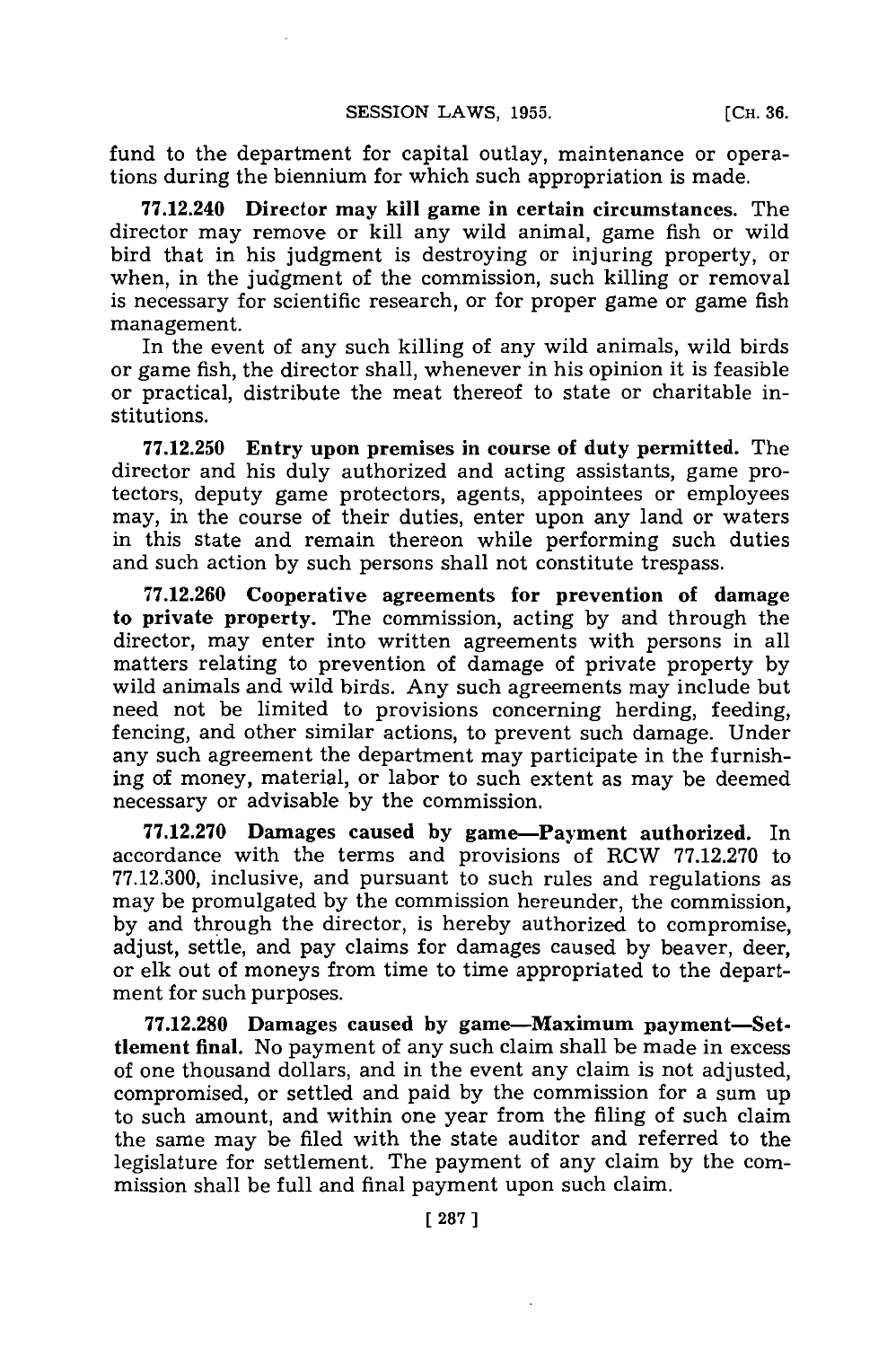**77.12.290 Damages caused by game-Notice of claim required-Damages on public lands excluded. Notice** of all claims for damages caused **by** beaver, deer, or elk shall be filed in writing with the commission in the offices of the department of game, Seattle, King county, Washington, within ninety days after the claimed damage has occurred. In the event the damages are unascertainable within such ninety day period, the notice shall so state. The failure to file notice of any claim or pending claim shall bar payment thereof. No payment shall be made to any claimant for damages occurring on lands leased **by** claimant from any public agency.

**77.12.300 Damages caused by game-Rules and regulations as to claims-Exclusion of noncooperating** claimants. The commission may promulgate rules and regulations requiring affidavits and prescribing the forms thereof to be furnished in proof of all claims and providing for the time for the making of any examination, appraisement, or ascertainment of any damages. Such rules and regulations may also provide the method of settling all claims. The commission may **by** rule and regulation provide that it may refuse to consider and pay any claims of claimants who have refused to enter into a cooperative agreement to prevent damage, who have posted the property whereon the claimed damages have occurred, against hunting during the season immediately preceding the time when said damages occurred, in such manner as may have contributed to the damage claimed, or of any claimant who has killed or wounded any game animal other than pursuant to license during the open season.

**77.12.310 Rules and regulations governing taking of predators for bounty.** The commission shall, from time to time, promulgate, adopt, amend, or repeal, and enforce reasonable rules and regulations designating the times when and areas wherein hunting, trapping, taking or killing of predatory animals and birds may be carried on for the payment of bounty **by** the state and determining the amount of such bounties within the limitations and in accordance with the provisions set forth in this title.

**77.12.320** Agreements **for propagation, protection of game-Acceptance of gifts. The** commission may enter into agreements with persons, municipal subdivisions of this state, the United States, or any of its agencies or instrumentalities regarding all matters concerning propagation, protection and conservation of wild animals, wild birds and game fish and concerning hunting or fishing therefor.

The commission may at any time on behalf of the state accept gifts or grants of personal property for use **by** the department. Any money, when received **by** the commission or the department, shall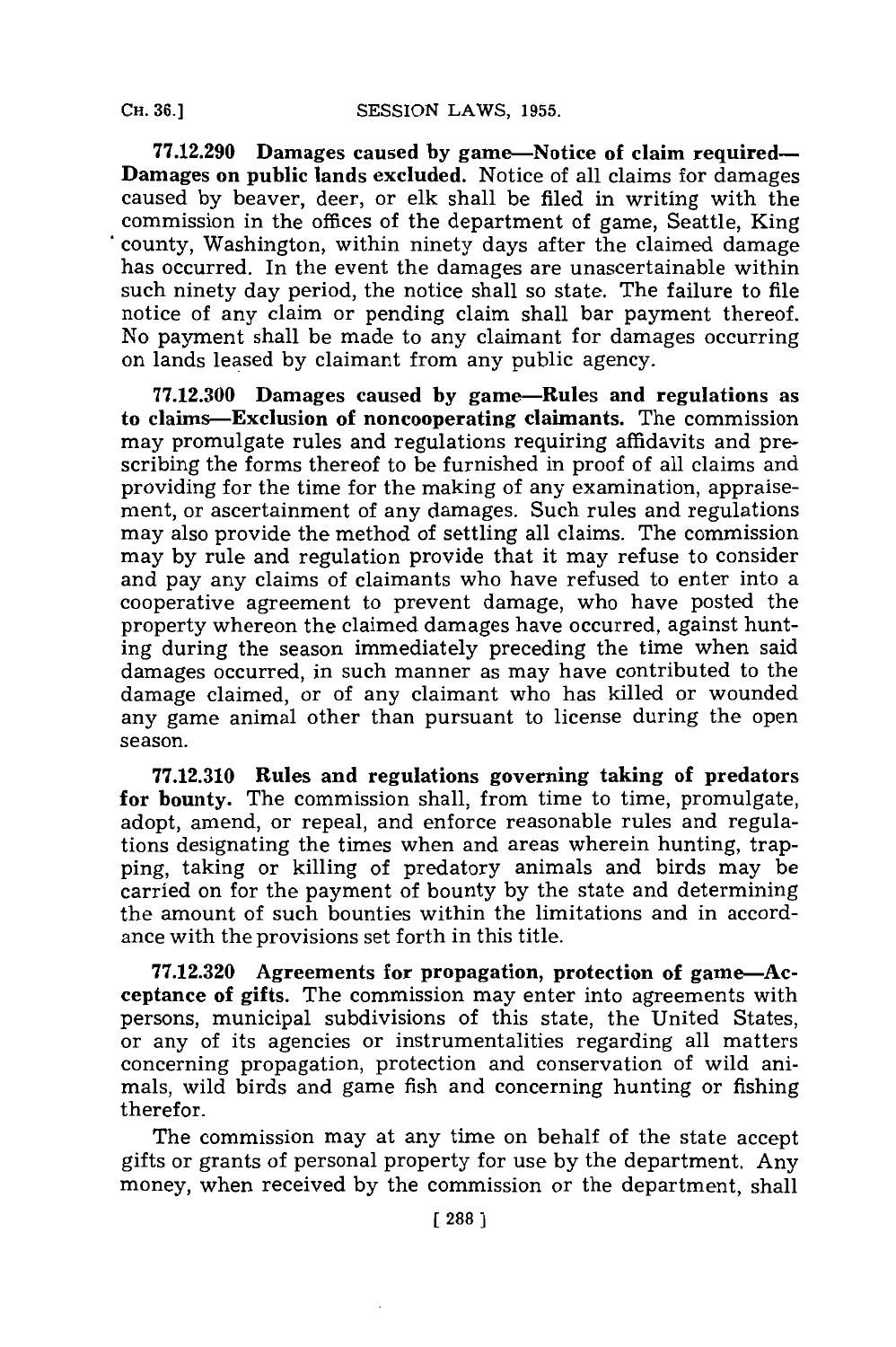**SESSION LAWS, 1955.** 

**[CH. 36.**

currently be delivered to the state treasurer for deposit in the state game fund: *Provided,* That any gifts or grants of money received **by** the commission under conditions, limitations or restrictions may be retained or expended **by** the commission under any such provisions.

**77.12.330** Areas may be set aside **for use of minors.** The commission may, **by** rule and regulation, set aside for exclusive fishing **by** minors within ages to be fixed **by** the commission certain described waters, lakes, rivers, or streams. **If** any such waters, lakes, rivers, or streams are so set aside, all fishing shall be in accordance with rules and regulations of the commission which may be prescribed therefor and the commission may thereby exclude all persons excepting minors within the ages specified from fishing therein.

**77.12.340 Acquisition of property for office, storage, warehouse, and garage facilities. The** commission is hereby authorized and directed to acquire **by** gift, purchase, or condemnation, in the manner provided **by** law for the acquisition of property for public purposes, such land and premises, such building for the office of the department of game, and such property as may be necessary for storage, warehouse and garage facilities of said department.

**77.12.350** Construction of **facilities** authorized. The commission is further authorized, whenever such land and premises have been acquired, to cause to be constructed thereon a building for the offices, storage, warehouse and garage facilities aforesaid.

**77.12.360 Use of state land for game purposes. The** commissioner of public lands is authorized upon receipt of written request from the commission, such request bearing the endorsed approval of the board of county commissioners as hereafter provided, to withdraw from lease any state owned lands described or designated in such request if in the judgment of the commissioner of public lands such withdrawal will be of benefit to the state of Washington and upon the condition that the common school fund or any other fund for which the described or designated lands are held shall be paid any sum or sums which the lease of said described or designated lands would increase such fund.

**77.12.370 Approval by board of county commissioners-Hearing.** Prior to the forwarding of any such request to the commissioner of public lands the commission shall present the same to the board of county commissioners of the county wherein the lands to be withdrawn are located and have endorsed thereon the approval of the said board. In the event said board, before approving or disapproving said request, shall deem it advisable it may set the time and place for and call a public hearing. No such hearing shall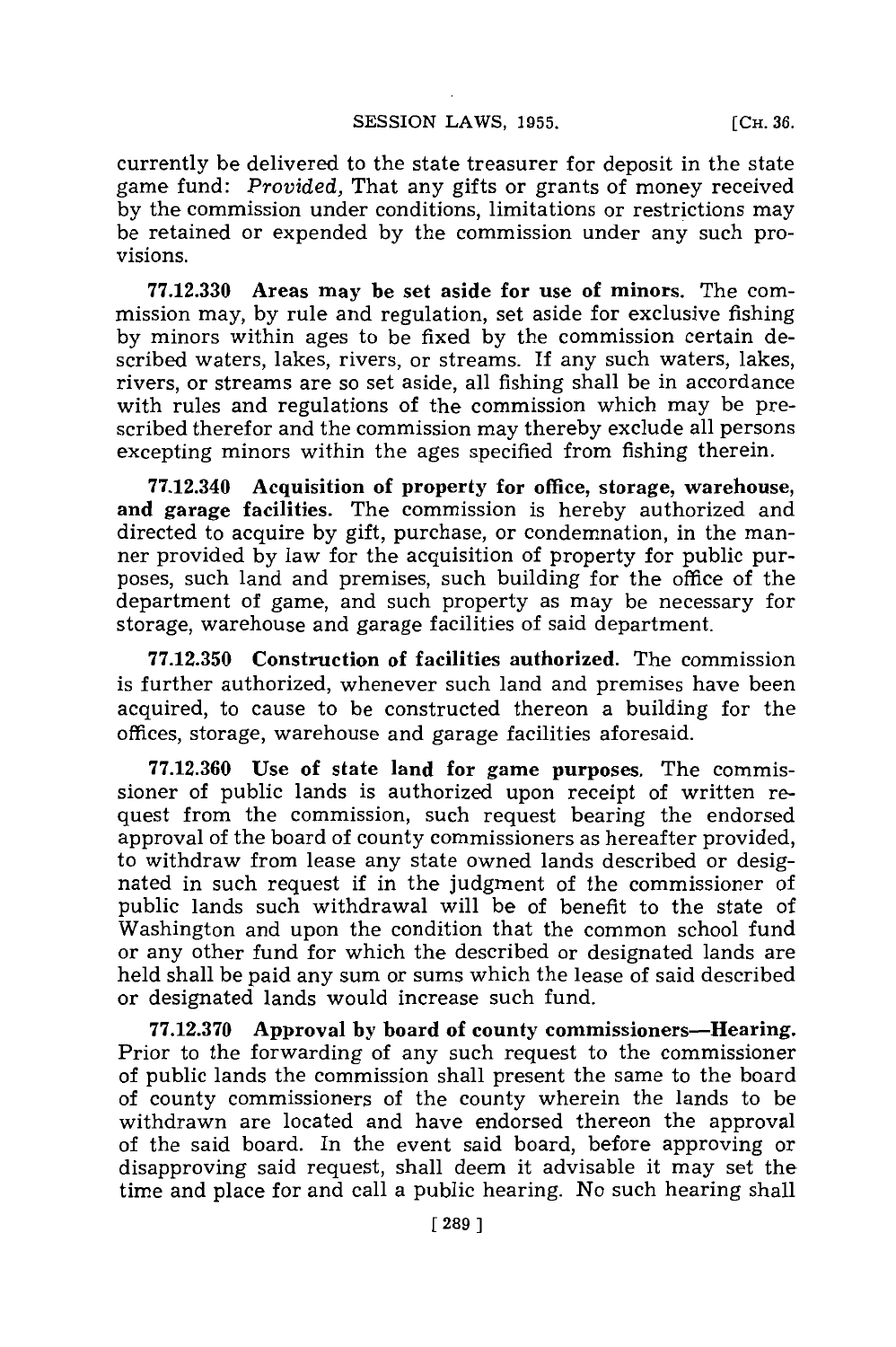take place within thirty days from the time of presentation of the request to the board.

The commission shall publish a notice of all public hearings so set **by** the board, in a newspaper of general circulation, within the county wherein the lands sought to be withdrawn are located, at least once a week for two successive weeks in advance of any hearing. Such notice shall contain a copy of the request and the time and place for holding the hearing.

The chairman of the board of county commissioners shall be chairman of any such public hearing and the proceedings of the hearing shall be informal with all persons being given reasonable opportunity to be heard.

Within ten days after any such hearing the board of county commissioners shall endorse upon the request for withdrawal, its approval or disapproval thereof. The decision of the said board shall be final and there shall be no appeal allowed therefrom.

**77.12.380** Appraisal of lands-Lease value to be vouchered. Upon receipt of any such approved request if in the judgment of the commissioner of public lands the requested withdrawal of the lands as designated or described in such request would be of benefit to the people of the state, he shall immediately cause an appraisal to be made of the lease value of such lands and before withdrawal of any such lands, he shall require that the department of game, acting through the director thereof, transmit to him a voucher drawn against the state game fund in favor of the particular fund for the benefit of which such lands are held and in such amount as shall represent the lease value, dependent upon such time as shall be shown in the request of the commission for which such lands are to be withdrawn.

**77.12.390 Warrant to be drawn in favor of fund for which lands** were held. Upon receipt of any voucher, the commissioner of public lands shall immediately execute the same and cause such lands to be withdrawn from lease. The said commissioner shall thereupon forward to the state auditor the said voucher and the state auditor shall thereupon draw a warrant against the state game fund and in favor of the particular fund for which the withdrawn lands have been theretofore held.

**77.12.400 Lease of certain state lands as game lands authorized. The** department is authorized to lease any state-owned lands situated in Yakima and Kittitas counties for use as game lands at the prevailing rates of leases, and payment for such leases may be made out of any funds appropriated to the department for land acquisition and development.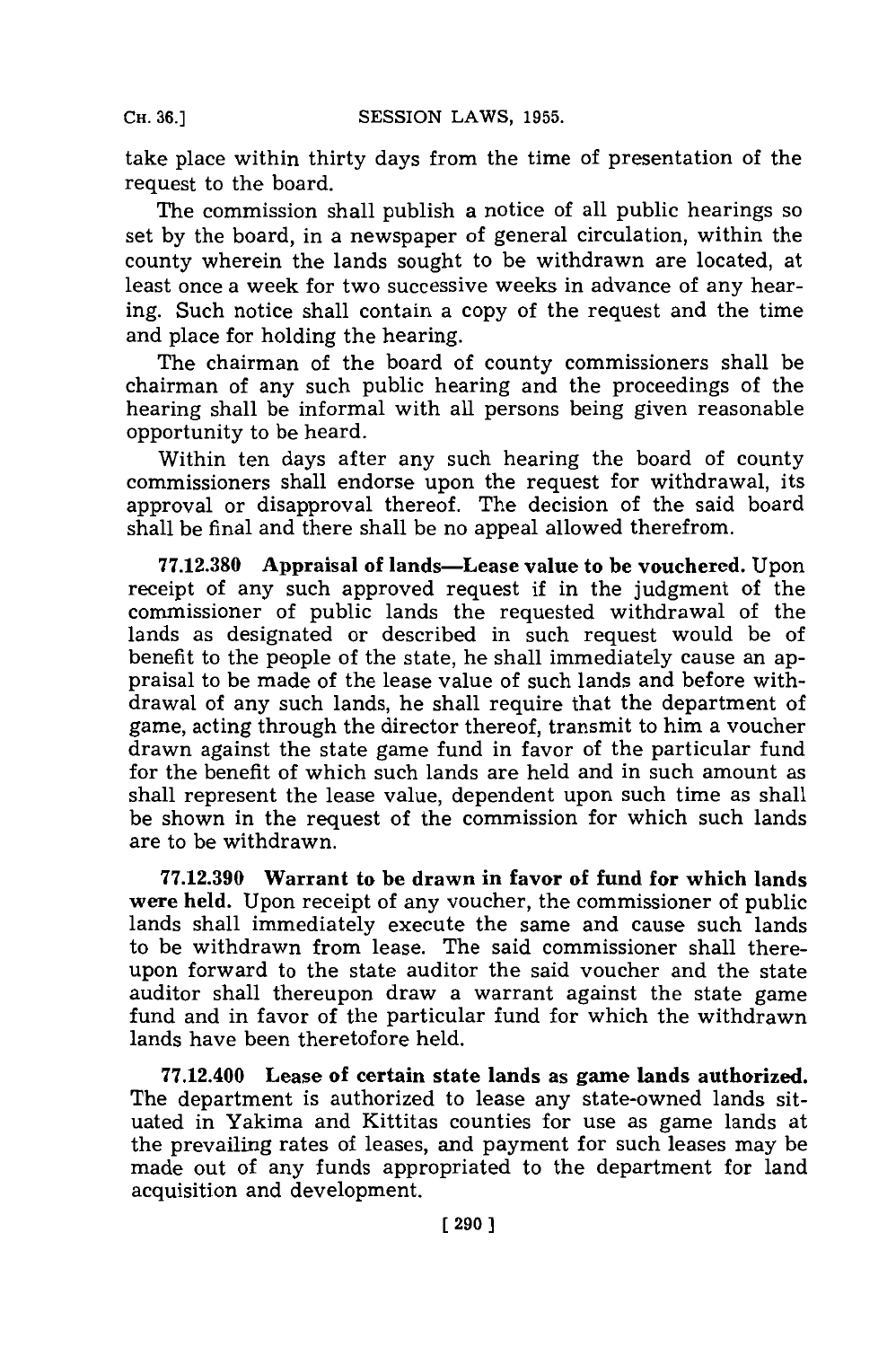**77.12.410 Grazing of cattle on such state lands-Limitation of elk population. The present lessees of such state-owned** lands shall be allowed to graze without cost such number of livestock as shall be determined **by** the game commission, commissioner of public lands and a representative of the Washington Cattlemen's Association on the basis of the capacity of such lands for this purpose, that the population of elk will be not more than three thousand west and south of the Yakima river in Yakima and Kittitas counties.

**77.12.420 Improvement of conditions for growth of fish life.** The director of game, with the consent and approval of the commission, is empowered to expend such sums as they deem advisable within the limits of available appropriations from the state game fund, for the purpose of improving natural conditions for the growth of fish life in the state **by** means of construction of fishways, installation of screens, removal of obstructions to migratory fish, eradicating undesirable types of fish **by** means of poisoning, and such other methods as they shall deem advisable and practical, and is further empowered to enter into cooperative agreements with state, county and federal municipal agencies, and with private individuals for the purpose of carrying on the work of this type.

**77.12.430 Wildlife restoration-Federal act accepted.** The state hereby assents to the purposes and provisions of the act of congress entitled: "An Act to provide that the United States shall aid the states in wildlife restoration projects, and for other purposes," approved September 2, **1937** (Public No. 415, 75th congress), and the department shall perform such acts as may be necessary to establish and conduct cooperative wildlife restoration projects, as defined in said act of congress, in compliance therewith and with rules and regulations promulgated **by** the Secretary of Agriculture thereunder.

77.12.440 Fish restoration **and management projects-Federal act accepted.** The state of Washington hereby assents to the purposes and provisions of that certain act of congress entitled: "An Act to provide that the United States shall aid the states in fish restoration and management projects, and for other purposes," approved August **9, 1950** (Public, No. **681,** 81st congress), and the state department of game is hereby authorized, empowered, and directed to perform such acts as may be necessary to establish, conduct, and maintain fish restoration and management projects, as defined in said act of congress in compliance with said act and with rules and regulations promulgated **by** the Secretary of the Interior thereunder.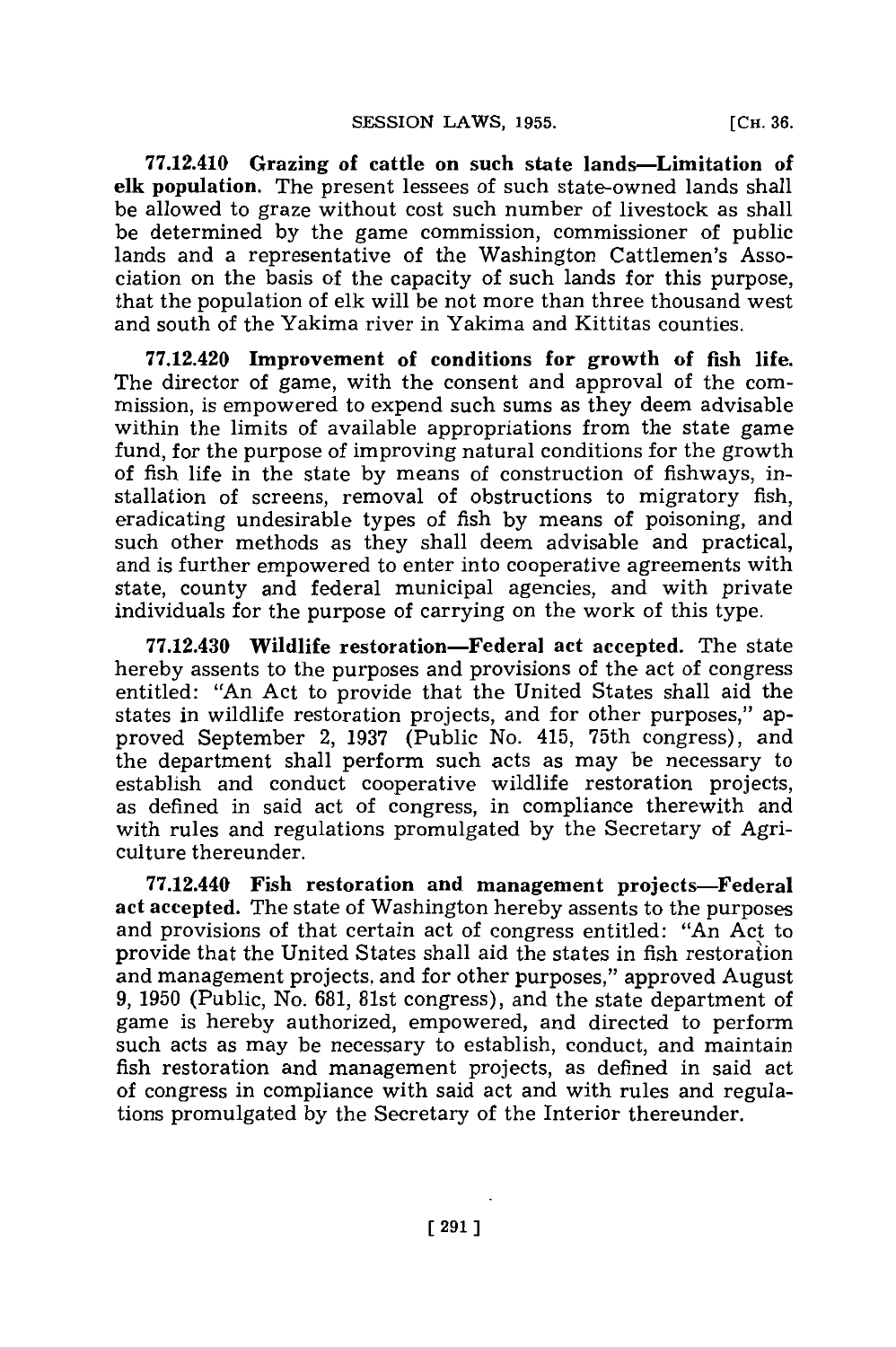#### **Chapter 77.16**

#### **PROHIBITED ACTS AND PENALTIES**

**77.16.010 Game derbies-Permit-Rules and regulations.** It shall be unlawful for any person to promote, conduct, hold, or sponsor any contest for the hunting of wild animals or wild birds or for fishing for game fish under any competitive arrangement without first securing a hunting or fishing contest permit from the director and paying the department one dollar therefor.

Such permits may be issued by the director under, and all such contests shall be held in accordance with, rules and regulations which the commission shall adopt concerning the times, places and manner of holding such contests. The commission may prohibit any or all such contests whenever, in its opinion the propagation, preservation or conservation of wild animals, wild birds or game fish will be injuriously affected if such contest is permitted.

**77.16.020 Taking during closed season-Exceeding bag** limits-**Taking within reserves.** It shall be unlawful for any person to hunt, trap, or fish for any game birds, game animals, fur-bearing animals or game fish during the respective closed seasons therefor. It shall also be unlawful for any person to kill, take, or catch any species of game birds, game animals, fur-bearing animals, or game fish in excess of the number fixed as the bag limit. It shall also be unlawful for any person to hunt or trap for any game birds, game animals, or fur-bearing animals within the boundaries of any game reserve or closed area, and it shall likewise be unlawful for any person to fish for any game fish within any closed waters or within the boundaries of any game fish reserve.

Any person who hunts or traps any elk, moose, antelope, mountain goat, mountain sheep, caribou or deer in violation of this section is guilty of a gross misdemeanor and shall be punished **by** a fine of not less than two hundred fifty dollars and not more than one -thousand dollars or **by** imprisonment in the county jail for not less than thirty days and not more than one year or **by** both such fine and imprisonment.

Any person who hunts or traps any game bird in violation of this section is guilty of a misdemeanor and shall be punished **by** a fine of not less than twenty-five dollars and not more than one hundred dollars or **by** imprisonment in the county jail for not less than ten days and not more than thirty days or **by** both such fine and imprisonment.

**77.16.030 Possession during closed season or in excess of bag limits. It shall be unlawful for any person** to have in his possession **or under his control any game bird, nongame bird, game animal,**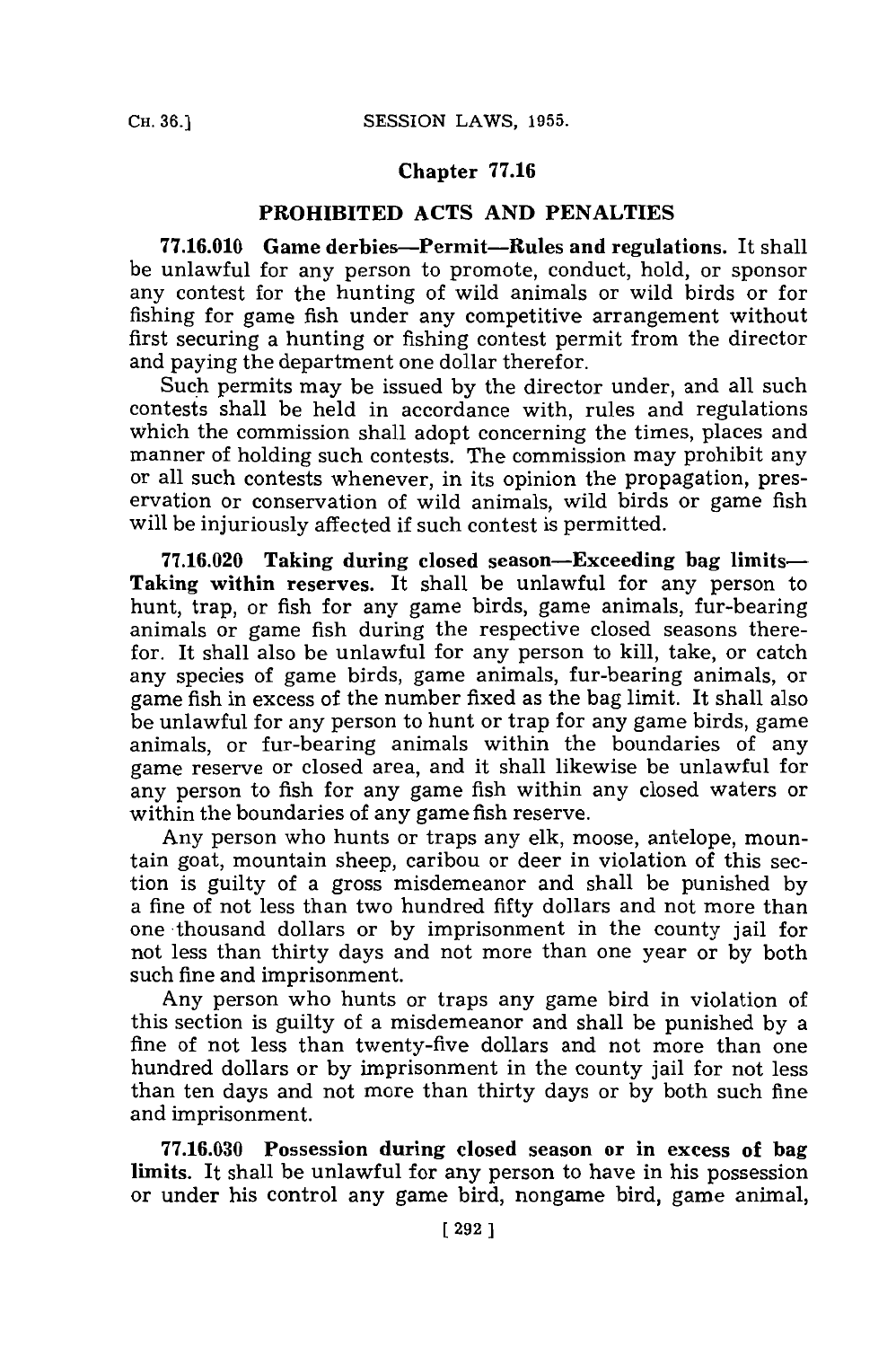fur-bearing animal, or game fish, or part thereof, during the closed season or in excess of the bag limit.

Any person who has in his possession or under his control any elk, moose, antelope, mountain goat, mountain sheep, caribou, deer, or part thereof in violation of the foregoing portion of this section is guilty of a gross misdemeanor and shall be punished **by** a fine of not less than two hundred fifty dollars and not more than one thousand dollars or **by** imprisonment in the county jail for not less than thirty days and not more than one year or **by** both such fine and imprisonment.

Any person who has in his possession or under his control any game bird or part thereof in violation of the foregoing portion of this section is guilty of a misdemeanor and shall be punished **by** a fine of not less than twenty-five dollars and not more than one hundred dollars or **by** imprisonment in the county jail for not less than ten days and not more than thirty days or **by** both such fine and imprisonment.

*Provided,* That any person who has lawfully acquired possession of any game bird, game animal, or game fish, or part thereof, and who desires to retain it for human consumption or ornamental purposes, or desires to sell the skin, hide, horns, head, or plumage thereof, after the close of the season may do so in accordance with the rules and regulations of the commission.

*Provided, further,* That the owner of any game bird, nongame bird, game animal, fur-bearing animal, or game fish, who has lawfully propagated it or purchased from one who has so propagated it, may possess, ship, sell or otherwise dispose of such bird, animal, or fish, when properly tagged or sealed.

77.16.040 Trafficking in game prohibited - Exception. Except as authorized **by** permit or license lawfuly issued **by** the director, or **by** rule or regulation of the commission, it shall be unlawful for any person to have in his possession for sale or with intent to sell, or to expose or offer for sale, or to sell, or to barter for, or to exchange, or to buy, or to have in his possession with intent to ship, or to ship, any game animal, game bird or game fish or any part thereof: *Provided,* That nothing contained in this section shall prohibit any person from buying, selling, or shipping any lawfully tagged or sealed game animal, game bird, or game fish purchased from a licensed game farmer.

Any person violating this section shall be guilty of a gross misdemeanor and upon conviction thereof shall be punished **by** a fine of not less than two hundred fifty dollars and not more than one thousand dollars or **by** imprisonment in the county jail for not less than thirty days and not more than one year or **by** both such fine and imprisonment.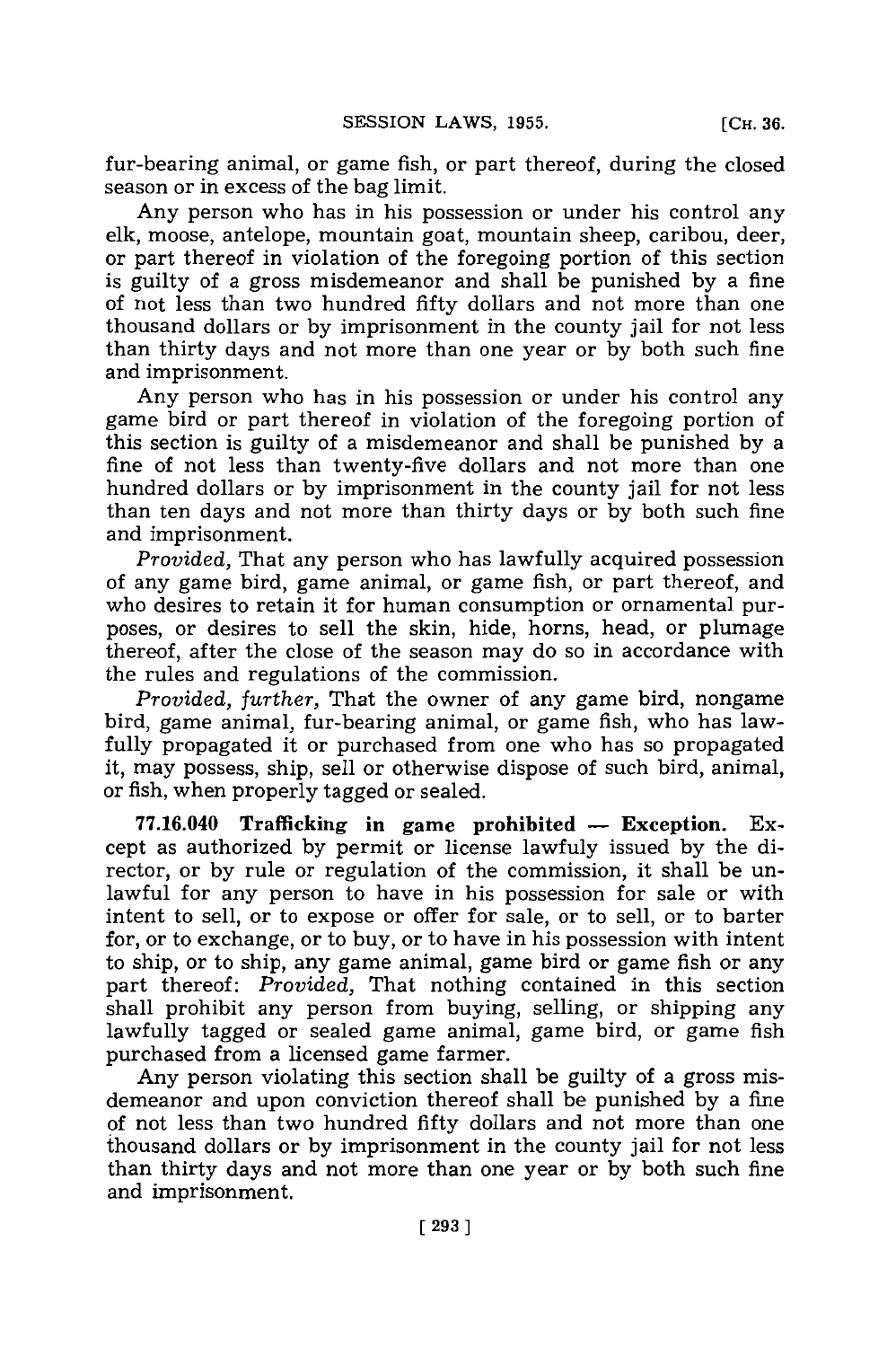**77.16.050 Artificial lights prohibited in big game hunting.** It shall be unlawful for any person to hunt any elk, moose, antelope, mountain goat, mountain sheep, caribou or deer with a jack light or other artificial light of any kind and to be found with any torch, lantern, electric, acetylene, gas or other artificial light and with any rifle, shotgun, or other firearm, after sunset, in any wooded section or other place where any of the above mentioned animals may reasonably be expected, shall be prima facie evidence of unlawful hunting. Any person violating the provisions of this section is guilty of a gross misdemeanor and shall be punished **by** a fine of not less than two hundred fifty dollars and not more than one thousand dollars or imprisonment of not less than thirty days and not more than one year in the county jail or **by** both such fine and imprisonment.

**77.16.060 Explosives, medicated bait, etc., prohibited in game fishing. It shall be unlawful for any person to lay, set, use, or** prepare any drug, poison, lime, medicated bait, nets, fish, berries, formaldehyde, dynamite, or other explosives, or any tip-up, snare or net, or trot line, or any wire, string, rope, or cable of any kind, in any of the waters of this state with intent thereby to catch, take or kill any game fish. It shall be unlawful to lay, set or use a net capable of taking game fish in any waters of this state except as permitted **by** regulation of the department of fisheries: *Provided,* That persons may use small landing nets or under written permit issued **by** the director may use nets or seines in the taking of nongame fish.

Any person violating any of the provisions of this section is guilty of a gross misdemeanor and shall be punished **by** a fine of not less than two hundred fifty dollars and not more than one thousand dollars or **by** imprisonment in the county jail for not less than thirty days and not more than one year or **by** both such fine and imprisonment.

**77.16.070** Hunting while intoxicated. It shall be unlawful for any person to hunt with firarms while under the influence of intoxicating liquor.

**77.16.080** Laying **out** poison, etc., endangering game. It shall be unlawful for any person to lay, set, or use any poisonous or deleterious substances in any place or manner so as to endanger, injure or kill any game animals, fur-bearing animals, game birds or nongame birds.

**.77.16.090 Mutilating or needlessly wasting carcasses. It** shall be unlawful for any person to permit any game animal, fur-bearing animal, game bird, or game fish needlessly to go to waste after

**CH. 36.]**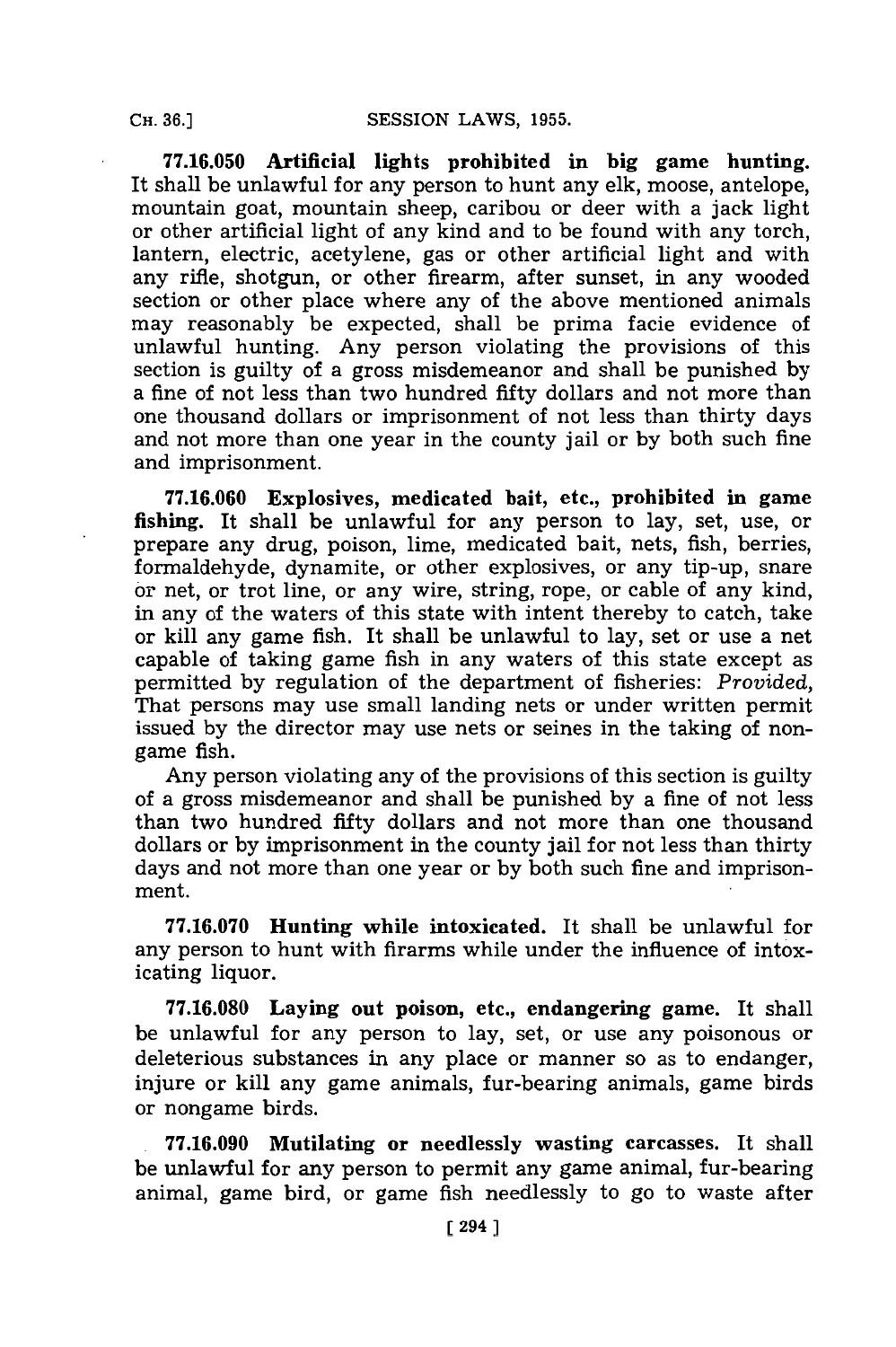killing the same or to mutilate any such animal or bird so that the species or sex cannot be determined.

**77.16.100** Use of dogs-Field trials for bird dogs. It shall be unlawful to allow dogs of any kind to accompany any person while such person is hunting deer or elk. Any dog found pursuing any game animal or game bird, or molesting the young of any game animal or game bird or destroying the nest of any game bird during the closed season on game animals or game birds may be declared to be a public nuisance. In addition to any penalty imposed **by** a court of competent jurisdiction, the court may order the dog destroyed.

During the months of April, May, June and July of each year it shall be unlawful to allow bird dogs, or dogs used for hunting upland game birds, to frequent areas where upland game birds may reasonably be expected to be found.

Competitive field trials for hunting dogs, with or without the shooting or use of privately owned birds, may be held only at such times and places, and under such rules and regulations, as shall be prescribed **by** the commission.

**77.16.110** Firearms, traps and dogs on game reserves. It shall be unlawful for any person to carry firearms or traps within the limits of or take any dog upon a game reserve except on public highways. The director may issue permits to persons holding fishing and hunting licenses for the current year to hunt predatory animals and predatory birds in such reserve at any season of the year, and all bona fide residents therein may keep a dog or dogs as otherwise provided **by** law. Permits may also be issued for rifle ranges, gun clubs, and shooting galleries which in the judgment of the director will not injure or disturb the game in a reserve.

**77.16.120 Taking of nongame birds-Destruction of nests or eggs of birds. Except as lawfully authorized by permit or license** issued **by** the director, **it shall be unlawful for any person to hunt** or trap any nongame bird or harmless or song bird or to have in his possession or under his control any of such birds or any part thereof, and unless acting under permit or license so issued, it shall be unlawful for any person to destroy or to have in his possession or under his control the nest or eggs of any game bird, nongame bird, or harmless or song bird.

**77.16.130** Resisting or obstructing officers. It shall be unlawful for any person to resist or obstruct the director, a game protector, deputy, or ex officio game protector, or other peace officer in the discharge of his duty while enforcing the provisions of this title.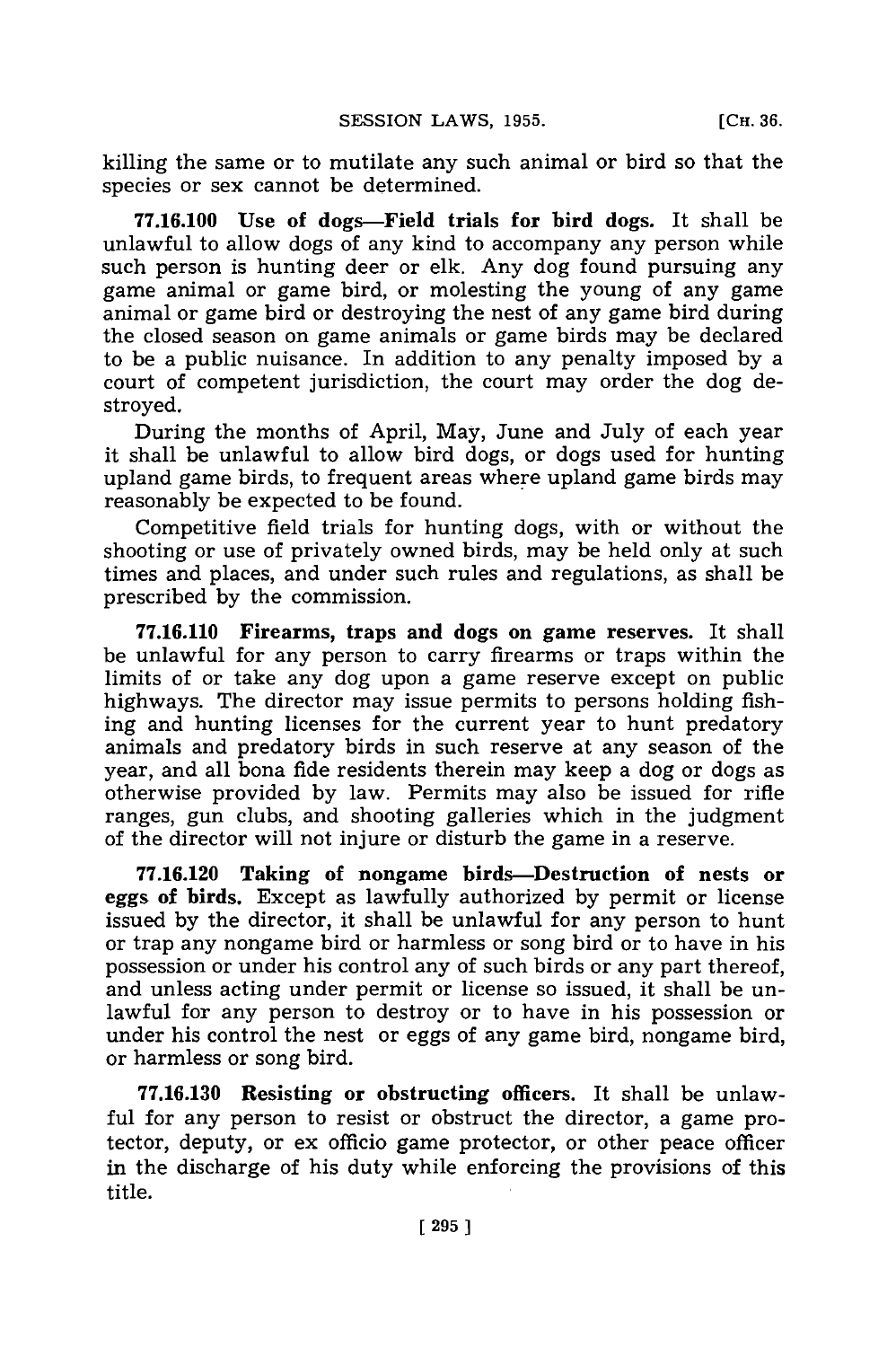**77.16.140 Giving misinformation as to bountied predator.** Every person who gives untrue or misleading information as to the time, area, or county in which any predatory animal or bird was hunted, trapped, taken, or killed on which a bounty is being claimed shall be guilty of a gross misdemeanor and shall be punished **by** a fine of not less than two hundred fifty dollars and not more than one thousand dollars or **by** imprisonment in the county jail for not more than one year or **by** both such fine and imprisonment.

**77.16.150 Permit required to plant** fish, **plants, or release** animals or birds. Except as authorized **by** permit or license lawfully issued **by** the director, and after departmental inspection of the matter sought to be planted, it shall be unlawful for any person to plant any fish, fish fry, spawn, or any aquatic plant in any waters within the state or to release any wild animals or wild birds on any lands within the state. The words "aquatic plant" include the seeds thereof.

**77.16.155 Importation of domesticated game fish.** Domesticated game fish raised outside of the state may be imported, brought into or sold within this state subject to the following conditions:

**(1)** When, prior to importation, they are dressed for sale for human consumption; and

(2) Each fish is tagged with a tag, which shall sell for five cents, to be provided **by** the department in accordance with such rules and regulations as may be promulgated **by** the game commission;

**(3)** Compliance with such other rules and regulations relating to the importation of domesticated game fish as the commission shall promulgate: *Provided,* That this section shall not apply to the importation of live domesticated fish, fish fry, or spawn: *And provided further,* That live domesticated fish, fish fry or spawn shall be imported under the provisions of RCW **77.16.150.**

**77.16.157** Penalty for violations. The provisions of RCW **77-** .16.240 shall apply to all violations of RCW **77.16.150** and **77.16.155.**

**77.16.160 Injuring** fish ladders, guards, screens, etc. It shall be unlawful for any person to break open, open, unlock, damage, interfere with, injure, or destroy any fish ladder, fish guard, screen, fish stop, fish protective device, bypass, or part thereof, or any fish trap operated **by** the department.

**77.16.170 Robbing or injuring traps-Identification of traps.** It shall be unlawful for any person to take any wild animal from a trap not his own, or to spring, pull up, throw away, mutilate, or destroy any trap of licensed trappers, game protectors, or persons employed **by** the director, or any person authorized **by** the federal government to catch fur-bearing or predatory animals. **All**

**CH. 36.]**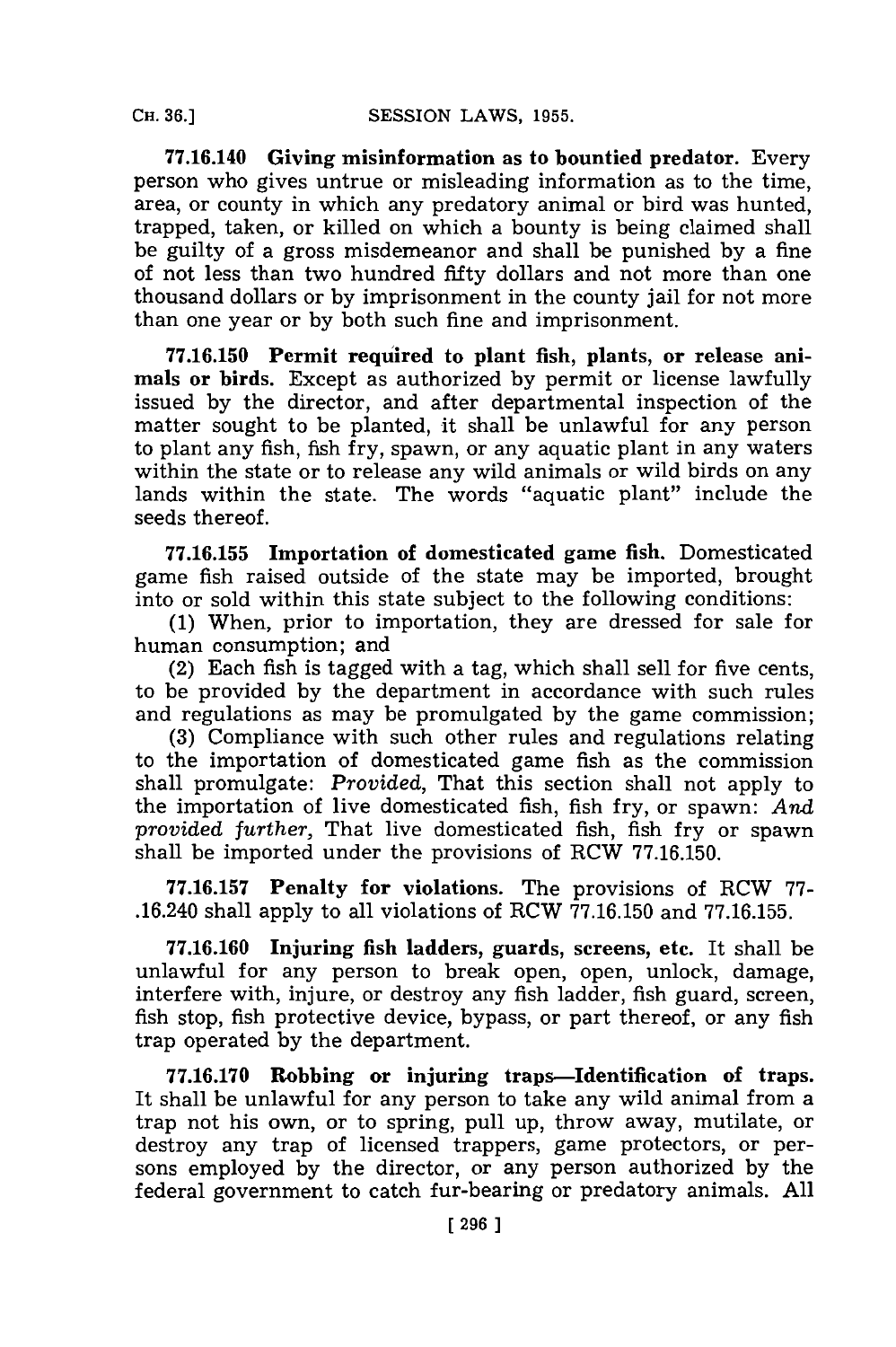licensed trappers shall have attached to the chain of the trap an indestructible tag with the true name and address of the owner of trap in English letters not less than one-eighth inch in height.

**77.16.180** Mutilating signs. It shall be unlawful for any person to destroy, tear down, shoot at, deface, or erase any printed matter or signs placed or posted **by** or under the instructions of the director.

**77.16.190** Unlawful posting of land. It shall be unlawful for any person or his agent or employee wilfully to post any notice or warning or wilfully to warn, drive, or attempt to drive, any person off, or prevent his hunting or fishing on any land not owned or lawfully occupied **by** such person, his agent, or employee, unless such land is a lawfully established game or game fish reserve.

**77.16.200 Private publication of** game laws. No person shall print or cause to be printed a booklet or pamphlet of the game laws or portion thereof except with the approval of the director.

**77.16.210** Fishways to be provided at dams-Abatement of obstructions. Any person or governmental agency managing, controlling, or owning any dam or other obstruction across any river or stream shall construct and maintain in good condition and repair in connection with such dam or other obstruction durable fishways and fish protective devices in such shape and size that the free passage of all game fish inhabiting such waters will not be obstructed. Such fishways and fish protective devices shall be provided at all times with sufficient water to insure maximum efficiency for the free passage of fish.

Any person violating any of the provisions of this section shall be guilty of a gross misdemeanor and shall be punished **by** a fine of not less than two hundred fifty dollars and not more than one thousand dollars or **by** imprisonment in the county jail for not less than ninety days and not more than one year or **by** both such fine or imprisonment.

In addition to the penalty above provided, **if** any such person be convicted of violating any of the provisions of this title, the dam or other obstruction managed, controlled or owned **by** such person is hereby declared a public nuisance and shall be subject to abatement as such.

**77.16.220 Screens to be provided** at diversion ditches and canals. It shall be unlawful for any person to divert any water from any lake, river, or stream containing game fish unless the ditch, channel, canal, or water pipe conducting such water is equipped at or near its entrance or intake with a fish guard or screen capable of preventing the passage of game fish into such ditch, channel, or water pipe, and also equipped, if necessary, with a bypass to permit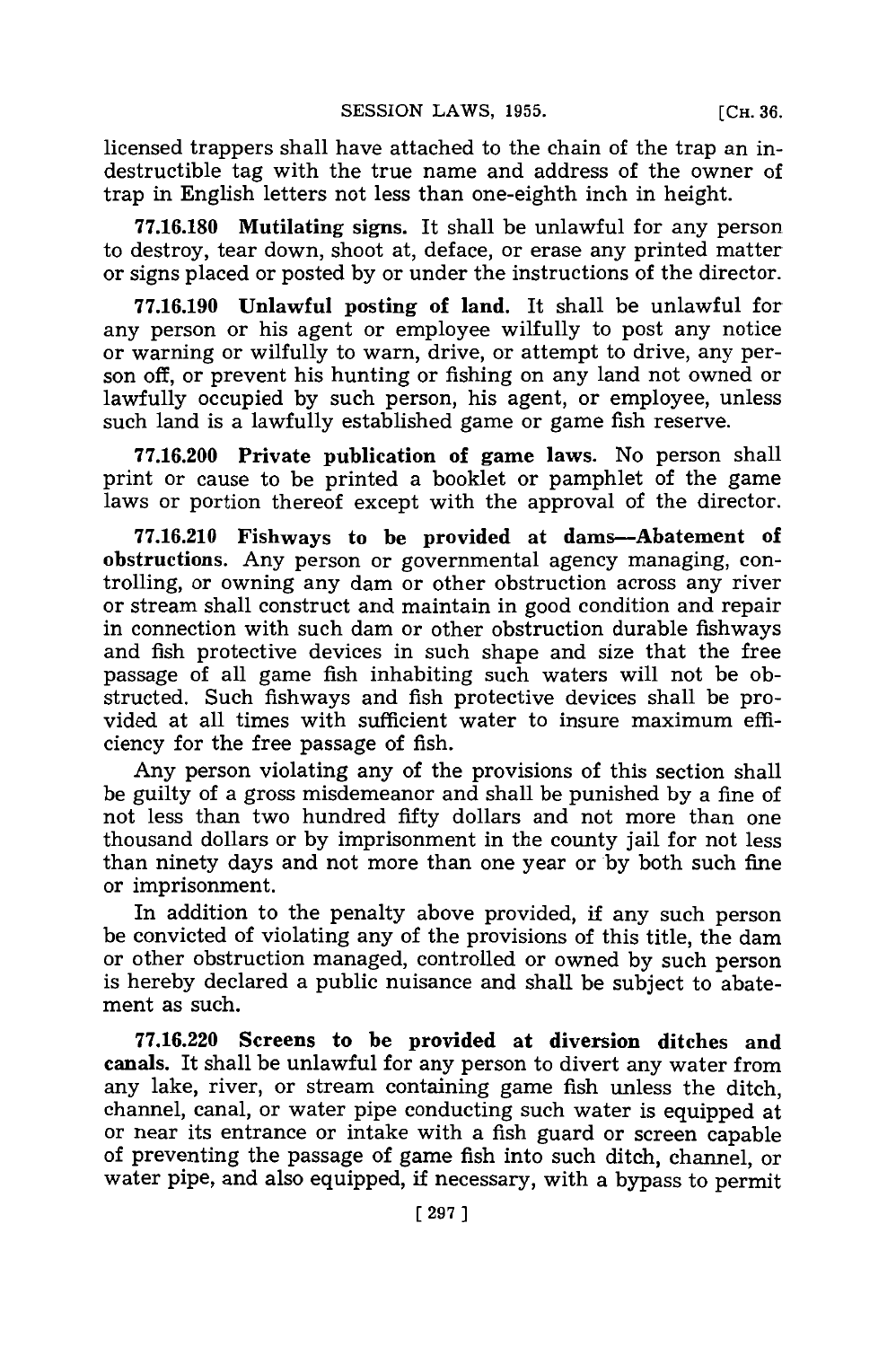the passage of game fish from immediately in front of the fish guard or screen back to the waters from which said fish are diverted: *Provided,* That no person who is now otherwise lawfully diverting water from any lake, river, or stream shall be deemed guilty of a violation of this section.

It shall also be unlawful **for** any person who is not now diverting water from any lake, river, or stream to divert any water therefrom until he has first submitted plans for the fish guard, fish screen, or bypass to the director, obtained his approval thereof, installed such fish guard, screen, or bypass, and obtained the director's approval of such installation. It shall be unlawful for any person to construct any such fish guard, fish screen, or bypass without first submitting plans therefor to the director and obtaining his approval thereof as herein provided.

The director may summarily close any ditch, canal, channel, or water pipe owned or operated **by** any person convicted of any violation of this section and keep the same closed until it is properly equipped with a fish guard, screen, or bypass, in accordance with the provisions herein.

**77.16.230 Game doing damage may be taken at any time-Limitations. It** shall be lawful for the owner or tenant of any real property on which any crop is being grown or any domestic animals or fowl are being kept to trap or kill at any time on such property, any wild animal or wild bird which is destroying any such crop, or injuring domestic animals or fowl, or any dike, drain or irrigation ditch. Such wild animal or wild bird, when so trapped or killed, shall remain the property of the state, and the person trapping or killing the same shall immediately notify the nearest state game protector as to where such wild animal or wild bird may be found.

It shall be unlawful for any person, after trapping or killing any wild animal or wild bird as above provided, to give away, eat, sell, or dispose of the same or any part thereof for profit: *Provided,* That this section shall not prohibit any license holder from trapping, killing, possessing, or disposing of any wild animal or wild bird as otherwise provided **by** law or rule and regulation of the commission.

For purposes of this section the word "crop" is defined as meaning an agricultural or horticultural seeded or planted crop and shall exclude all wild shrubs and range land.

**77.16.240 General penalty-Jurisdiction of courts.** Any person violating or failing to comply with any rule or regulation of the commission or violating any of the provisions of this title for which no penalty is provided, shall be guilty of a misdemeanor and shall be punished for each offense **by** a fine of not less than ten dollars, together with the cost of prosecution, or **by** imprisonment

**CH. 36.]**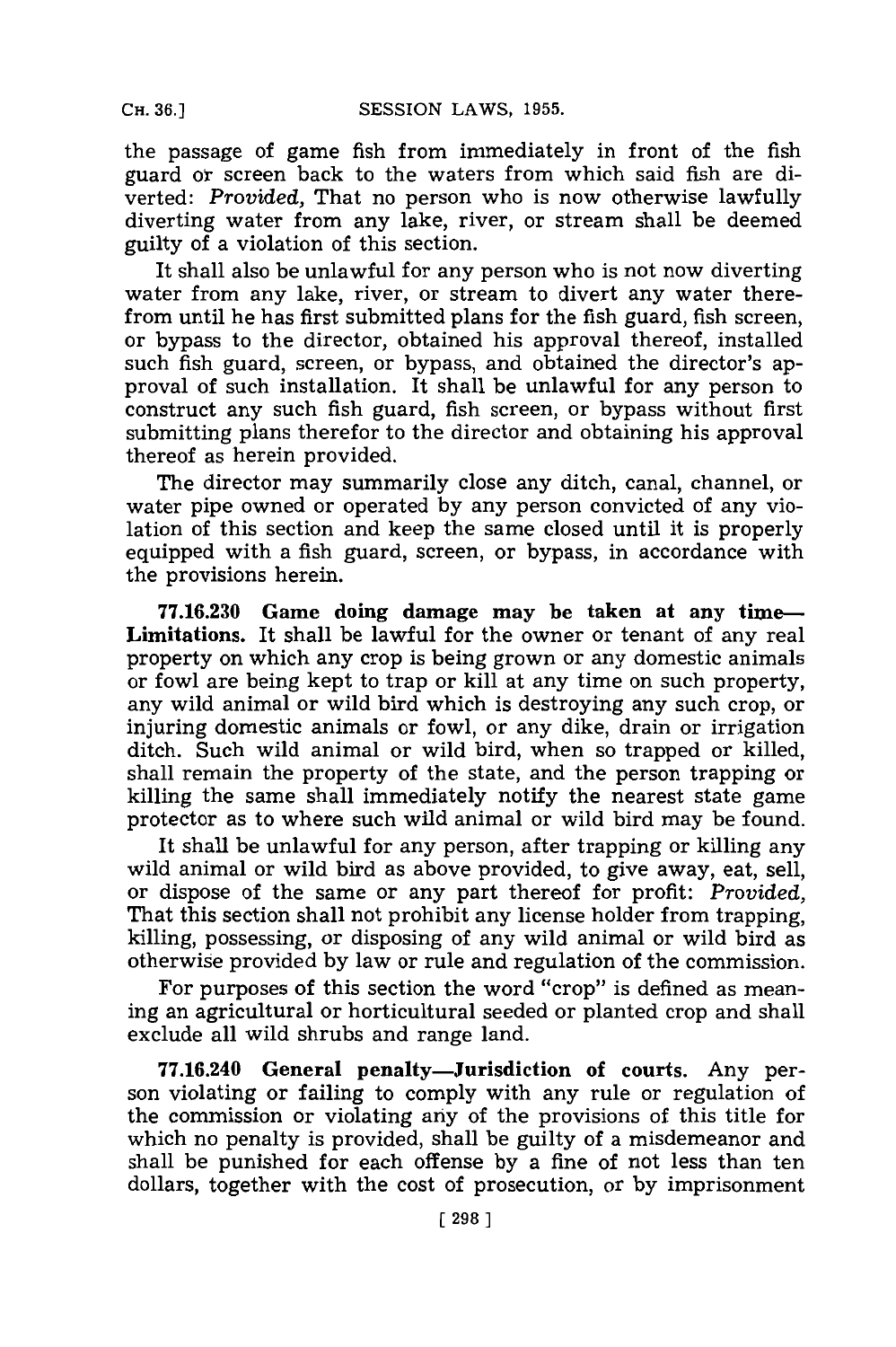for not exceeding ninety days in the county jail or **by** both such fine and imprisonment. The killing or taking of every single bird, animal or fish, protected **by** the laws of this state, shall constitute a separate offense.

Every justice of the peace shall have jurisdiction concurrent with the superior courts of all misdemeanors and gross misdemeanors committed in violation of the provisions of this title and may impose any punishment in this title provided for such offenses.

**77.16.250** Carrying loaded shotgun or rifle **in** vehicles. It shall be unlawful for any person to carry, transport or convey, or to have in his possession or under his control in any motor-driven or horse-drawn vehicle or in any vehicle propelled **by** man,' any shotgun or rifle containing shells or cartridges therein.

**77.16.260** Shooting firearms **on public highway.** It shall be unlawful for any person to shoot any pistol, rifle, shotgun or other firearm from, across or along any public highway.

**This Section amended by Sec. 1, Chap. 85, Laws of 1955.**

**77.16.270 Enforcement. It** shall be the duty of all sheriffs, deputy sheriffs, constables, city marshals, police officers, state game protectors, deputy game protectors, and ex officio game protectors, within their respective jurisdictions, to enforce all of the provisions of RCW **77.16.250** and **77.16.260.**

**77.16.280 Penalty.** Any person violating any of the provisions of RCW **77.16.250** and **77.16.260** shall be guilty of a misdemeanor and upon conviction thereof shall be punished **by** a fine of not less than ten dollars and not more than one hundred dollars or **by** imprisonment in the county jail for not less than ten days and not more than ninety days or **by** both such fine and imprisonment.

**77.16.290 Law enforcement officers excluded.** The word "person" as used in RCW **77.16.250** and **77.16.260** does not include any law enforcement officer who is authorized to carry firearms.

**77.16.300 Venue of prosecution.** Any action charging a violation of RCW **77.16.250** through **77.16.290** shall be instituted in the justice court in one of the two incorporated cities or towns nearest the place where the violation is alleged to have been committed.

### **Chapter 77.20**

# **BEAVER, FOX, MINK, MARTEN AND CHINCHILLA**

**77.20.010 Beaver protected fur-bearer.** For the purpose of properly administering, perpetuating, protecting, and maintaining the beaver of the state, the same is hereby declared to be a protected fur-bearing animal and may be hunted, trapped, killed, or possessed,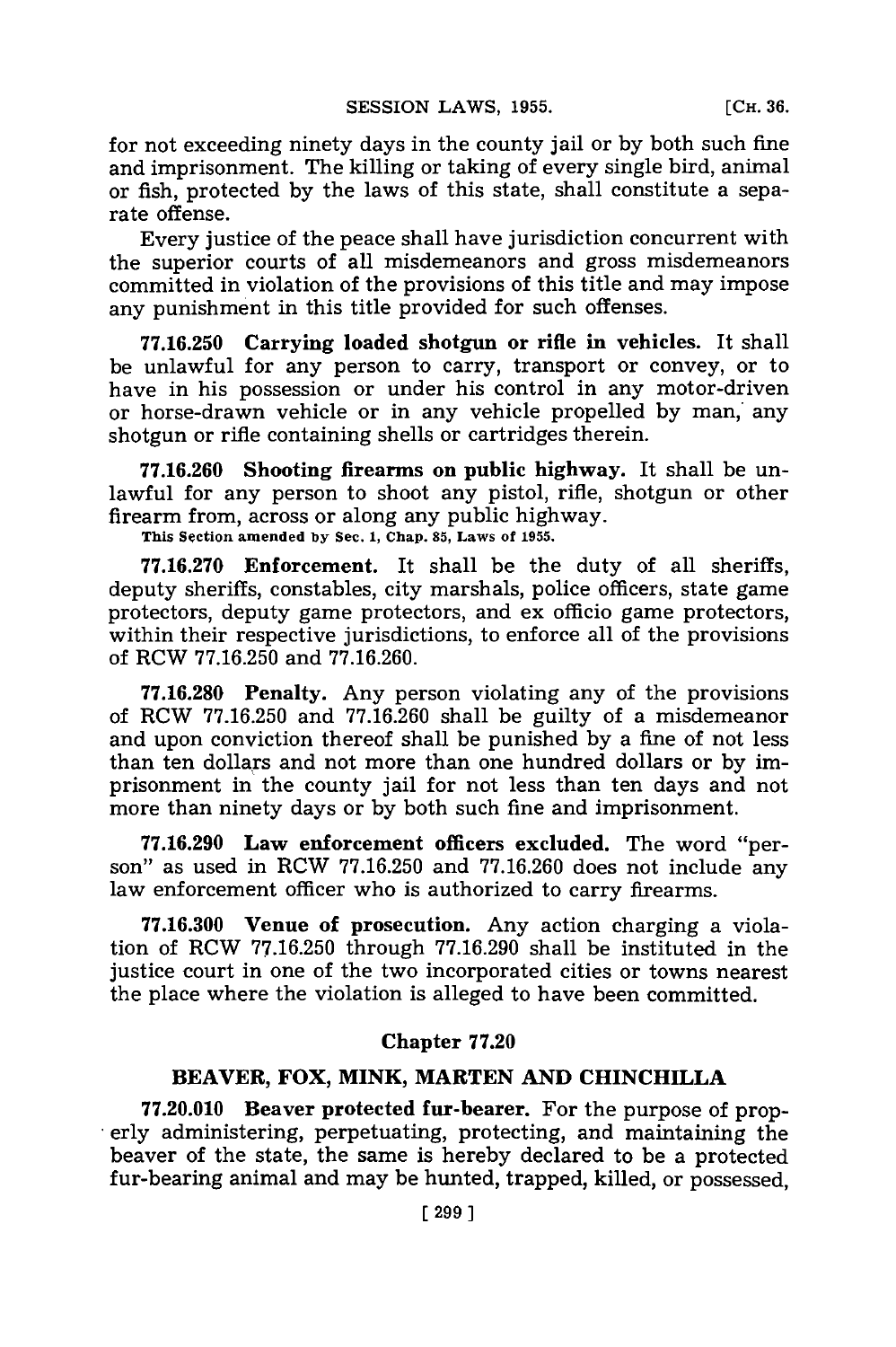or the pelts thereof sold, only **by** the commission acting through the director or his duly authorized representatives and pursuant to rules and regulations of the commission.

**77.20.020 Rules and regulations-Cooperative agreements. The** commission may make reasonable rules and regulations for purposes of administration and enforcement of the laws pertaining to beaver and regulating the propagation, hunting, trapping, killing, and possession of beaver and the sale of beaver skins. The commission, through the director, may enter into cooperative agreements with private landowners for the perpetuation, propagation, hunting, trapping, and killing of beaver upon the land of such owners. Under such agreements the commission, through the director, shall designate the maximum number of beaver which may be taken each year from the land of the owner without impairing the supply thereof. **All** taking, hunting, trapping, or killing of beaver shall be done hereunder only **by** the commission, acting through the director or his duly authorized representatives, with costs thereof to be paid out of the state game fund.

**77.20.030** Beaver skins, disposal of. **All** beaver skins obtained **by** the director or his representatives under any cooperative agreement made with any landowner, under this title, shall be sold to licensed fur buyers only at auction to the highest bidder. The time of any sale shall be within the discretion of the director. From the proceeds of sales there shall be paid to the owner of the land upon which the beaver was taken under any cooperative agreement, such amount as was stipulated therein and the balance of the proceeds shall be deposited in the state game fund. In the making of any cooperative agreement under the provisions of this title, the commission, through the director, may provide for such compensation to the landowner as may be deemed just and reasonable based upon a percentage payment per pelt sold or upon a fixed fee basis or otherwise.

**77.20.040 Trapping of beaver doing damage-By commission.** The commission, through the director or his duly authorized representatives, may hunt, trap, or kill beaver on private lands when the owners thereof are suffering damage and do not desire to maintain beaver under a cooperative agreement. Beaver may likewise be hunted, trapped, or killed on public lands **by** the director or his duly authorized representatives whenever and wherever the commission deems it necessary and advisable. **All** skins so obtained shall be sold in the manner above provided and all proceeds from such sales shall be deposited in the state game fund.

**77.20.045 Trapping of beaver doing damage-By owner. If** beavers or other burrowing animals are damaging or endangering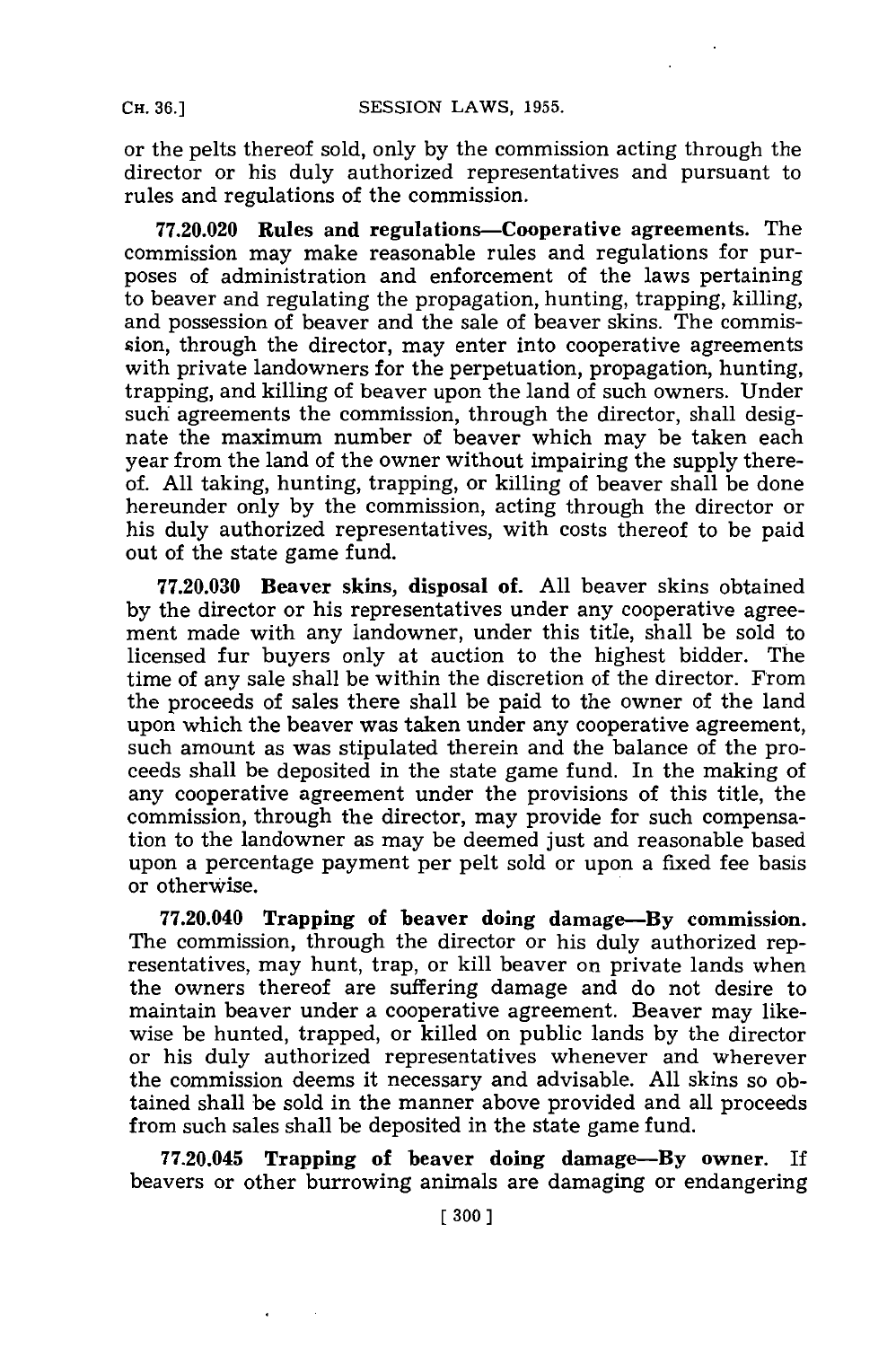any land the owner or occupant of such land may notify the state game commission of such danger, and the commission shall cause such animals to be trapped or killed **by** state trappers in accordance with the provisions of RCW **77.20.010** to **77.20.060,** inclusive.

If the commission fails to act within fourteen days after receipt of notice any such owner or occupant may trap or kill such animals, but if he does so such person must notify the commission regarding the number of such animals disposed of and when possible surrender the pelts thereof to the commission.

**77.20.050** Skins **to be tagged.** Prior to sale all beaver skins taken under the provisions of this title, shall be properly cared for, preserved, and tagged or sealed **by** the director or his representatives.

**77.20.060 Penalty.** The hunting, trapping, taking, or killing of any beaver or the possession of the skin or any part of any beaver killed within this state, except as authorized in this title, is unlawful, and any person hunting, trapping, taking, or killing any beaver or possessing the skin or any part thereof in violation of this title, shall be guilty of a gross misdemeanor and shall be punished **by** a fine of not less than two hundred fifty dollars and not more than one thousand dollars or **by** imprisonment for not less than thirty days and not more than six months or **by** both such fine and imprisonment.

**77.20.070 Fox, mink, marten declared personal property. All** fox, mink and marten that have been lawfully imported or acquired, or bred or reared in captivity or enclosures, are hereby declared to be personal property. Any person hereafter acquiring any such fur-bearing animals, shall within ten days furnish satisfactory proof to the director of agriculture that such animals were lawfully obtained. The animals shall not become personal property under the provisions of this section until such proof is furnished.

**This section repealed by See. 7, Chap. 321, Laws of 1955.**

**77.20.080** Branding required-Recording. The owners of any fox, mink, or marten may mark them **by** branding with tattoo or other marks for the purpose of identification, but no person shall be entitled to ownership in or rights under any particular branding marks unless and until the branding marks are recorded with the department of agriculture, which may be done in the same manner and with like effect as brands of other animals are recorded.

**This section repealed by See. 7, Chap. 321, Laws of 1955.**

**77.20.090 Quarantine controls over fur ranches.** The raising of fox, mink, marten, and chinchilla shall be deemed an agricultural pursuit, and the director of agriculture is hereby authorized to exercise quarantine controls over ranches where any of said animals are raised.

**This section repealed by Sec. 7, Chap. 321, Laws of 1955.**

**[ 301 1**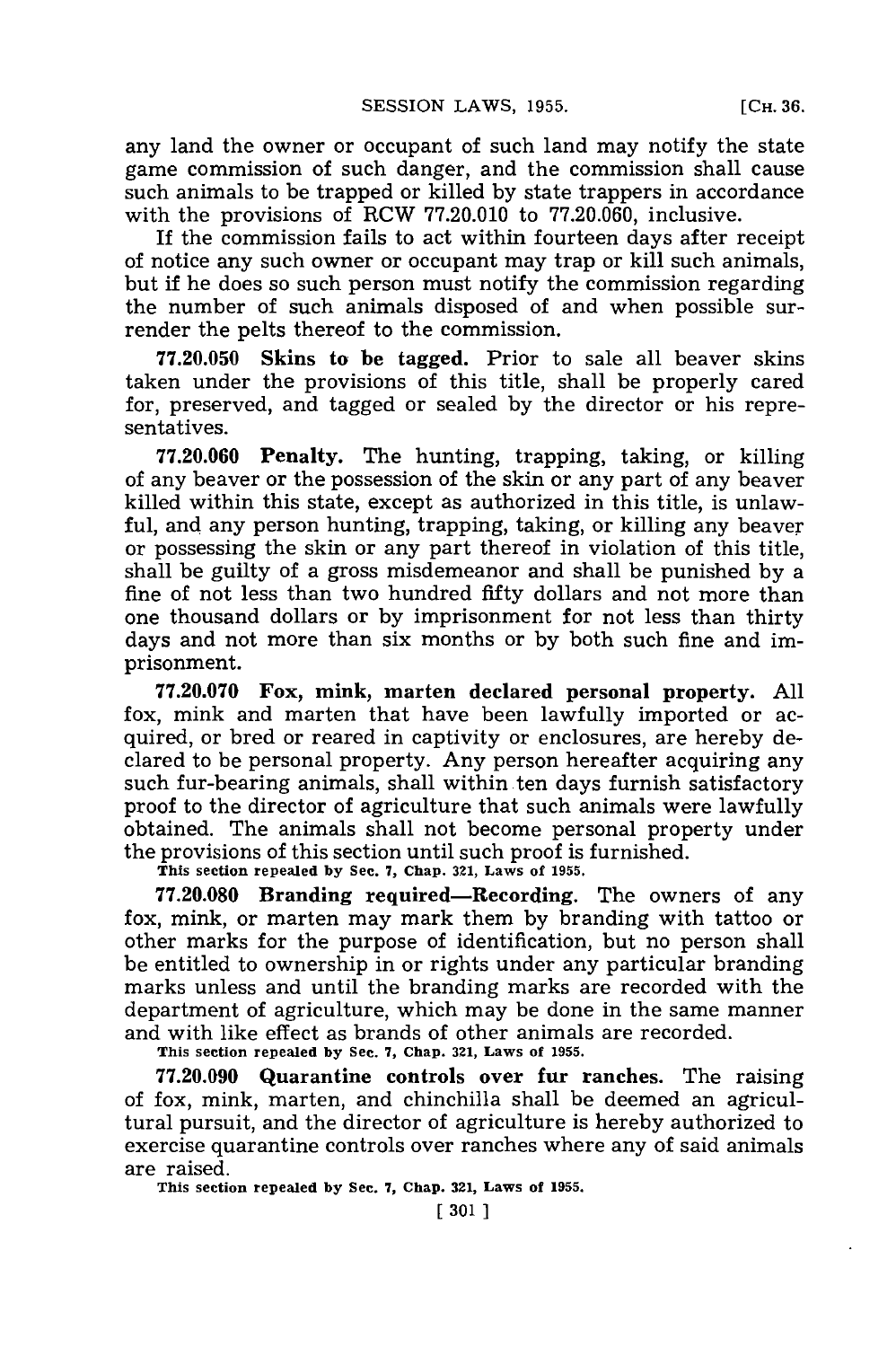### **Chapter 77.24**

### **PREDATORS-BOUNTIES**

**77.24.010 Who may kill predators and claim bounties. Any resi**dent holder of a state or county hunting and fishing license may hunt, trap, take, or kill any animal or bird classified as predatory in areas and at times designated **by** the commission and may present such animal or bird to the director or to any person designated **by** the director as qualified to check bountied predators for payment of bounty. Any citizen of the United States under the age of sixteen years who has been an actual resident of the state for the preceding six months shall not be required to hold a state or county hunting and fishing license to comply with this chapter.

**77.24.020 Payment of bounties-Maximum specified-Review.** Whenever the holder of a state or county hunting and fishing license hunts, traps, takes, or kills any animal or bird classified **by** the commission as a predator, and furnishes proof thereof, he may be paid a bounty in such amount as specified **by** the rules and regulations of the commission. Any person who desires to collect a bounty shall furnish such proof and evidence of hunting, trapping, taking, or killing the predator as the commission may require. If the director has reason to doubt the validity of a bounty claim he may deny it, and if a bounty claim is denied, the bounty claimant may appeal to the superior court of the county in which the predators or any of them were hunted, trapped, taken, or killed. The burden of proof as to the method of hunting, trapping, taking, or killing and the area wherein the predator was hunted, trapped, taken, or killed shall be upon the bounty claimant.

Bounties, as fixed **by** the commission, may in no event exceed the following sums: Cougar, one hundred dollars; lynx, twenty-five dollars; bobcat, twenty-five dollars; coyote, twenty dollars; coyote pup, five dollars; any other animal or bird classified **by** the commission as predatory, five dollars.

Bounty payments shall be made from any moneys which may be appropriated therefor **by** the legislature. **All** moneys appropriated for such payments shall be expended under the direction of and upon vouchers approved **by** the director.

**77.24.030 Marking of bountied predators. Before** payment of a bounty, the animal or bird or such part thereof as shall be designated **by** the commission shall be surrendered to the director, or person designated **by** the director as qualified to check bountied predators, who shall mark such predator or part thereof in order that it can be later identified and, after so marking it, the director or designated person shall return the predator or part thereof to the person hunting, trapping, taking, or killing the same.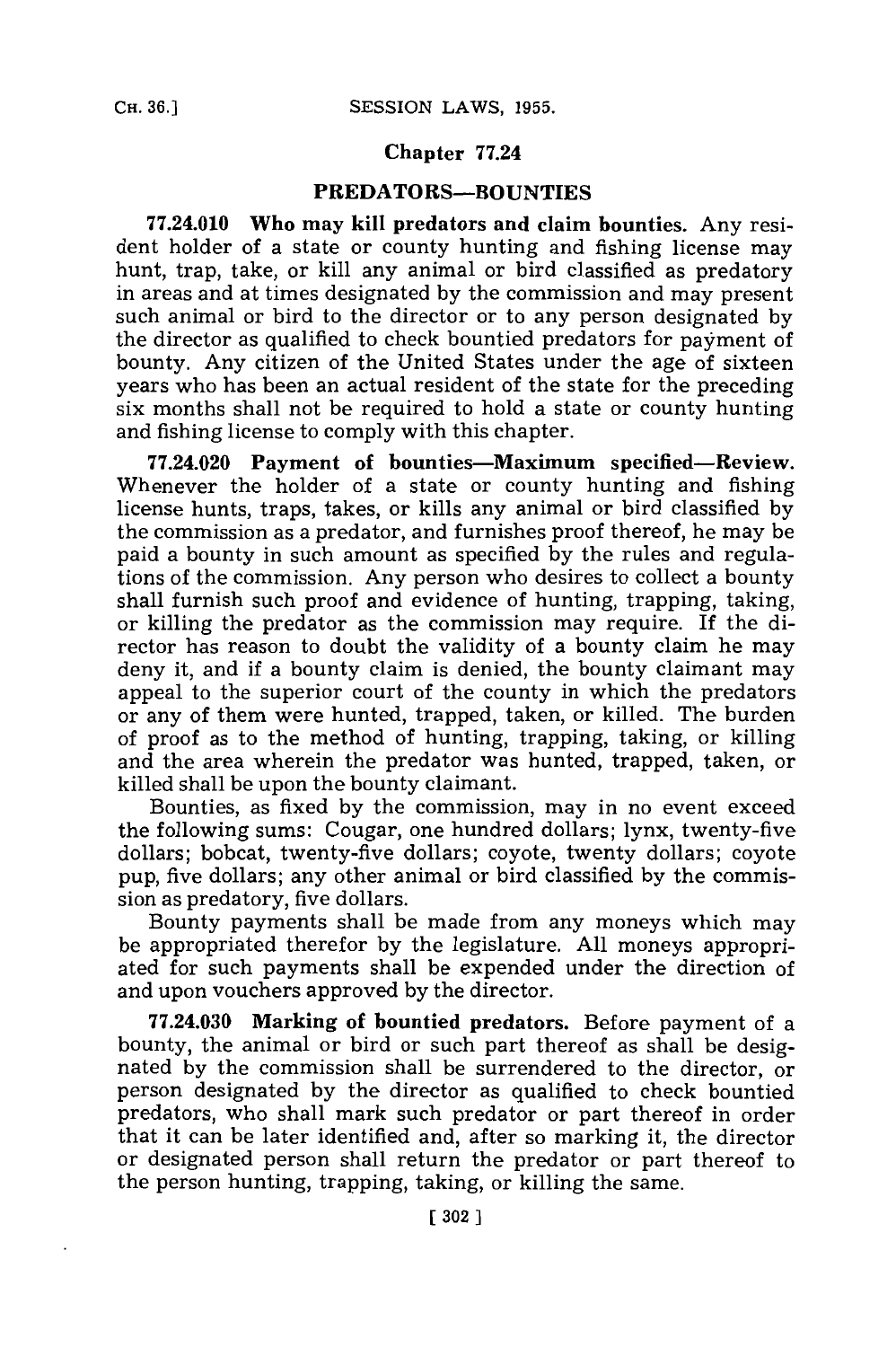**77.24.040 Commission may classify predators. The commission,** upon finding any animal or bird destructive to wild game, domestic herds, birds, and flocks may **by** rule and regulation classify it as predatory and authorize and control the hunting, trapping, taking, or killing thereof.

**77.24.050 Employment of accredited hunters. The** director shall, from time to time, appoint and employ such number of persons, skilled in hunting, trapping, taking or killing predatory animals and birds, as he deems advisable, to be known as accredited hunters, to carry on the work of eradication and control of predatory animals and birds in this state.

**77.24.060 Disposition of skins and** specimens. **All** skins and specimens taken **by** accredited hunters whose salaries are paid out of moneys appropriated from the state game fund shall be disposed of in such manner as the director determines to be for the best interest of the state. If any such skins or specimens are sold, the net proceeds shall be deposited to the credit of the state game fund.

**77.24.070** Scope **of** chapter. Nothing herein shall be deemed in derogation of the power and authority of the director of agriculture to cooperate with the United States Fish and Wildlife Service in the control and destruction of predatory animals injurious to livestock, poultry, and the public health.

**77.24.080 Bounty voucher must aggregate two dollars and** fifty cents. For the purpose of facilitating the payment of bounties, no voucher therefor shall be issued in payment thereof until the aggregate bounty claim is at least two dollars and fifty cents.

**77.24.090** Cooperative programs to control predators. The director may enter into cooperative programs to control predators with sportsmen's groups, granges, or others.

**77.24.100** Department of **agriculture** may cooperate **with Fish and Wildlife Service.** The department of agriculture shall cooperate with the Fish and Wildlife Service, in the control and destruction of predatory animals which are injurious to livestock, poultry, game, and the public health, in accordance with organized and systematic plans of the Fish and Wildlife Service. For this purpose said department may enter into written agreements with the Fish and Wildlife Service covering the methods and procedure to be followed, the extent of supervision to be exercised **by** each and the use and expenditure of the funds appropriated therefor. The department, in cooperation with the Fish and Wildlife Service, may also enter into cooperative agreements with other governmental agencies, counties, or persons when deemed necessary to promote the control and destruction of predatory animals.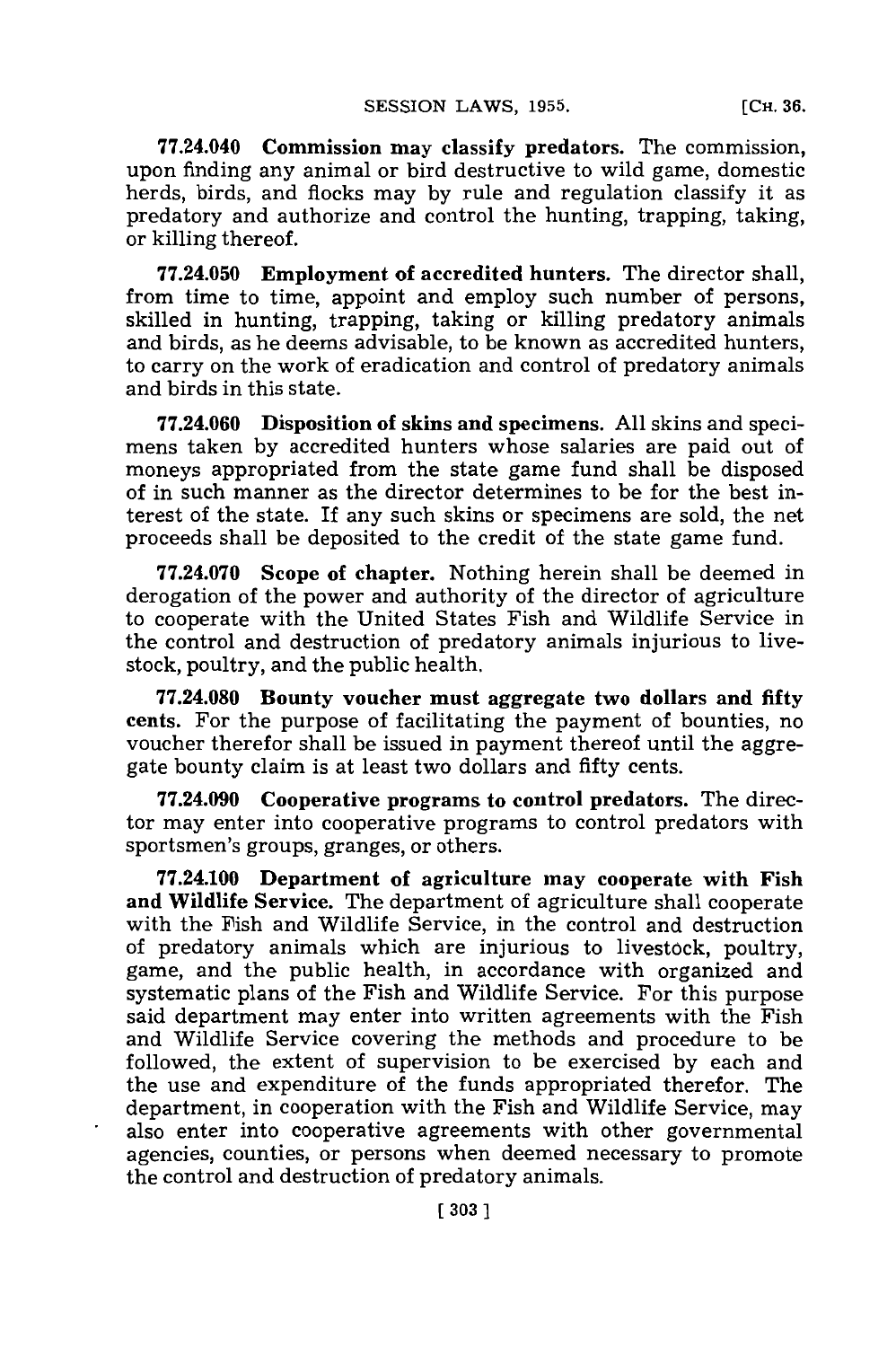**77.24.110 Expenditures authorized. The** department of agriculture may make such expenditures for equipment, materials, supplies, and other expenses, including expenditures for personal services, as may be necessary to execute the functions imposed upon it **by** RCW **77.24.100.**

**77.24.120** Disposition of skins **and** specimens. **All** skins and specimens taken **by** hunters whose salaries are paid out of funds appropriated for the administration of RCW **77.24.100** and **77.24.110** shall be disposed of in such manner as the department of agriculture determines to be in the best interest of the state. If any such skins or specimens are sold, the net proceeds shall be deposited to the credit of the general fund of the state.

# Chapter **77.28**

# **GAME FARMERS**

**77.28.010 License required. The** acquisition, breeding, growing, keeping, and sale of wild animals, wild birds, or game fish, whether living or dead, for commercial purposes shall be unlawful unless such acquisition, breeding, growing, keeping and sale is conducted under a game farmer's license as hereinafter provided and in accordance with rules and regulations of the commission which may be prescribed therefor regarding the species of wild animals, wild birds, or game fish which may be acquired, bred, grown, kept, and sold under this title, the particular areas in this state wherein such activities may be carried on and the manner of conducting all such activities.

**77.28.020** License fee. The director may cause to be issued a game farmer's license that shall authorize the licensee to acquire, grow, breed, keep, or sell all or some of such species of wild animals, wild birds, and game fish as may be designated **by** the commission as suitable for such acquisition, breeding, growing, keeping, and sale. The cost of such license shall be twenty dollars for the first year and ten dollars for each yearly renewal thereafter. **All** such licenses shall expire on December 31st annually and application for renewal shall be made prior thereto.

**77.28.030** Application-Content. **A** verified application for such license made in triplicate shall be filed **by** the applicant with the director which application shall contain the following: **A** description of the lands and waters which applicant desires to use under the required license; the particular right, title or interest of the applicant in said lands and waters and the total acreage thereof; the extent of improvement upon such lands and waters; a map or diagram of such lands and waters showing where the improvements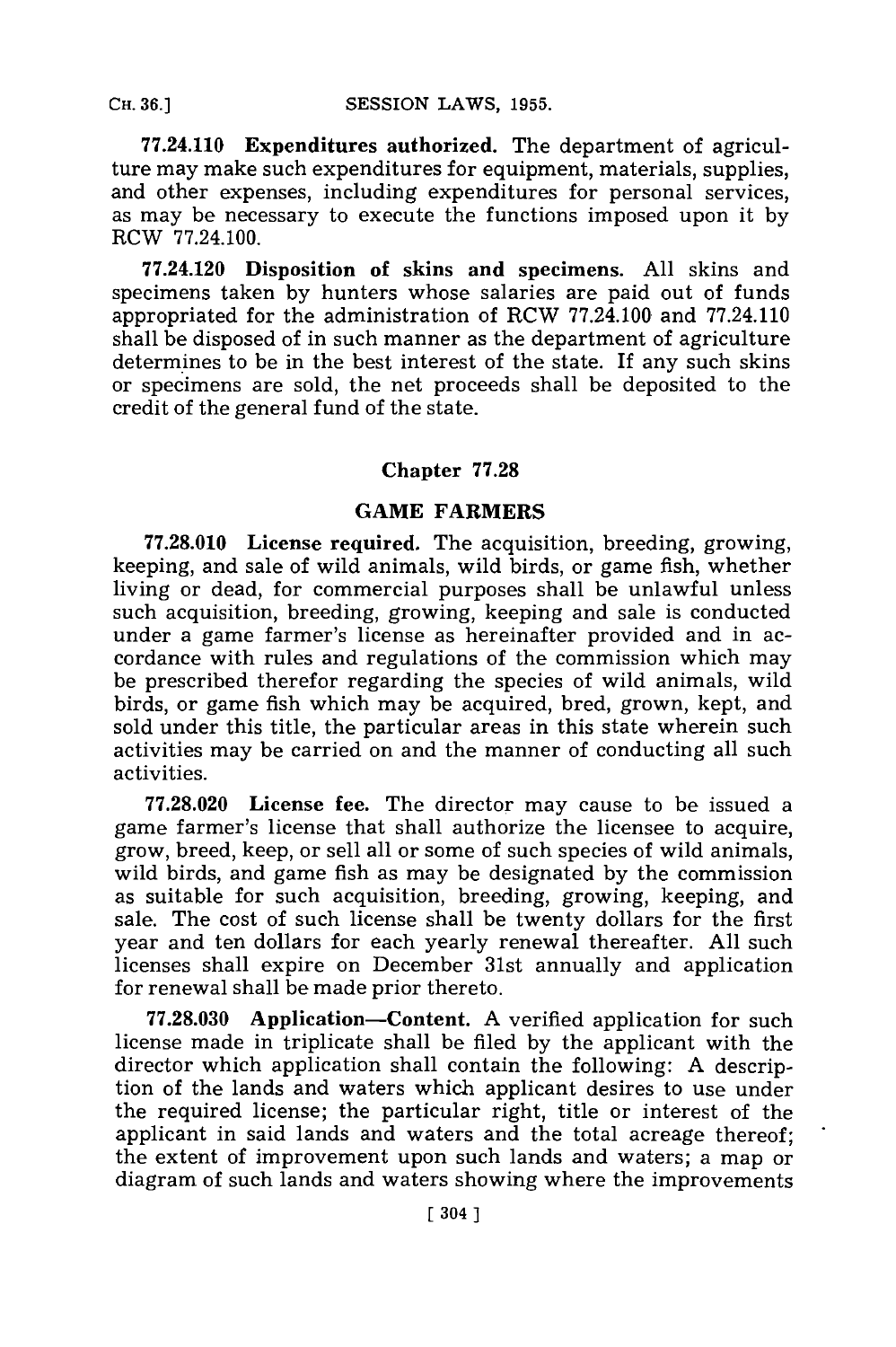are located thereon; a statement indicating the species of wild animals, wild birds, or game fish which the applicant desires to acquire, breed, grow, keep, and sell; and such further information as may be required **by** rule and regulation of the commission.

**77.28.040 Corporate application.** If the applicant is a corporation, the application shall be made in the name of the corporation **by** the president or authorized officer thereof and shall set forth the names and addresses of all the officers and directors of the corporation and the number of shares of stock owned **by** such officers and directors. If the applicant is a partnership or unincorporated association, the application shall be made **by** an authorized partner, member or managing officer and shall set forth the names and addresses of all members of the partnership or association together with their respective financial interests and other rights of ownership and control therein.

**77.28.050** Issuance of license. If after investigation **by** the director it appears that the applicant is the owner or tenant of or has a possessory interest in the lands, waters, and riparian rights shown in the application and that the applicant intends in good faith to establish, operate and maintain a farm for the raising of wild animals, wild birds, or game fish in accordance with law and the rules and regulations of the commission, the director may issue a license to the applicant describing therein the lands and waters and certifying that the licensee is lawfully entitled to use the same for acquiring, breeding, growing, keeping, and selling the kinds of wild animals, wild birds, or game fish specified in such license.

**77.28.060** Rights **acquired under license.** After such game farmer's license has been granted, the licensee shall be lawfully entitled to acquire, breed, grow, keep, and sell all or any of the wild animals, wild birds, or game fish specified in the license in accordance with law and with the rules and regulations of the commission.

**77.28.070 Game farmer may deal in game bird and game fish** eggs. **A** licensed game farmer may purchase, sell, give away, or dispose of the eggs of any game bird or game fish lawfully in his possession in such manner as may be provided **by** rule and regulation of the commission.

**77.28.080 Tagging of product. All** wild animals, wild birds or game fish given away, sold, or in any manner transferred to any person **by** any licensed game farmer shall, upon delivery thereof, have attached to each such animal, bird or fish, such tag or seal as may be prescribed **by** the commission.

It shall be unlawful for any person other than a licensed game farmer to keep or possess any such wild animal, wild bird, or game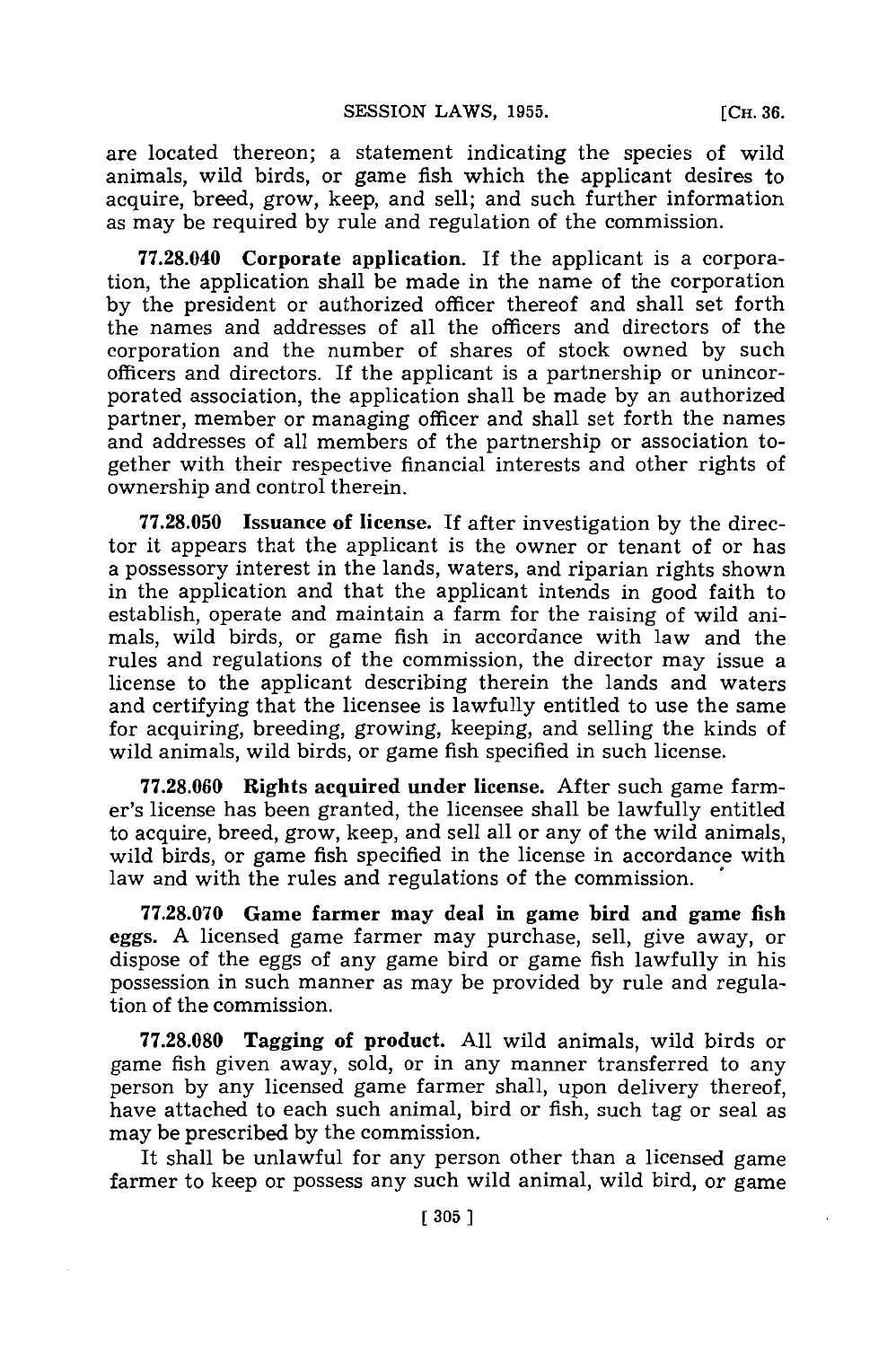fish without such tag or seal attached thereto: *Provided,* That any wild animal, wild bird or game fish may be served for food without such tag or seal then being thereon.

**77.28.090 Rights of common carriers. A** common carrier may at any time transport any wild animal, wild bird or game fish or part thereof shipped **by** the holder of a game farmer's license if such wild animal, wild bird, game fish, or such part thereof is tagged or sealed as aforesaid. Every package containing the tagged or sealed carcass of any wild animal, wild bird, or game fish, or any tagged or sealed part thereof, shall have affixed thereto an additional tag or label upon which shall be plainly written or printed the name of the licensee and the name of the consignee.

**77.28.100** Quarterly reports. Every holder of a game farmer's license shall make quarterly reports on the first day of January, April, July and October to the director on blanks to be furnished **by** the director. Such reports shall give a correct statement of the total number of wild animals, wild birds or game fish owned, killed, transported or sold during the quarter; the names of the persons to whom they were transported or sold; the names of the persons **by** whom they were tagged or sealed; the increase of all classes of wild animals, wild birds, or game fish held **by** the licensee; and such other data as may be required **by** rule and regulation of the commission. Each such report shall be verified **by** the affidavit of the licensee.

**77.28.110, Access to game farmers' premises. The director or** any other officer authorized **by** him may at all reasonable times with or without warrant, enter and search the premises of any licensed game farmer and inspect his records for the purposes of investigating and determining the number, kind and condition of wild animals, wild birds and game fish possessed **by** the licensee, or for purposes of enforcing the provisions of this chapter and the rules and regulations of the commission.

**77.28.120** Revocation of license-Notice-Hearing. Whenever there shall be filed with the director a verified complaint charging that the holder of any game farmer's license has been guilty of any act or omission in violation of law pertaining to wild animal, wild bird or game fish or any rule or regulation of the commission, the director shall immediately note such complaint for hearing before the commission at its next regular meeting. The director shall notify the licensee of any such hearing at least ten days in advance thereof **by** mailing to him at the address shown on his application for game farmer's license a copy of the aforesaid complaint and a notice of the time and place of holding such hearing.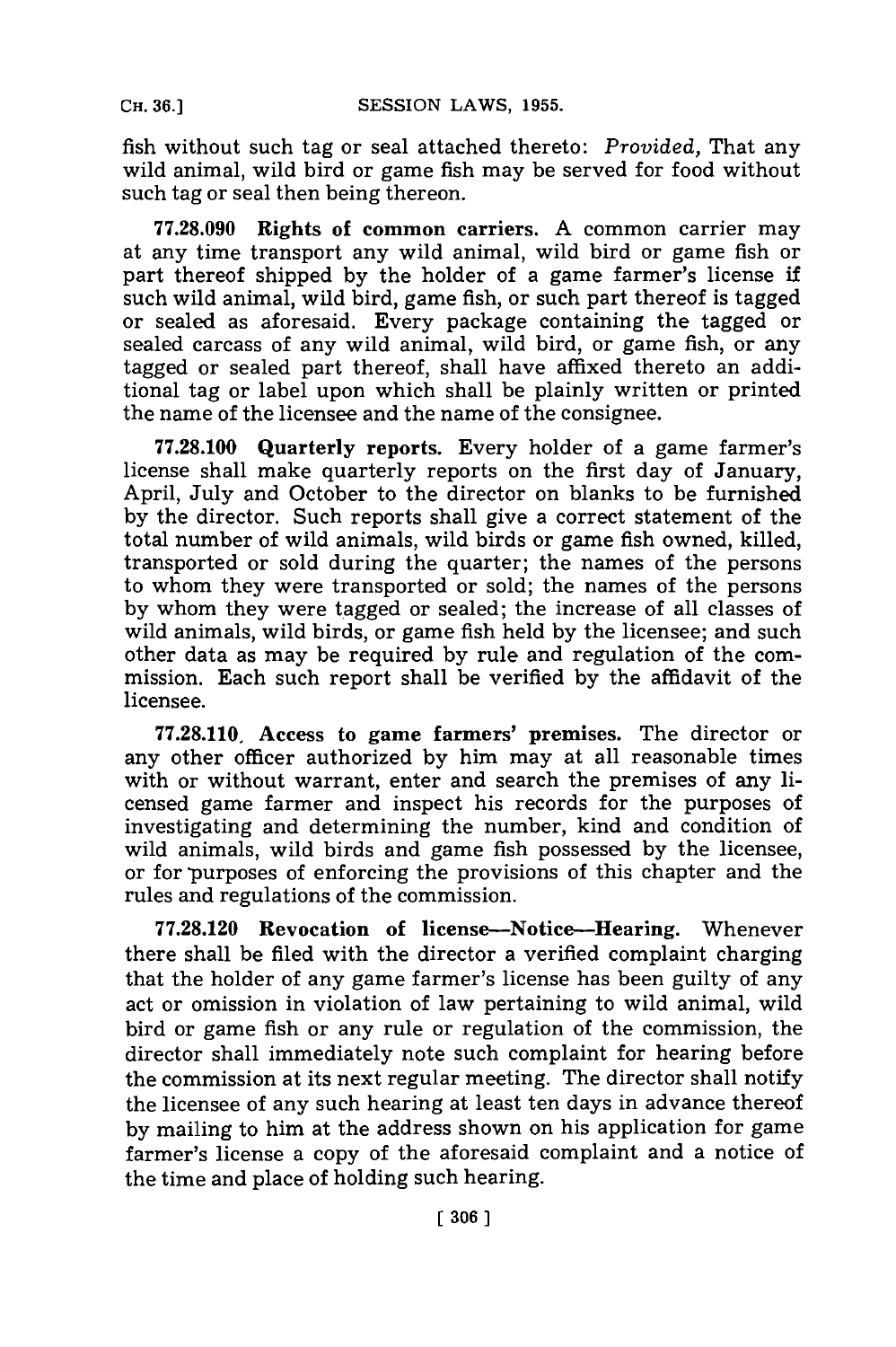**All** such hearings shall be summary before the commission and the licensee shall be given an opportunity to be heard. The commission shall have the power to administer oaths, issue subpoenas for the attendance of witnesses, and the production of books, accounts, documents, and papers, and examine witnesses. At the conclusion of any such hearing, the commission may revoke or cancel the game farmer's license. Any such decision **by** the commission may be appealed to the superior court of the county in which the game farm is located, within thirty days from receipt of written notice of such revocation or cancellation. Unless the appeal be filed within the time aforesaid, the decision of the commission shall be final. In the event of any such revocation or cancellation of any such license, or upon termination of any proceedings for review, the director shall immediately mail notice of such revocation or cancellation to the licensee. After the expiration of ten days following the mailing of the notice **by** such director, it shall be unlawful for any such licensee whose license is so revoked or canceled to acquire any wild animal, wild bird, or game fish in the manner provided **by** law or **by** rule or regulation of the commission for acquisition of such animals, birds, or fish **by** game farmers. After the expiration of sixty days following the mailing of such notice **by** the director, it shall be unlawful for any licensee whose license is so revoked or canceled to hold, keep, breed, grow, possess, or sell any wild animal, wild bird, or game fish in the manner provided **by** law or **by** rule and regulation of the commission for holding, keeping, breeding, growing, possessing, or selling such animals, birds, or fish **by** game farmers.

## **Chapter 77.32**

#### **LICENSES**

**77.32.010 General rules as to issuance. It** shall be unlawful for any person to hunt, trap, or fish for game animals, fur-bearing animals, game birds or game fish during the season when it is lawful to hunt, trap, or fish for them, or to practice taxidermy for profit, or to receive or purchase or resell raw furs for profit, without first having procured and having in force, and in his personal possession, and on his person while so hunting, trapping, fishing, or practicing taxidermy, or dealing in furs, a license so to do issued to him as provided in this chapter: *Provided,* That nothing in this section shall prevent a person under the age of sixteen years, who is an actual resident of the state, from fishing at any time when it is otherwise lawful to fish: *Provided further,* That a license shall not be required of a person who hunts predatory animals or birds without claiming or intending to claim a bounty.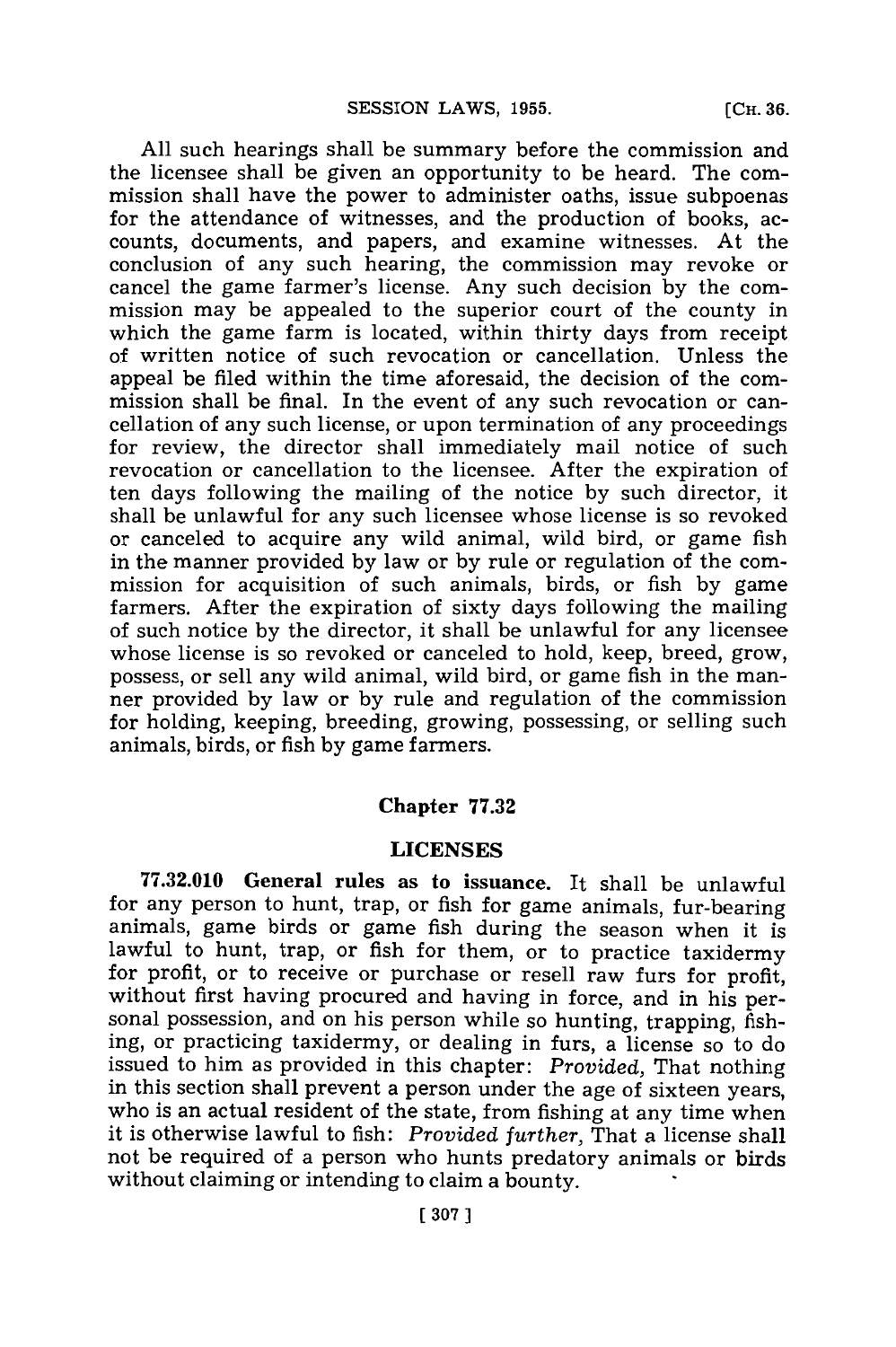**All** licenses under this chapter shall be issued **by** or under the authority of the director, who may deputize game protectors, any county auditor, or any reputable citizen, to issue such licenses and collect the fees therefor.

**All** persons so deputized **by** the director shall, on demand, on or before the thirty-first day of December of each year, pay to the director all fees collected and make and furnish all reports required **by** the director. The commission may make all necessary rules and regulations regarding the issuance of licenses, the collection and payment of fees collected, and the making and furnishing of reports in connection therewith.

**77.32.020** Supplemental seals-Deer, elk, mountain goat-Penalty. It shall be unlawful for any person to hunt or kill deer without first having procured from the director a metal tag to be known as a supplemental deer seal, which metal tag shall be procured, in addition to any other license, to hunt game animals required **by** law. The fee for issuing and procuring such metal tag shall be one dollar and shall be paid in addition to all other license fees prescribed **by** law. It shall be unlawful for any person to hunt or kill elk without first having procured from the director a metal tag to be known as a supplemental elk seal, which metal tag shall be procured in addition to any other license to hunt game animals required **by** law. The fee for issuing and procuring such metal tags shall be five dollars and fifty cents and shall be paid in addition to all other license fees prescribed **by** law.

It shall be unlawful for any person to hunt or kill mountain goat without first having procured from the director a metal tag to be known as a supplemental goat seal, which metal tag shall be procured in addition to any other license to hunt game animals required **by** law. The fee for issuing and procuring such metal tag shall be five dollars and fifty cents and shall be paid in addition to all other license fees prescribed **by** law.

It shall be unlawful for any nonresident or alien to hunt or kill elk without first having procured from the director a metal tag to be known as a supplemental nonresident elk seal which metal tag shall be procured in addition to any other license to hunt game animals required **by** law. The fee for issuing and procuring such metal tag shall be twenty-five dollars and shall be paid in addition to all other license fees provided **by** law.

It shall be unlawful for any nonresident or alien to hunt or kill mountain goat without first having procured from the director a metal tag to be known as a supplemental nonresident goat seal which metal tag shall be procured in addition to any other license to hunt game animals required **by** law. The fee for issuing and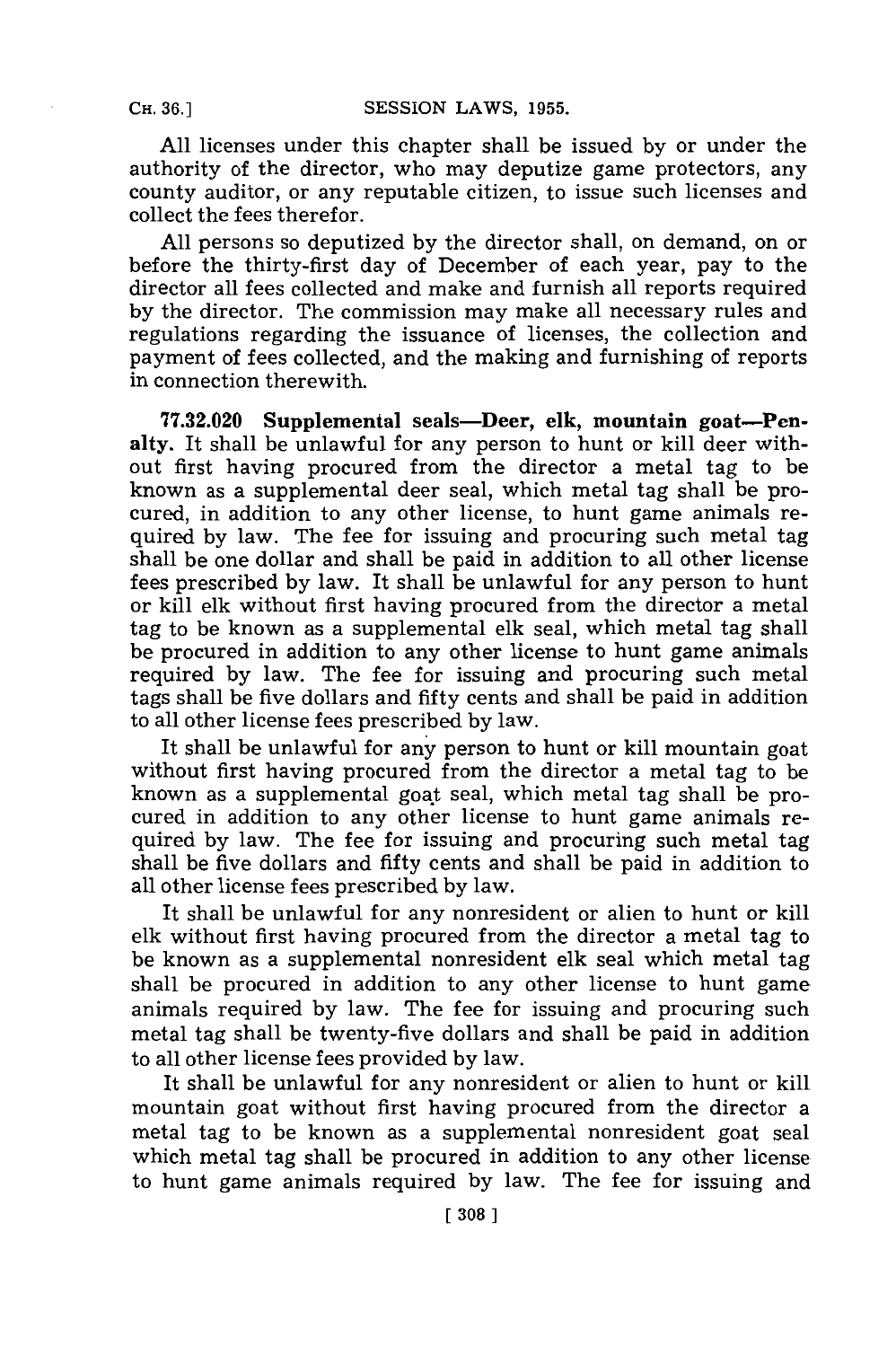procuring such metal tag shall be twenty-five dollars and shall be paid in addition to all other license fees prescribed **by** law.

Such metal tags shall be in the possession of all persons while engaged in hunting deer, elk or mountain goat. Such metal tags shall be prepared **by** and under the supervision of the director and shall bear the name "department of game of the state of Washington" and the year for which it is issued, and any other distinguishing marks deemed necessary **by** the director, and shall be void on the first day of April next following the date of issuance. Any person who kills any deer, elk or mountain goat shall immediately attach his own metal tag to the carcass of any such animal and properly seal the same. **All** moneys received from the issuance or sale of metal tags as provided herein shall be paid into the state game fund. Any person violating any of the provisions of this section shall be guilty of a misdemeanor and upon conviction shall be punished **by** a fine of not less than twenty-five dollars and not more than two hundred fifty dollars or **by** imprisonment in the county jail for not less than ten days and not more than thirty days or **by** both such fine and imprisonment.

**77.32.030** Reserved.

**77.32.040** Reserved.

**77.32.050** Issuer's compensation-State licenses. Any person deputized **by** the director to issue combination state hunting and fishing licenses and trapping, taxidermy, or fur dealer licenses, as authorized **by** this chapter, shall charge the sum of twenty-five cents in addition to collecting the fees prescribed **by** law for issuing each such license, which sum shall be retained **by** him for his services.

**77.32.060** Issuer's compensation-Licenses, state, county. Any person deputized **by** the director to issue combination county hunting and fishing licenses, state resident fishing licenses, state resident hunting licenses, nonresident state fishing licenses, nonresident state hunting licenses, nonresident state transient licenses and nonresident state game bird licenses shall charge the sum of fifteen cents in addition to collecting the fee prescribed **by** law, for issuing each such license, which sum shall be retained **by** him for his services.

**77.32.070 Information required in application.** Every application for a license shall be in writing on a blank form to be furnished for that purpose and signed **by** the applicant and shall contain information concerning sex, citizenship, age, place of residence, and any other matters required **by** rule and regulation of the commission.

**77.32.080** Records and reports. The commission may adopt rules and regulations requiring records to be kept and reports to be made **by** licensees concerning the time, manner, and place of taking any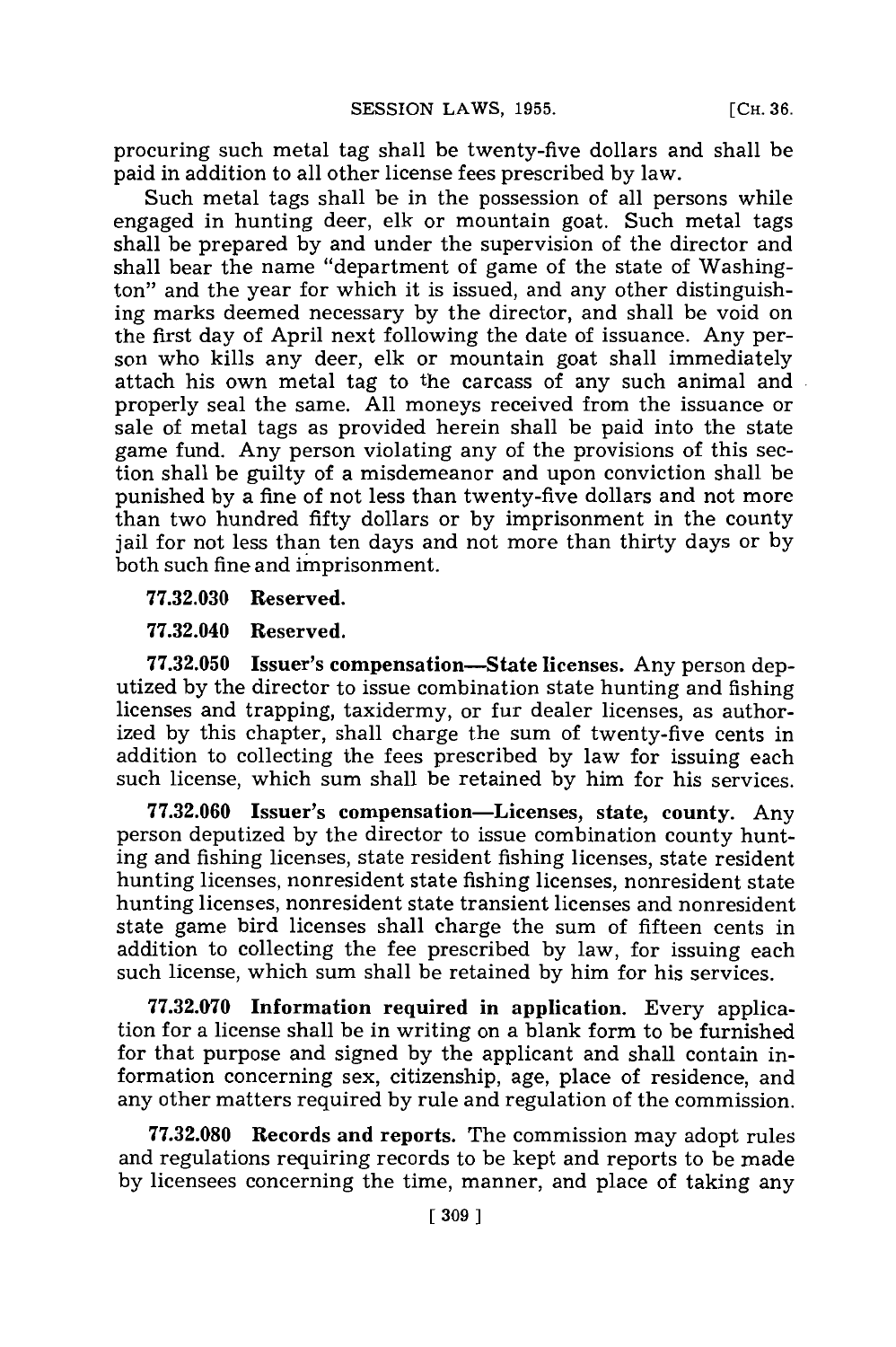wild animals, wild birds, or game fish, the quantities taken, and such other information as may be helpful in enforcing the provisions of this title or the rules and regulations of the commission. Such rules and regulations may prescribe the form of such records and reports and may require licensees to keep such records current while hunting, fishing, or trapping, and to display the same, and may authorize the director to prepare and distribute such record and report forms to licensees.

**77.32.090 Form of licenses.** Licenses issued under this title shall be in such form, of such materials, and of such colors as may be designated **by** the commission, and the commission may adopt rules and regulations pertaining to the form, material, color, use, possession, and display of such licenses.

**77.32.100 Resident state hunting and fishing** license. Any citizen of the United States, or person who has in good faith declared his intention of becoming a citizen of the United States who has been an actual resident of this state for six months immediately preceding his application, may **by** paying the sum of seven dollars obtain a state hunting and fishing license, which shall entitle the holder thereof to hunt and fish in any county of the state until the first day of January next following the date of its issuance, when it is lawful to hunt or fish therein.

**77.32.103** Resident state hunting license. Any citizen of the United States, or person who has in good faith declared his intention of becoming a citizen of the United States who has been an actual resident of this state for six months immediately preceding his application may **by** paying the sum of four dollars obtain a state hunting license which shall entitle the holder thereof to hunt in any county of the state until the first day of January next following the date of its issuance, when it is lawful to hunt therein.

**77.32.105** Resident state fishing license. Any citizen of the United States, or person who has in good faith declared his intention of becoming a citizen of the United States who has been an actual resident of this state for six months immediately preceding his application may **by** paying the sum of four dollars obtain a state fishing license which shall entitle the holder thereof to fish in any county of the state until the first day of January next following the date of its issuance, when it is lawful to fish therein.

**77.32.110** Resident county hunting and fishing license. Any citizen of the United States, or person who has in good faith declared his intention of becoming a citizen of the United States who has been an actual resident of this state for six months immediately preceding his application, may **by** paying the sum of three dollars and fifty cents obtain a hunting and fishing license, which shall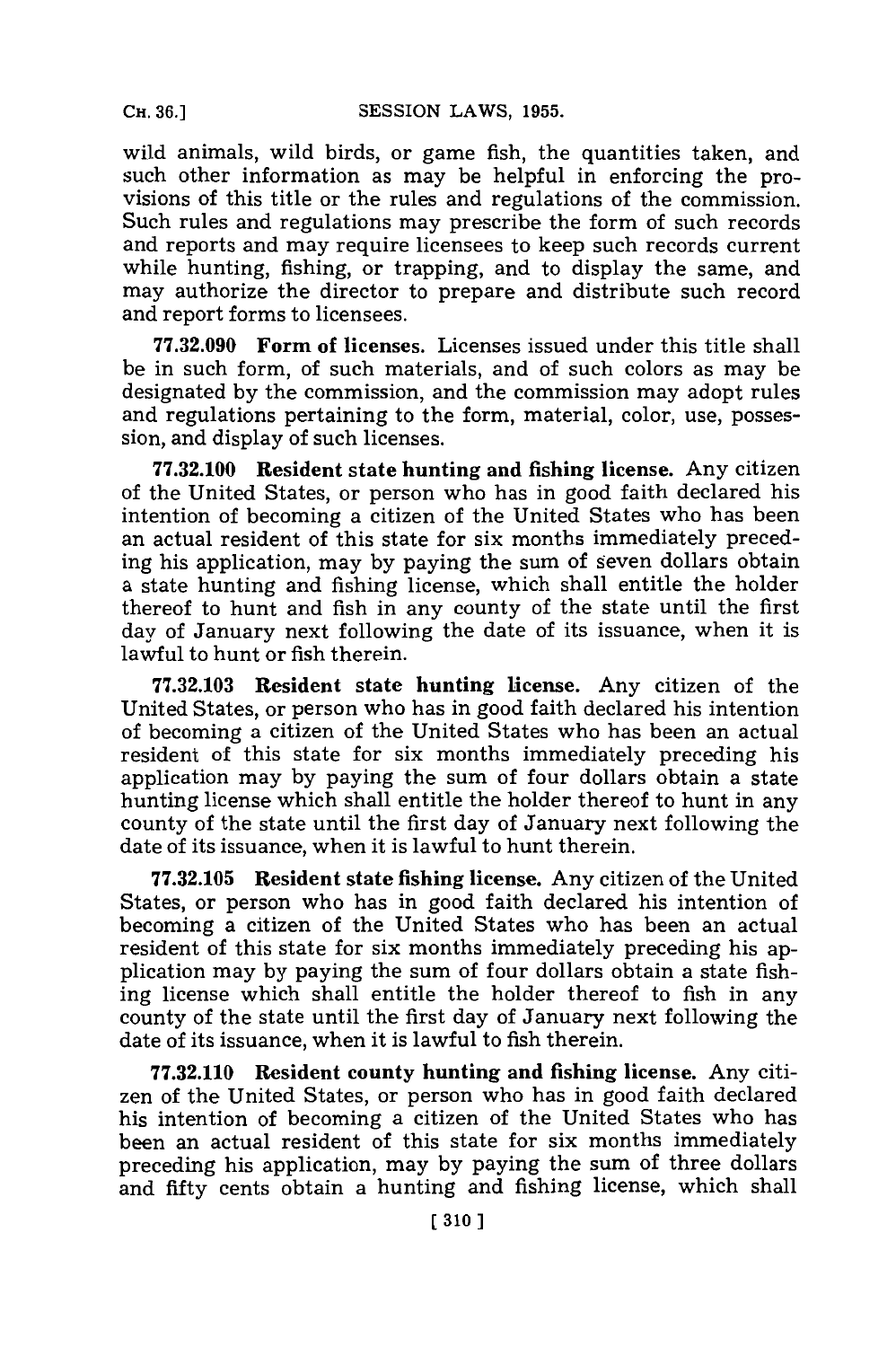entitle the holder thereof to hunt and fish within the county in which he resides and for which the license is issued until the first day of January next following the date of issuance, when it is lawful to hunt or fish therein.

**77.32.113** Resident county fishing license. Any citizen of the United States, or person who has in good faith declared his intention of becoming a citizen of the United States who has been an actual resident of this state for six months immediately preceding his application may **by** paying the sum of two dollars and fifty cents obtain a fishing license which shall entitle the holder thereof to fish within the county in which he resides and for which the license is issued until the first day of January next following the date of issuance, when it is lawful to fish therein.

**77.32.120** Allocation of receipts from resident licenses. Twenty percent of all moneys received from the sale of resident state and county hunting and fishing licenses may be used to acquire lands for public hunting and fishing areas, small game habitat areas and **-**rights of way thereto and for the development and maintenance of such areas for recreational and game purposes.

**77.32.130** Nonresident state hunting and fishing license. Any citizen of the United States, or alien who is a nonresident of the state, or who has been a resident of the state for less than six months, may **by** paying the sum of twenty-five dollars obtain a hunting and fishing license, which shall entitle the holder thereof to hunt and fish in any county of the state until the first day of January next following the date of issuance, when it is lawful to hunt or fish therein: *Provided,* That an applicant for such license who is a resident of a state bordering on this state may, **by** rule or regulation of the state game commission, secure such license for the same amount that a resident of this state may secure a similar license in the state of which the applicant is a resident.

**77.32.140** Nonresident state hunting license. Any citizen of the United States or alien, who is a nonresident of the state, or who has been a resident of the state **for** less than six months, may **by** paying the sum of fifteen dollars obtain a state hunting license, which shall entitle the holder thereof to hunt game birds in any county of the state until the first day of January next following the date of issuance, when it is lawful to hunt therein: *Provided,* That an applicant for such a license who is a resident of a state bordering on this state may **by** rule or regulation of the state game commission secure such license for the same amount that a resident of this state may secure a similar license in the state of which the applicant is a resident.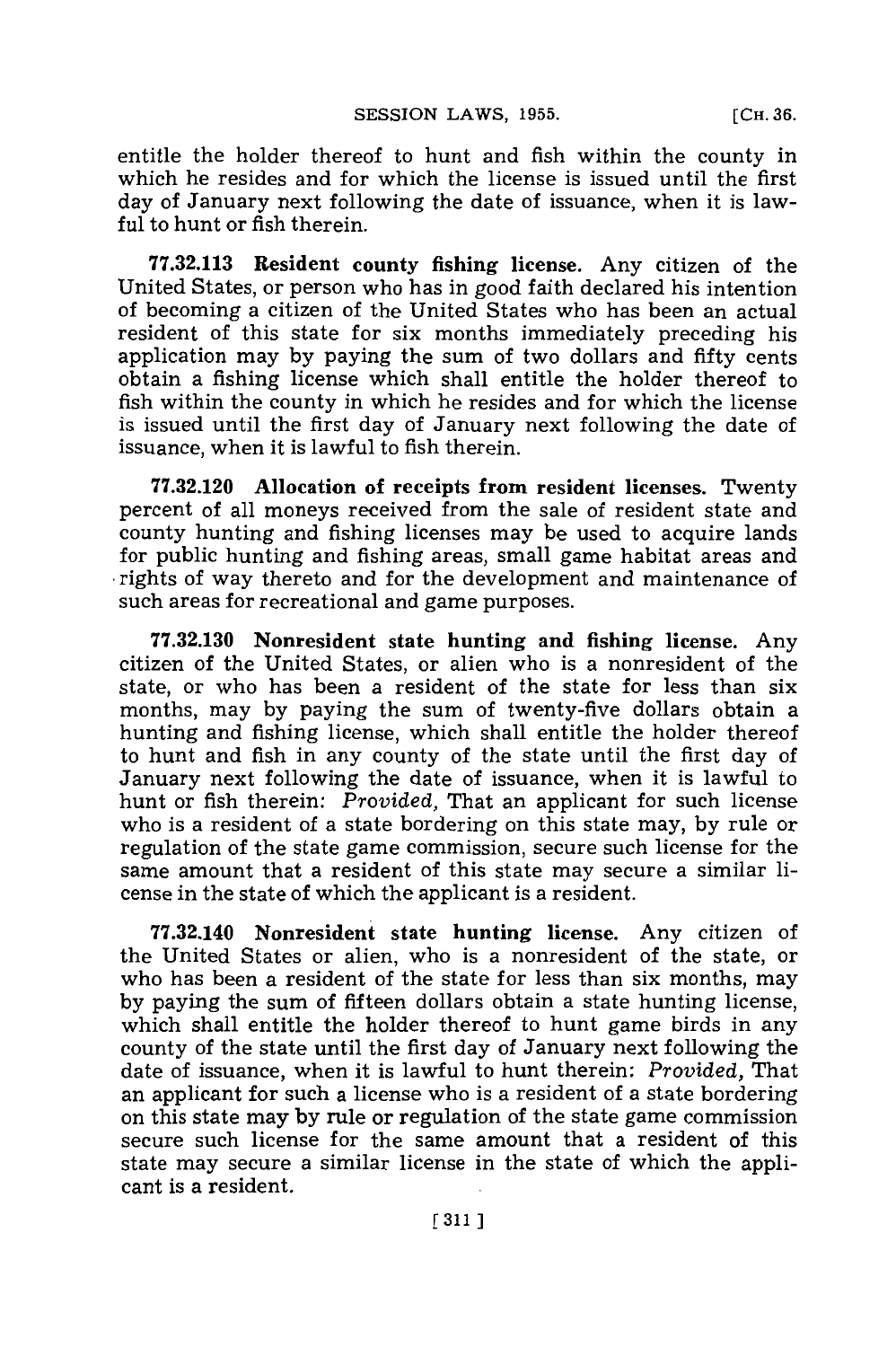**77.32.150 Nonresident state fishing license.** Any citizen of the United States, or alien who is a nonresident, or who has been a resident of the state for less than six months, may **by** paying the sum of ten dollars obtain a state fishing license, which shall entitle the holder thereof to fish in any county of the state until the first day of January next following the date of issuance, when it is lawful to fish therein: *Provided,* That an applicant for such a license who is a resident of a state bordering on this state may **by** rule or regulation of the state game commission secure such license for the same amount that a resident of this state may secure a similar license in the state of which the applicant is a resident.

**77.32.160 Transient's limited state fishing license.** Any nonresident of the state or alien who is temporarily sojourning in the state may **by** paying the sum of three dollars obtain a state fishing license, which shall entitle the holder thereof to fish in any county of the state for a period of seven days following the date of its issuance, when it is lawful to fish therein: *Provided,* That an applicant for such a license who is a resident of a state bordering on this state may **by** rule or regulation of the state game commission secure such license for the same amount that a resident of this state may secure a similar license in the state of which the applicant is a resident.

**77.32.170** Reserved.

**77.32.180 Reserved.**

**77.32.185 Fresh water sport fishing licenses-Use of funds. All** funds accruing to the state of Washington from the sale of fresh water sport fishing licenses shall be used exclusively to defray the expenses of the administration and operations of the state department of game and shall not be diverted to any other purpose.

**77.32.190** Trapper's license. Any citizen of the United States or person who has in good faith declared his intention to become a citizen of the United States who has been a resident of this state for six months, may **by** paying the sum of five dollars obtain a state trapping license which shall entitle the holder thereof to trap furbearing animals, except beaver, for their hides or their pelts only, within any county of the state until the first day of April next following the date of its issuance, at any time when it is lawful to trap such animals.

**77.32.200** Taxidermist's license. Any person may **by** paying the sum of five dollars obtain a license, which shall entitle him to practice taxidermy for profit in any county of the state until the first day of January next following the date of its issuance.

**77.32.210 Fur dealer's license.** Any person may, **by** paying the sum of ten dollars, obtain a license, which shall entitled the holder

**CH. 36.]**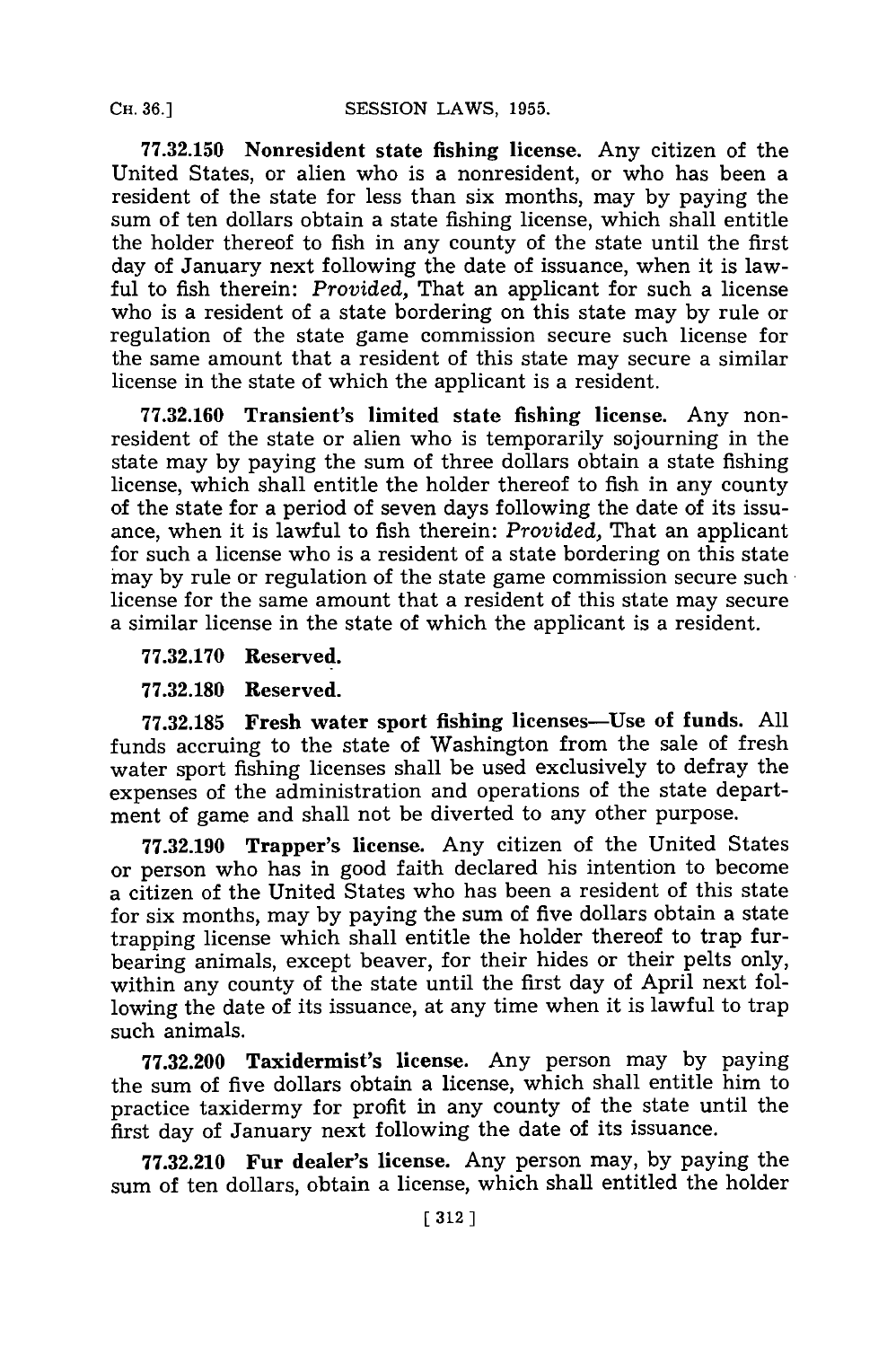thereof to purchase, receive, or resell raw furs for profit in any county of the state until the first day of January next following the date of its issuance.

**77.32.220 Records and reports of taxidermists and fur dealers. All** licensed taxidermists and fur dealers shall permit inspection of their records **by** the director or his duly authorized representatives at reasonable times concerning all dealings regarding wild animals, wild birds, or game fish and shall make such reports containing such information as may be required **by** rule and regulation of the commission.

**77.32.230 Free licenses-Certain veterans-Blind persons.** Any bona fide resident of this state who is blind or who is a veteran of the Spanish-American War, or any person sixty-five or more years of age who is an honorably discharged veteran of the United States military or naval forces having a service-connected disability and who has been a resident of this state for five years, upon the making of an affidavit to such effect, shall be given a state hunting and fishing license free of charge upon application therefor.

**A** special license authorizing fishing only shall be given to the blind.

**77.32.240** Permits for scientific purposes. The director may issue permits limited as to number and duration for the collection of wild birds, their nests, and eggs, game animals, fur-bearing animals, or game fish for scientific purposes only, within certain game areas or throughout the state. Before any such permit is issued, the applicant therefor shall file an application in writing stating his name, age, and place of residence. The application shall be accompanied **by** a certificate signed **by** the president or the curator of the museum of either the University of Washington or the State College of Washington certifying that the applicant is a person of good moral character and is possessed of sufficient scientific knowledge to warrant the issuance of the permit. The applicant shall file a bond running to the state with good and sufficient surety, to be approved **by** the director, in the penal sum of one thousand dollars, and conditioned for the faithful compliance with all the provisions of the permit and of this section. The director may issue permits without bond to any accredited representative of any museum or institute of natural history of the United States or any state or county presenting credentials under the seal of such museum or institute. Permits shall be valid for the time limited therein, unless sooner revoked, but in no instance for a period of more than one year from the first day of March of the year in which they are issued.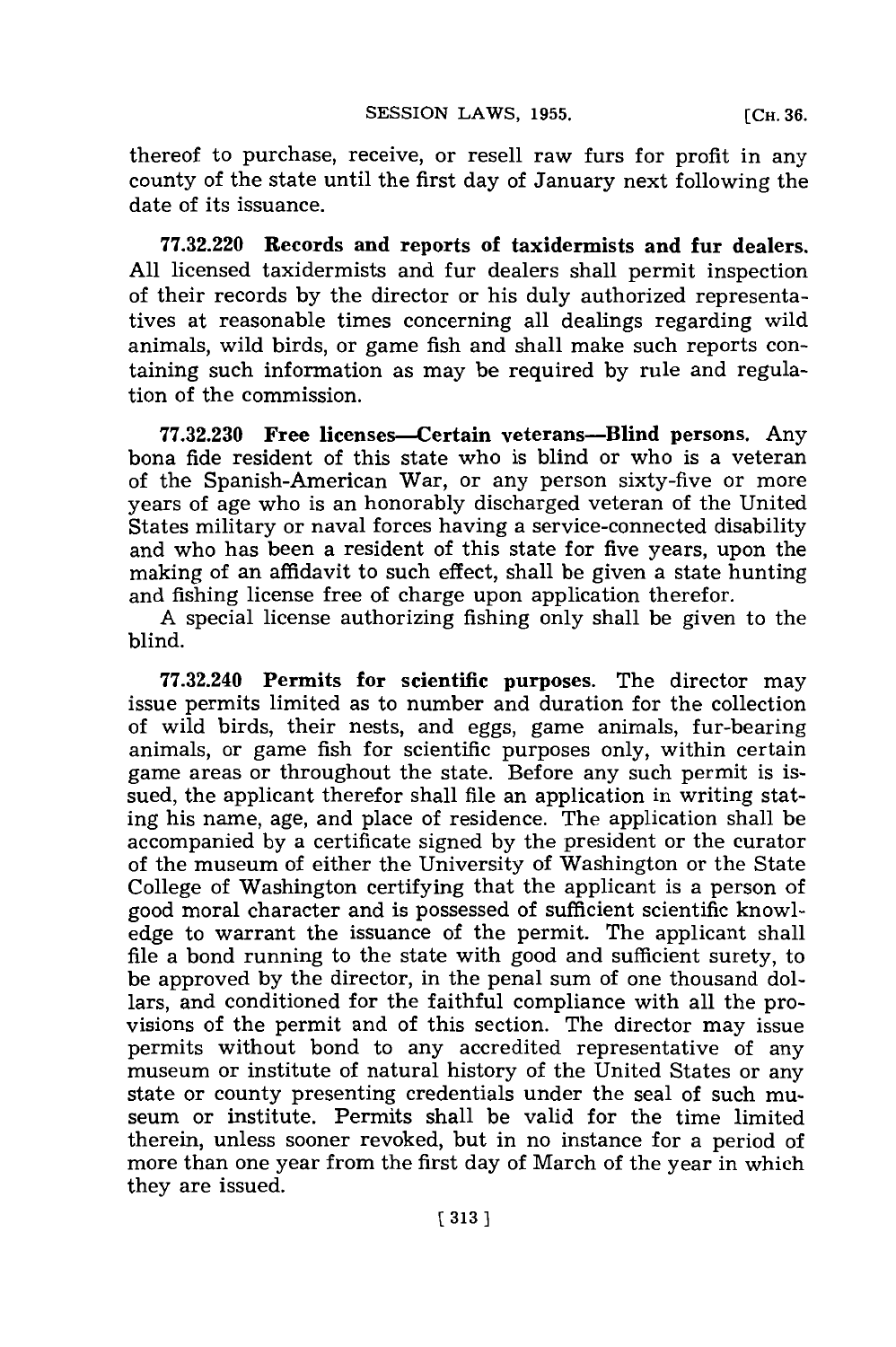It shall be unlawful for any person having a permit issued under this section to sell or offer for sale any specimens collected, but the holder of any such permit may exchange such specimens with any state university or any museum or institute of natural history of the United States, or any state, or any country, or with any individual holding a similar permit from this state or another state.

Every holder of such permit who violates any of the provisions of this section shall forfeit his permit and the penalty of the bond required for the issuance thereof and he shall be prohibited from being issued a similar permit for a period of one year.

**77.32.250** Licenses **nontransferable.** Licenses issued under this title shall not be transferable. Any person hunting, trapping, or fishing, shall, upon the demand of the director, any game protector, deputy game protector, ex officio game protector, sheriff, constable, or police officer, exhibit his license to such officer, and write his name for the purpose of comparison with the signature on the license, and his failure or refusal to exhibit his license and write his name upon demand shall be prima facie evidence that such person has no license or is not the person named in the license in his possession.

**77.32.260** Forfeiture of license **by** judicial decree. Upon conviction of any person of a violation of any provision of this title, or rule or regulation of the commission, the judge or justice of the peace may, in addition to the penalty imposed **by** law, forfeit the license of such person. Upon subsequent conviction of any such person of any violation of any provision of this title or rule or regulation of the commission, the forfeiture of such license shall be mandatory. The commission may **by** rule and regulation prohibit the issuance of a license to any person convicted two or more times of any such violation or prescribe the conditions under which such license may be issued.

**77.32.270** Suspension **of sentence.** Any judge or justice of the peace may suspend the whole or any part of any fine or sentence imposed **by** him upon any person found guilty of violating any of the provisions of this title or any rule or regulation of the state game commission.

**77.32.280 Revocation for shooting person or livestock. The di**rector shall revoke the hunting license of any person who shoots any other person or any domestic livestock while hunting. No hunting license shall thereafter be reissued to such person unless the commission, after a hearing held at one of its regular meetings, authorizes the issuance of such license, and providing the licensee shall have paid for all liquidated damages caused **by** the wrongful shooting. Any person may appeal to the superior court of the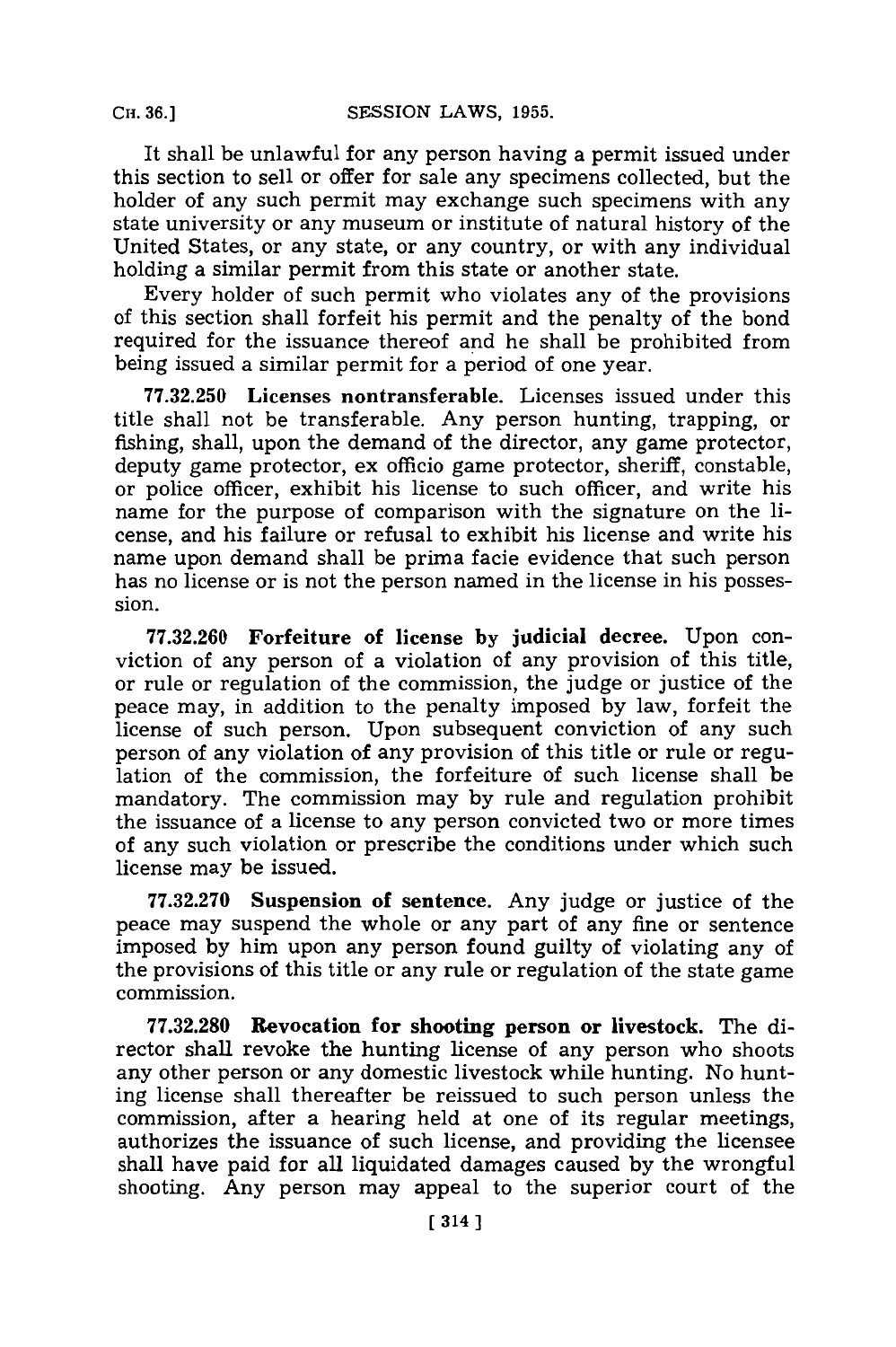county of his residence from any decision of the commission, providing notice of such appeal is served on the commission and filed in said court within thirty days following the refusal of the commission to issue such license.

### **Chapter 77.40**

### **SHOOTING GROUNDS**

**77.40.010 Public shooting grounds-Skagit county.** The following described tidelands situated in Skagit county, to wit: **All** tidelands of the second class, including detached tidelands, owned **by** the state situated in front of, adjacent to or abutting upon section **7,** township 33 north, range 3 east, Willamette Meridian, lying south of the north line of said section **7,** produced west, north of the south line of said section **7,** produced west, and east of a line parallel to and one mile west of the east line of said section **7,** are hereby declared to be proper for use as a public shooting grounds.

**77.40.020 Grounds withdrawn from sale or lease.** Upon the filing with the commissioner of public lands of a certificate showing that such lands are about to be used for public shooting grounds **by** the department, they shall be withdrawn from sale or lease and may be thereafter used as a public shooting grounds under the control of the department: *Provided,* That they may be used **by** the commissioner of public lands for booming purposes. Should the department no longer desire to use the lands for such purposes it shall certify such fact to the commissioner of public lands and the lands shall thereafter be under the supervision, care, and control of the commissioner of public lands and subject to sale or lease as provided **by** law.

**77.40.030 Deed of** tidelands-Mason county. The commissioner of public lands shall certify, in the manner now provided **by** law in other cases, to the governor, for deed to the department, all of the following described tidelands, situate in Mason county, to wit: Beginning at a point in front of section **6,** township 21 north, range **3** west, W. M., which is **S 440** 30' W **920** feet distant from the meander corner on the north line of said section and running thence S 4° 10' E **1073.5** feet, **S 130** 10' W **1269.7** feet, **S 740** 40' W **670** feet and **S 270 32'** W **1125 feet to a point which is N**  $45^{\circ}$  **50' E 1932 feet distant from the** southwest corner of said section 6; thence N 9° 30' W 3530 feet and east **1960** feet to said point of beginning, containing an area of 104.68 acres according to the plat thereof on file in the office of the commissioner of public lands subject, however, to a right of way for transmission line over said tract granted to the city of Tacoma.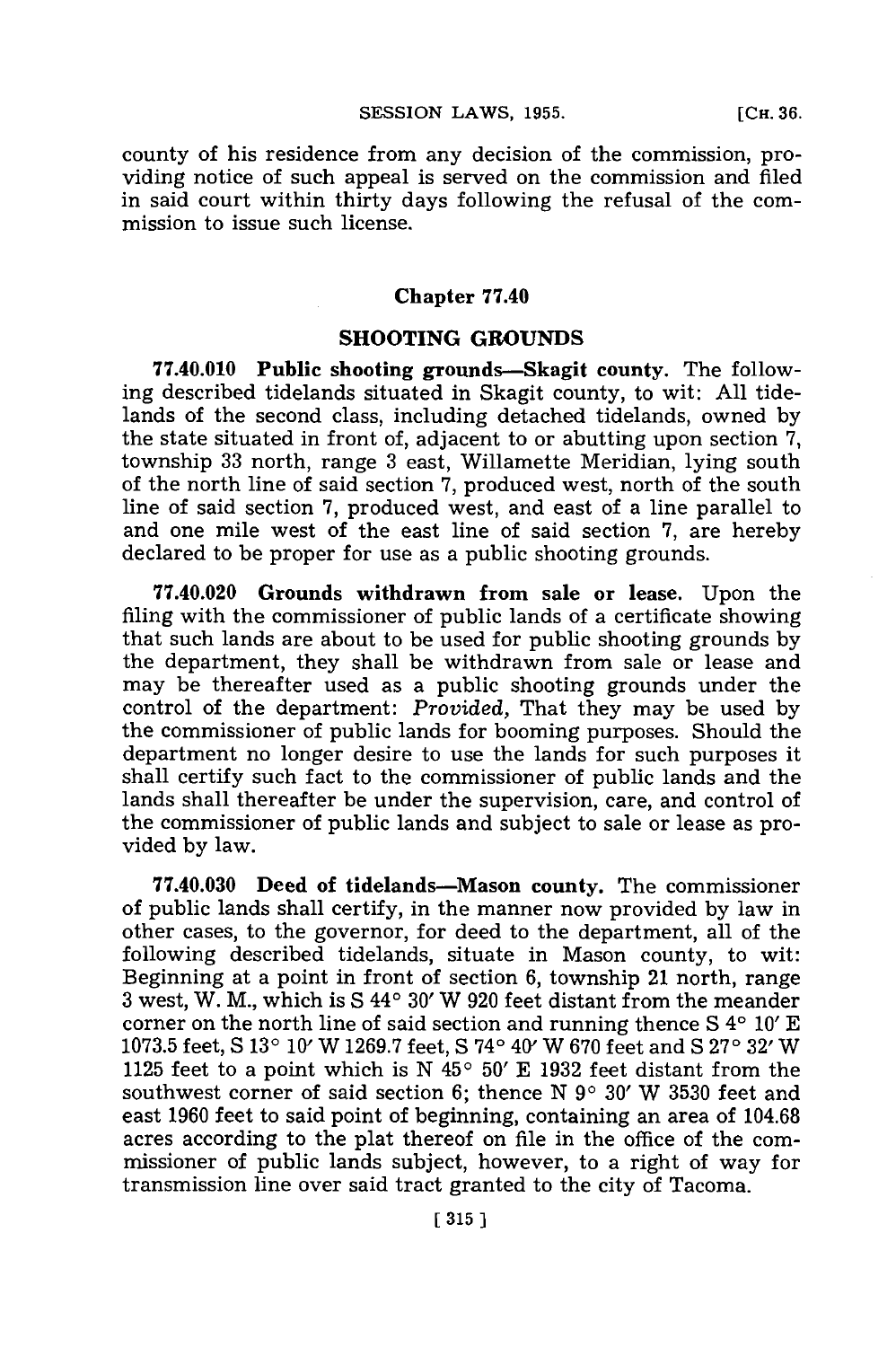**77.40.040 Governor to execute deed.** The governor shall execute, and the secretary of state shall attest, a deed conveying to the department all of the tidelands described in ROW **77.40.030.**

**77.40.050** Use as public shooting grounds. **All** of the tidelands described in ROW **77.40.030** are granted to the department to be used as a public shooting grounds and for no other purposes; and in case the department attempts to use or permits the use of such lands, or any portion thereof, for any other purpose, or in the event that the lands are no longer used as a public shooting grounds, they shall forthwith revert to the state and the department shall certify such reversion to the commissioner of public lands.

**77.40.060 Rules and** regulations. The department may make rules and regulations in relation to the use of such tidelands for the purposes specified.

**77.40.070** Public shooting grounds-Skagit and Snohomish counties. The following described tidelands situated in Skagit and Snohomish counties, to wit:

**All** tidelands of the second class, owned **by** the state, situate in front of, adjacent to, or abutting upon the following described uplands:

Lots **3,** 4, **5, 6, 7, 8, 9,** and **10,** section **25,** township **33** north, range **3** east, W. M., with a frontage of 280.40 lineal chains, more or less; also

Lots **10** and **11** and the west side of lots **9** and 12, section **30,** township **33** north, range 4 east, W. M., with a frontage of **125.56** lineal chains, more or less; also

Lot **3** and the west side of lots 2 and 4, section **31,** township **33** north, range 4 east, W. M., with a frontage of 54.80 lineal chains, more or less; also

**All** detached tidelands of the second class, owned **by** the state, lying within or in front of sections 20, 21, 22, **25, 26, 27, 35,** and **36,** township **33** north, range **3** east, W. M., lots **10** and **11** and the west side of lots **9** and 12, section **30** and section **31,** township **33** north, range 4 east, W. M., and section **1,** township **32** north, range **3** east, W. M., lying northeasterly of a line running southeasterly from a point one mile west of the northeast corner of said section 20 to a point one mile west of the quarter section corner on the south line of said section **1,** are hereby declared to be suitable and proper for use as a public shooting grounds.

**77.40.080 Grounds** withdrawn from sale or lease. Upon the filing with the commissioner of public lands of a certificate showing that such lands are about to be used for a public shooting grounds **by** the department, the lands shall be withdrawn from sale or lease and may be thereafter used as a public shooting grounds under the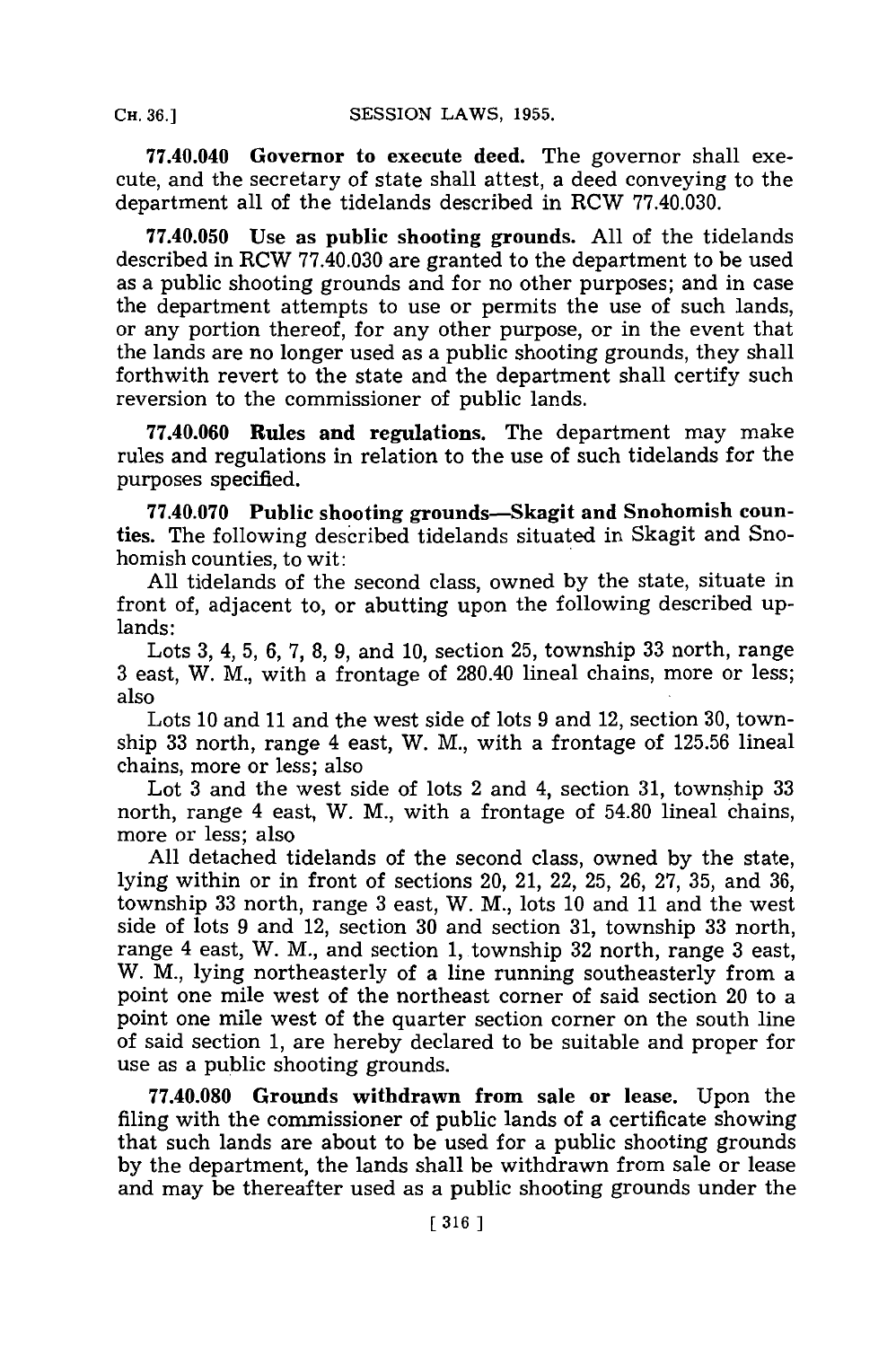control of the department: *Provided,* That they may be used **by** the commissioner of public lands for booming purposes. Should the department no longer desire to use such'lands for such purposes it shall certify such fact to the commissioner of public lands, and the lands shall thereafter be under the supervision, care, and control of the commissioner of public lands and subject to sale or lease as provided **by** law.

**77.40.090** Certain tidelands in Skagit, Snohomish, and **Island** counties. The commissioner of public lands shall withdraw from sale or lease, except lease for the production of oysters or **for** booming purposes, the following described second class tidelands and detached tidelands within the boundaries hereinafter set forth:

Those tidelands lying within an area beginning at a point on the meander line at the Skagit-Whatcom line, thence following the meander line in its general southerly direction to the north boundary of the Swinomish Indian Reservation, thence westerly along the north line of said Indian reservation to the base of Marches Point, thence northerly along the meander line to the north meander corner on the west line of section **28,** township **35** north, range 2 **E.,** W. M., thence north to the Whateom county line, thence easterly along said county line to the point of beginning.

Also, all tidelands of the second class, including detached tidelands in Skagit county lying south of the main channel of the Swinomish Slough.

Also, those tidelands in Snohomish and Island counties located in township **32** north, range **3 E.,** W. M.

Also, those tidelands lying in front of sections **1,** 2 and **11** and 12, township **31** north, range **3 E.,** W. M., in Snohomish county.

**All** the tidelands described in this section shall be available for use as public shooting grounds under the direction and control of the state game commission.

### **Chapter 77.98**

### **CONSTRUCTION**

**77.98.010 Continuation of existing law.** The provisions of this title insofar as they are substantially the same as statutory provisions repealed **by** this chapter, and relating to the same subject matter, shall be construed as restatements and continuations, and not as new enactments.

**77.98.020 Title, chapter, section headings not part of law. Title** headings, chapter headings, and section or subsection headings, as used in this title do not constitute any part of the law.